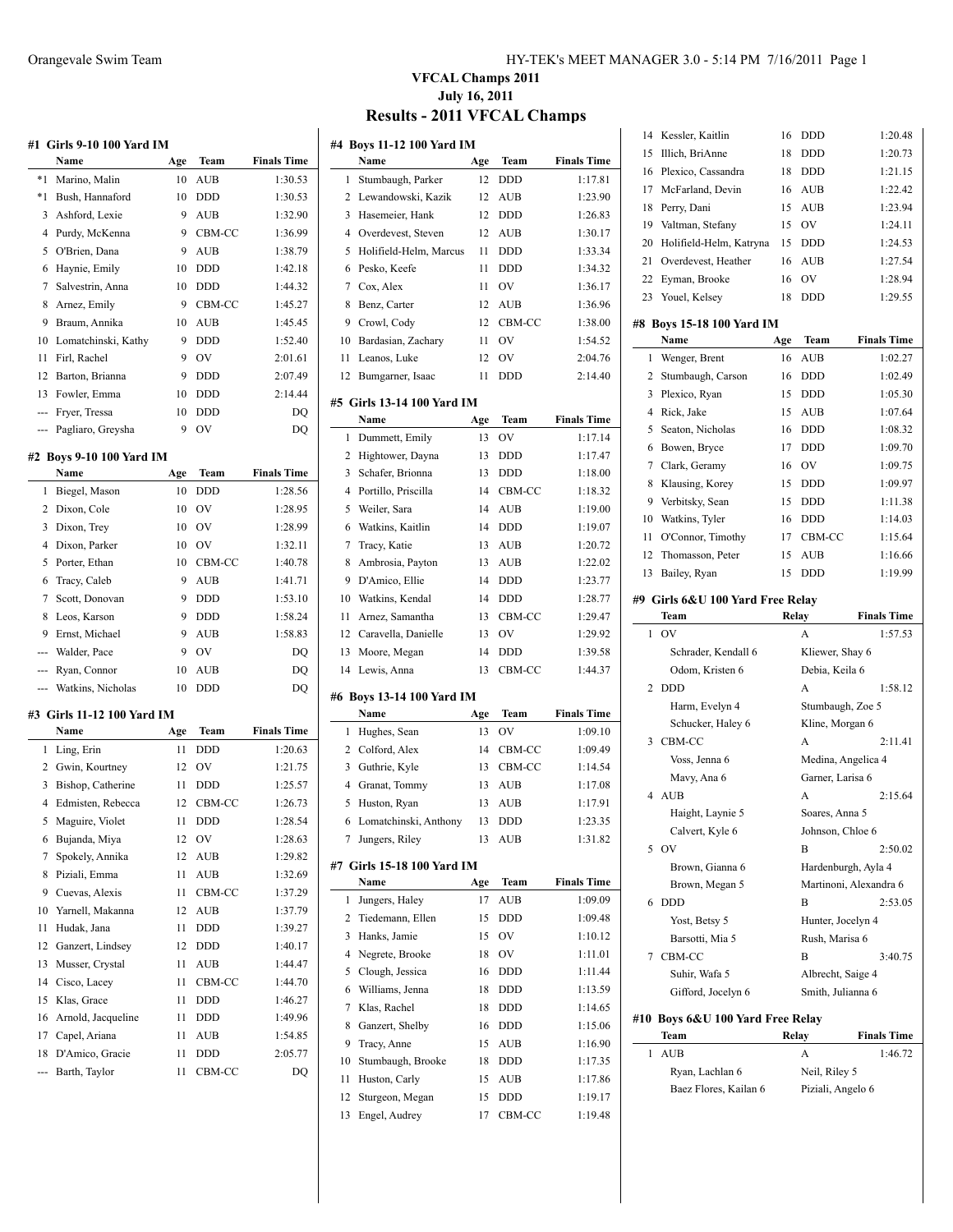#### **(#10 Boys 6&U 100 Yard Free Relay)**

|   | 2 CBM-CC              | A                     | 2:00.74 |
|---|-----------------------|-----------------------|---------|
|   | Gonzales, Steven 6    | Delutri, John 5       |         |
|   | Espinosa, Diego 5     | Christensen, Hayden 6 |         |
| 3 | <b>DDD</b>            | A                     | 2:02.05 |
|   | Kamuchey, Nicolas 6   | de Gaust, Alexander 6 |         |
|   | Drum, Demetrius 6     | Scott, Kayden 6       |         |
|   | 4 OV                  | A                     | 2:25.77 |
|   | Gudkov, Anthony 6     | Gabrielli, Marcello 6 |         |
|   | Penman, Bode 5        | Gould, Brendon 6      |         |
| 5 | CBM-CC                | B                     | 2:27.69 |
|   | Felcher, Connor 6     | Felcher, Tyler 6      |         |
|   | Monroe, Timothy 6     | Preiss, Austin 5      |         |
|   | $6$ DDD               | R                     | 2.4140  |
|   | Bishop, Christopher 6 | Freer, Sawyer 5       |         |
|   | Maguire, Liam 6       | Herrick, Dylan 6      |         |
|   | CBM-CC                | C                     | DQ      |
|   | Roa, Antonio 5        | Ma, Erik 5            |         |
|   | Prevatt, Ethan 6      | Covey, Scott 6        |         |
|   |                       |                       |         |

#### **#11 Girls 7-8 100 Yard Medley Relay**

|   | Team                   | Relay                  | <b>Finals Time</b>      |
|---|------------------------|------------------------|-------------------------|
| 1 | <b>DDD</b>             | A                      | 1:28.16                 |
|   | Kline, Haley 8         | Harm, Ella 8           |                         |
|   | Winter, Ashlyn 8       | Freer, Jordan 8        |                         |
| 2 | <b>AUB</b>             | A                      | 1:34.27                 |
|   | Wolff, Sophia 8        | Smith, Jenna 8         |                         |
|   | Piziali, Francesca 8   | Baez Flores, Naiya 8   |                         |
| 3 | <b>DDD</b>             | B                      | 1:39.64                 |
|   | Sanders, Abby 8        | Phillippi, Josephina 8 |                         |
|   | Winter, Jonna 8        | Bush, Tessa 8          |                         |
| 4 | <b>DDD</b>             | C                      | 1:43.18                 |
|   | Dolph, Rylee 8         | Schafer, Samantha 8    |                         |
|   | Salvestrin, Grace 8    | Cox, Lilli 8           |                         |
| 5 | OV                     | B                      | 1:53.78                 |
|   | Jojola, Giana 8        | Jakubicka, Linnea 7    |                         |
|   | Traynor, Grace 8       | Schrader, Eleece 8     |                         |
| 6 | CBM-CC                 | B                      | 2:06.69                 |
|   | Judd, Trixie 7         | Mavy, Emma 8           |                         |
|   | Christensen, Callie 8  | Mitchell, Amara 8      |                         |
|   | --- OV                 | A                      | DQ                      |
|   | Pellegrini, Ellie 8    | Wilhelms, Isabella 8   |                         |
|   | Gould, Annelyse 8      | Jenness, Victoria 7    |                         |
|   | - OV                   | С                      | DQ                      |
|   | Baade, Chloe 7         | Watson, Erica 7        |                         |
|   | Hadjbahramiyan, Sara 8 | Caron, Ava 7           |                         |
|   | CBM-CC                 | A                      | DO                      |
|   | Albrecht, Aynslee 7    |                        | Waite-Kerns, Jaellian 6 |
|   | LaMadrid, Ellicia 7    | Preiss, Madelyn 8      |                         |
|   | CBM-CC                 | С                      | DO                      |
|   | Ahmad, Ayah 8          | Liu, Vivian 8          |                         |
|   | Enns, Maya 8           | Nielsen, Natalie 7     |                         |
|   |                        |                        |                         |

#### **#12 Boys 7-8 100 Yard Medley Relay**

| Team                | Relav           | <b>Finals Time</b> |
|---------------------|-----------------|--------------------|
| 1 CBM-CC            | А               | 1:34.70            |
| Voss, Mason 8       | Suhir, Shukri 8 |                    |
| Gonzales, Gabriel 8 |                 | Nguyen, Milton 7   |

## **VFCAL Champs 2011 July 16, 2011**

## **Results - 2011 VFCAL Champs**

### 2 AUB A 1:37.78 Jurado, Diego 7 Sylvester, Evan 7 Vaughn, Peter 7 Lewandowski, Kelby 8 3 OV A 1:56.49 Franzen, Blake 7 Rosello, Max 7 Warren, Zachary 8 Givens, Luke 8 4 DDD A 1:57.16 Lockwood, Brayden 7 Pope, Wyatt 8 Barsotti, Mark 7 McVeigh, Samuel 7 --- DDD B DQ de Gaust, Maxwell 8 Carnahan, Colin 8 Owen, Daniel 7 Carnahan, Connor 7 --- OV B DQ Cox, Bryant 7 Penman, Logan 7 Firl, Samuel 7 Shaw, Dylan 8 --- CBM-CC B DQ Smith, Elijah 6 Konarski, Austin 6 West, Josiah 8 Stocks, Jacob 7 --- CBM-CC C DQ Fry, Elliot 7 Garner, Michael 7 Enns, Andrew 7 Shubert, Braden 7 **#13 Girls 9-10 100 Yard Medley Relay Team Relay Finals Time** 1 AUB

2 DDD

3 OV

4 CBM-CC

5 AUB

 $7$  AUB

8 DDD

9 DDD C 1:35.55

--- CBM-CC

Bumgarner, --- CBM-CC Edmisten,

| 1 | AUB                   | A                     | 1:15.56 |
|---|-----------------------|-----------------------|---------|
|   | Ashford, Lexie 9      | Ryan, Taryn 9         |         |
|   | Huston, Katie 9       | Marino, Malin 10      |         |
| 2 | <b>DDD</b>            | A                     | 1:16.56 |
|   | Vasquez, Brysse 10    | Salvestrin, Anna 10   |         |
|   | Haynie, Emily 10      | Bush, Hannaford 10    |         |
| 3 | OV                    | A                     | 1:17.36 |
|   | Lindstrom, Sadie 10   | Hardenburgh, Alaina 9 |         |
|   | Hoppes, Anne 10       | Cusick, Lydia 9       |         |
| 4 | CBM-CC                | A                     | 1:21.97 |
|   | Purdy, McKenna 9      | Konarski, Shelby 10   |         |
|   | Edmisten, Isabella 10 | Waite-Kerns, Jordan 9 |         |
| 5 | <b>AUB</b>            | B                     | 1:25.12 |
|   | Braum, Annika 10      | Piziali, Julia 9      |         |
|   | Lillis, Anne 9        | O'Brien, Dana 9       |         |
| 6 | O <sub>V</sub>        | B                     | 1:30.65 |
|   | Eilhardt, Lili 10     | Fuller, Belle 10      |         |
|   | Hale, Isabella 9      | Miner, Malia 10       |         |
| 7 | <b>AUB</b>            | C                     | 1:32.19 |
|   | Ambrosia, Kennedy 9   | Sylvester, Lauren 10  |         |
|   | Yarnell, Aurrora 10   | Spokely, Eralise 10   |         |
| 8 | <b>DDD</b>            | B                     | 1:32.73 |
|   | Nicita, Tera 9        | Lomatchinski, Kathy 9 |         |
|   | Winter, Skylar 10     | Morkowski, Trista 10  |         |
| 9 | DDD                   | C                     | 1:35.55 |
|   | Fryer, Tressa 10      | Barton, Brianna 9     |         |
|   | Bumgarner, Elle 9     | Fowler, Emma 10       |         |
|   | CBM-CC                | C                     | DQ      |
|   | Edmisten, Julianna 9  | Arnez, Emily 9        |         |
|   | Eigenman, Faith 10    | Judd, Tia 10          |         |
|   | CBM-CC                | B                     | DQ      |
|   | Lingo, Grace 10       | Nanoo, Krystle 10     |         |

Coleman-Salgado, Krishnay Burgess, Hannah 9

| ---            | <b>OV</b>                             | C                   | DQ                       |
|----------------|---------------------------------------|---------------------|--------------------------|
|                | Bartley, Cleopatra 10                 | Pagliaro, Greysha 9 |                          |
|                | Tobin, Kylee 9                        |                     | Stinson, Amanda 10       |
|                | #14 Boys 9-10 100 Yard Medley Relay   |                     |                          |
|                | Team                                  | Relay               | <b>Finals Time</b>       |
| 1              | O <sub>V</sub>                        | A                   | 1:17.99                  |
|                | Dixon, Cole 10                        | Dixon, Trey 10      |                          |
|                | Dixon, Parker 10                      | Shaw, Travis 10     |                          |
| $\overline{c}$ | <b>DDD</b>                            | A                   | 1:19.63                  |
|                | Perez, Grant 10                       | Pesce, Carson 10    |                          |
|                | Biegel, Mason 10                      | Savino, Jack 10     |                          |
| 3              | <b>AUB</b>                            | A                   | 1:24.70                  |
|                | Tracy, Caleb 9                        | Ryan, Connor 10     |                          |
|                | Wenger, Stuart 10                     | Calvert, Klay 10    |                          |
| 4              | O <sub>V</sub>                        | B                   | 1:31.17                  |
|                | Walder, Pace 9                        | Holden, Max 10      |                          |
|                | Boe, Jacob 10                         | Caron, Reed 10      |                          |
| 5              | CBM-CC                                | A                   | 1:38.48                  |
|                | Brady, Jake 10                        | Monroe, James 10    |                          |
|                | Porter, Ethan 10                      | Cuevas, Simon 8     |                          |
| 6              | <b>AUB</b>                            | B                   | 1:39.88                  |
|                | Tuggle, Justin 10                     | Benz, Brady 9       |                          |
|                | Ernst, Michael 9                      | Barpal, Alex 9      |                          |
| 7              | <b>DDD</b>                            | B                   | 1:43.50                  |
|                | Lockwood, Gavin 9                     | Leos, Karson 9      |                          |
|                | Watkins, Nicholas 10                  | Scott, Donovan 9    |                          |
| ---            | OV                                    | C                   | DO                       |
|                | Nisonger, Quinton 10                  |                     | Bardasian, Gannon 9      |
|                | Guttenberg, Sean 9                    | Odom, Grant 9       |                          |
|                | CBM-CC                                | B                   | DO                       |
|                | Waters, Daniel 9                      | Caudle, Kyle 9      |                          |
|                | Enns, Gabriel 10                      | Garner, Matthew 9   |                          |
|                | CBM-CC                                | C                   | DO                       |
|                | Judd, Caleb 9                         | Caudle, Cole 9      |                          |
|                | Turley, Branden 10                    |                     | Heningburg, Christian 10 |
|                | #15 Girls 11-12 200 Yard Medley Relay |                     |                          |
|                | Team                                  | Relay               | <b>Finals Time</b>       |
| 1              | <b>DDD</b>                            | А                   | 2:29.89                  |
|                | Richardson, Orlaith 11                | Ling, Erin 11       |                          |
|                |                                       |                     |                          |

| 1  | DDD.                   | A                     | 2:29.89 |
|----|------------------------|-----------------------|---------|
|    | Richardson, Orlaith 11 | Ling, Erin 11         |         |
|    | Bishop, Catherine 11   | Heinrichs, Breanna 12 |         |
|    | 2 CBM-CC               | A                     | 2:41.35 |
|    | Mawacke, Lisette 12    | Todd, Ashley 12       |         |
|    | Cisco, Lacey 11        | Edmisten, Rebecca 12  |         |
|    | 3 AUB                  | A                     | 2.43.45 |
|    | Conway, Allison 11     | Piziali, Emma 11      |         |
|    | Spokely, Annika 12     | Yarnell, Makanna 12   |         |
|    | 4 OV                   | A                     | 2:43.68 |
|    | Boe, Taylor 11         | Capel, Hannah 11      |         |
|    | Bujanda, Miya 12       | Gwin, Kourtney 12     |         |
| 5. | <b>DDD</b>             | B                     | 2:48.22 |
|    | Klas, Grace 11         | Ganzert, Lindsey 12   |         |
|    | Maguire, Violet 11     | Kamuchey, Adrianna 11 |         |
|    | 6 CBM-CC               | B                     | 2:52.34 |
|    | Lynch, Isabelle 12     | Palasigue, Carissa 11 |         |
|    | Cuevas, Alexis 11      | Andrus, Morgan 12     |         |
|    |                        |                       |         |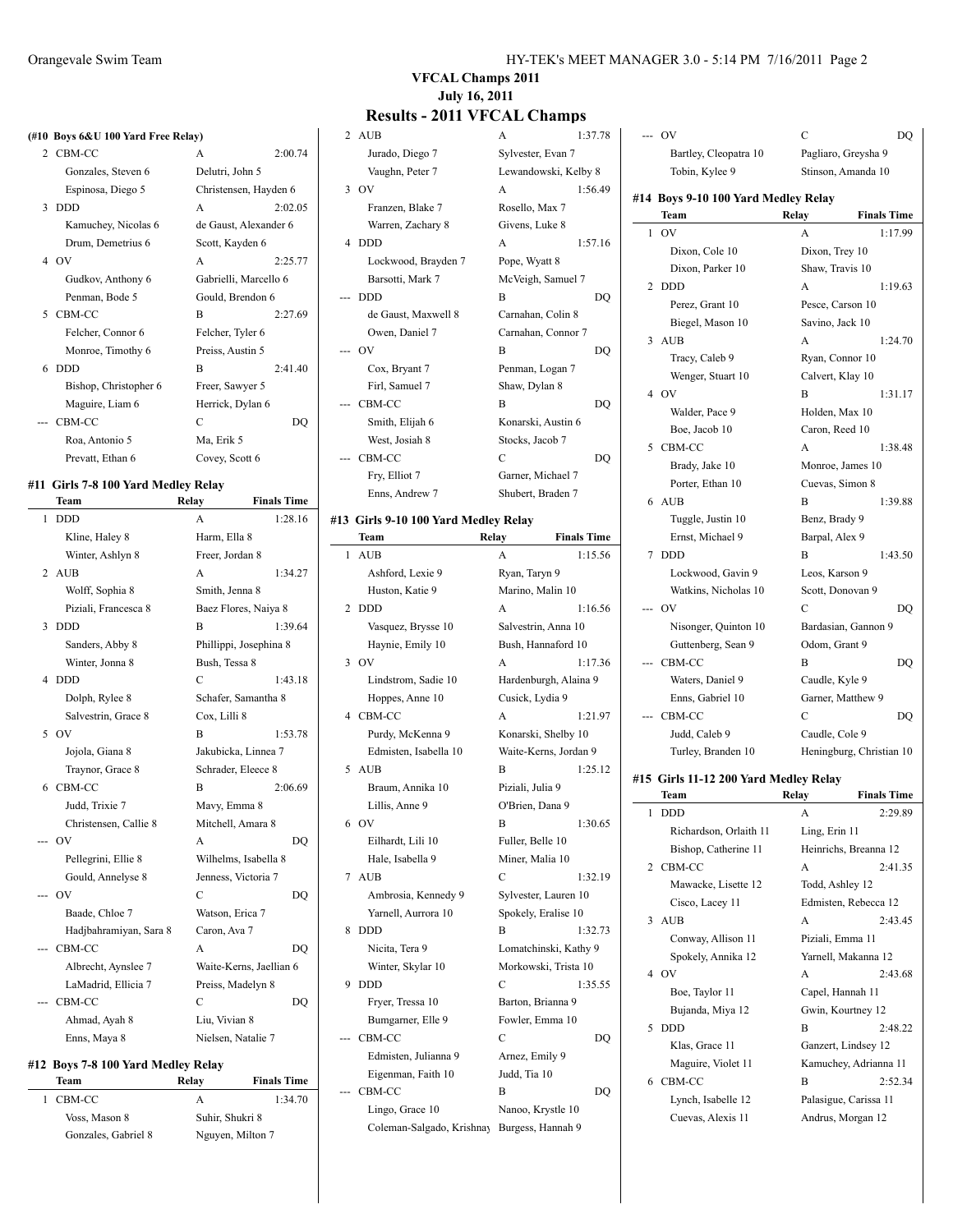#### (#15 Girls 11-12 200 Yard Medley Rel

|   | 7 AUB                   | B                     | 2:58.56 |
|---|-------------------------|-----------------------|---------|
|   | Musser, Crystal 11      | Smith, Emily 11       |         |
|   | Vaughn, Abigail 11      | Tracy, Mikaela 11     |         |
|   | 8 CBM-CC                | C                     | 3:05.81 |
|   | Barth, Taylor 11        | Martinez, Isabella 12 |         |
|   | Lewis, Arica 12         | Mawacke, Lara 11      |         |
| 9 | <b>DDD</b>              | C                     | 3:07.52 |
|   | Killion, Mickayla 12    | Lomatchinski, Mary 11 |         |
|   | Moore, Emily 12         | Page, Rebecca 12      |         |
|   | $10$ OV                 | C                     | 3:39.25 |
|   | Nagy, Lily 11           | Tinay, Ryla 11        |         |
|   | Warren, Katelyn 12      | Novak, Janie 12       |         |
|   | $\sim 0V$               | B                     | DO      |
|   | Jones, Mikayla 11       | Knopp, Cassidy 12     |         |
|   | Guttenberg, Samantha 11 | Mansanet, Portia 12   |         |

#### **#16 Boys 11-12 200 Yard Medley Relay**

|                             | Team                      | Relay               | <b>Finals Time</b>     |
|-----------------------------|---------------------------|---------------------|------------------------|
| 1                           | <b>DDD</b>                | A                   | 2:24.46                |
|                             | Holifield-Helm, Marcus 11 | Phillippi, Aaron 12 |                        |
|                             | Stumbaugh, Parker 12      | Hasemeier, Hank 12  |                        |
| $\mathcal{D}_{\mathcal{A}}$ | AUB                       | A                   | 2:47.83                |
|                             | Overdevest, Steven 12     | Benz, Carter 12     |                        |
|                             | Johnson, Clayton 11       |                     | Lewandowski, Kazik 12  |
| 3                           | <b>DDD</b>                | B                   | 2:50.69                |
|                             | Pesko, Keefe 11           | McNamara, Josh 11   |                        |
|                             | Watkins, Noah 12          | Fryer, Colton 11    |                        |
| 4                           | CBM-CC                    | A                   | 3:00.72                |
|                             | Fenner, Timothy 12        | Ahmad, Kareem 11    |                        |
|                             | Crowl, Cody 12            |                     | Posey-Wallace, Noah 12 |
| 5                           | OV                        | A                   | 3:19.43                |
|                             | Cox, Alex 11              | Leanos, Luke 12     |                        |
|                             | Odom, Nathan 11           |                     | Bardasian, Zachary 11  |
| 6                           | <b>DDD</b>                | $\mathcal{C}$       | 3:28.10                |
|                             | Owen, Nicholas 11         | Robinson, James 12  |                        |
|                             | Keeton, Carson 12         | Bumgarner, Isaac 11 |                        |
|                             |                           |                     |                        |

#### **#17 Girls 13-14 200 Yard Medley Relay**

|                | Team                   | Relay            | <b>Finals Time</b>   |
|----------------|------------------------|------------------|----------------------|
| 1              | <b>AUB</b>             | A                | 2:18.76              |
|                | Wenger, Bethany 13     | Weiler, Sara 14  |                      |
|                | Wright, Kailey 14      | Musser, Katie 13 |                      |
| $\mathfrak{D}$ | <b>DDD</b>             | A                | 2:19.85              |
|                | Watkins, Kaitlin 14    |                  | Schafer, Brionna 13  |
|                | Hightower, Dayna 13    |                  | Verbitsky, Olivia 14 |
| 3              | CBM-CC                 | A                | 2:30.27              |
|                | Borrowman, Kelsey 13   |                  | McKeown, Kelsi 13    |
|                | Portillo, Priscilla 14 |                  | Arnez, Samantha 13   |
| 4              | <b>DDD</b>             | B                | 2:30.71              |
|                | Pesce, Lola 14         |                  | D'Amico, Ellie 14    |
|                | Clough, Jamie 13       |                  | Watkins, Kendal 14   |
| 5              | <b>DDD</b>             | C                | 2:40.33              |
|                | Morkowski, Anika 13    | Leos, Kyra 13    |                      |
|                | Wriedt, Ashlee 14      |                  | Bailey, Cammie 13    |
|                | 6 OV                   | B                | 3:05.22              |
|                | Lawson, Sophie 13      |                  | Baldwin, Bethany 14  |
|                | Graf, Ashley 13        | Argo, Dakota 13  |                      |
|                |                        |                  |                      |

## **VFCAL Champs 2011 July 16, 2011**

## **Results - 2011 VFCAL Champs**

| lay)                  | --- OV                                | A                | DQ                         |    | 3 DDD                      |     | $\mathcal{C}$      | 2:03.71              |
|-----------------------|---------------------------------------|------------------|----------------------------|----|----------------------------|-----|--------------------|----------------------|
| 2:58.56               | Dummett, Emily 13                     |                  | Caravella, Danielle 13     |    | Wriedt, Garry 16           |     | Watkins, Tyler 16  |                      |
| mith, Emily 11        | Negrete, Alexa 14                     | Higby, Cora 13   |                            |    | Bowen, Bryce 17            |     | Verbitsky, Sean 15 |                      |
| racy, Mikaela 11      |                                       |                  |                            |    | 4 CBM-CC                   |     | А                  | 2:06.04              |
| 3:05.81               | #18 Boys 13-14 200 Yard Medley Relay  |                  |                            |    | Andrus, Henry 15           |     |                    | O'Connor, Timothy 17 |
| fartinez, Isabella 12 | Team                                  | Relay            | <b>Finals Time</b>         |    | Parsons, Joe 16            |     | Brady, Zachary 16  |                      |
| Iawacke, Lara 11      | $1$ OV                                | A                | 2:10.10                    |    | $-0V$                      |     | A                  | DQ                   |
|                       | Boe, Joshua 13                        |                  | Kehler, Kobe 13            |    |                            |     |                    |                      |
| 3:07.52               | Hughes, Sean 13                       |                  | Schultz, Jacob 13          |    | Clark, Geramy 16           |     | Fuller, Chris 16   |                      |
| omatchinski, Mary 11  | 2 AUB                                 | A                | 2:20.87                    |    | Eyman, Ryan 15             |     | McLean, Lucas 15   |                      |
| age, Rebecca 12       | Albrecht, Seth 14                     |                  | Huston, Ryan 13            |    | --- DDD                    |     | A                  | DQ                   |
| 3:39.25               | Granat, Tommy 13                      |                  | Jungers, Riley 13          |    | Meigs, Will 16             |     | Pope, Daniel 17    |                      |
| inay, Ryla 11         | 3 CBM-CC                              | B                | 2:37.69                    |    | Plexico, Ryan 15           |     |                    | Stumbaugh, Carson 16 |
| lovak, Janie 12       | Fenner, Joshua 14                     |                  | Stewart, Ryan 13           |    | #21 Girls 6&U 25 Yard Free |     |                    |                      |
| DQ                    | Cuevas, Carlos 13                     |                  | Norris, Andy 14            |    | Name                       | Age | Team               | <b>Finals Time</b>   |
| nopp, Cassidy 12      | --- DDD                               | A                | <b>DQ</b>                  |    | 1 Garner, Larisa           | 6   | CBM-CC             | 24.95                |
| Iansanet, Portia 12   |                                       |                  |                            |    |                            |     |                    |                      |
|                       | Bradley, Nicholas 13                  |                  | Lomatchinski, Anthony 13   |    | 2 Kline, Morgan            | 6   | <b>DDD</b>         | 25.12                |
| Relay                 | McCann, Thomas 13                     |                  | Hasemeier, Wyatt 14        |    | 3 Debia, Keila             | 6   | <b>OV</b>          | 25.43                |
| <b>Finals Time</b>    | --- CBM-CC                            | A                | DQ                         |    | 4 Schrader, Kendall        | 6   | OV                 | 25.88                |
| 2:24.46               | Higdon, Tom 13                        |                  | Colford, Alex 14           | 5  | Stumbaugh, Zoe             |     | 5 DDD              | 26.33                |
| hillippi, Aaron 12    | Todd, Ryan 13                         |                  | Guthrie, Kyle 13           |    | 6 Schucker, Haley          |     | 6 DDD              | 31.00                |
| lasemeier, Hank 12    | #19 Girls 15-18 200 Yard Medley Relay |                  |                            |    | 7 Johnson, Chloe           |     | 6 AUB              | 31.73                |
| 2:47.83               | Team                                  | Relay            | <b>Finals Time</b>         |    | 8 Barsotti, Mia            | 5   | <b>DDD</b>         | 32.54                |
| enz, Carter 12        |                                       |                  |                            |    | 9 Calvert, Kyle            | 6   | AUB                | 33.29                |
| ewandowski, Kazik 12  | 1 AUB                                 | A                | 2:04.62                    |    | 10 Harm, Evelyn            | 4   | <b>DDD</b>         | 33.61                |
| 2:50.69               | Jungers, Haley 17                     |                  | Machado, Libby 17          |    | 11 Rush, Marisa            | 6   | <b>DDD</b>         | 34.28                |
| IcNamara, Josh 11     | Wenger, Charla 18                     | Miller, Julie 18 |                            |    | 12 Odom, Kristen           |     | 6 OV               | 35.11                |
| ryer, Colton 11       | 2 DDD                                 | A                | 2:08.80                    |    | 13 Yost, Betsy             |     | 5 DDD              | 35.58                |
| 3:00.72               | Clough, Jessica 16                    |                  | Williams, Jenna 18         |    | 14 Kliewer, Shay           | 6   | - OV               | 36.37                |
| hmad, Kareem 11       | Tiedemann, Ellen 15                   | Klas, Rachel 18  |                            |    |                            |     | 5 AUB              |                      |
|                       | $3$ OV                                | A                | 2:09.36                    |    | 15 Haight, Laynie          |     |                    | 36.64                |
| osey-Wallace, Noah 12 | Miner, Natalie 16                     |                  | Hanks, Jamie 15            | 16 | Martinoni, Alexandra       |     | 6 OV               | 37.76                |
| 3:19.43               | Negrete, Brooke 18                    |                  | Clark, Chantel 18          | 17 | Mavy, Ana                  | 6   | CBM-CC             | 38.08                |
| eanos, Luke 12        | 4 DDD                                 | B                | 2:17.19                    | 18 | Voss, Jenna                |     | 6 CBM-CC           | 39.02                |
| ardasian, Zachary 11  | Murrow, Kelsi 18                      |                  | Ganzert, Shelby 16         | 19 | Barpal, Allyson            |     | 5 AUB              | 41.03                |
| 3:28.10               | Youel, Alison 18                      |                  | Plexico, Cassandra 18      | 20 | Medina, Angelica           |     | 4 CBM-CC           | 41.38                |
| obinson, James 12     | 5 CBM-CC                              | A                | 2:22.02                    | 21 | Brown, Gianna              | 6   | OV                 | 42.31                |
| umgarner, Isaac 11    | Andrus, Madison 17                    |                  | Engel, Audrey 17           | 22 | Hardenburgh, Ayla          | 4   | <b>OV</b>          | 43.37                |
|                       |                                       |                  |                            | 23 | Soares, Anna               |     | 5 AUB              | 45.15                |
| <sup>7</sup> Relay    | Cuevas, Moriah 15                     |                  | Barker, Asriel 17          |    | 24 Schlais, Marlee         |     | 5 AUB              | 45.62                |
| <b>Finals Time</b>    | 6 DDD                                 | C                | 2:22.37                    |    | 25 Schneider, Audrey       |     | 5 DDD              | 45.88                |
| 2:18.76               | Kessler, Kaitlin 16                   |                  | Holifield-Helm, Katryna 15 |    | 26 Broda, Billie           |     | 5 OV               | 46.00                |
| Veiler, Sara 14       | Illich, BriAnne 18                    |                  | Stumbaugh, Brooke 18       | 27 | Albrecht, Saige            |     | 4 CBM-CC           | 48.75                |
| fusser, Katie 13      | 7 AUB                                 | B                | 2:24.26                    | 28 | Givens, Grace              | 4   | <b>OV</b>          | 53.23                |
| 2:19.85               | Perry, Dani 15                        |                  | Huston, Carly 15           | 29 | Smith, Julianna            |     | CBM-CC             | 53.58                |
| chafer, Brionna 13    | McFarland, Devin 16                   | Tracy, Anne 15   |                            |    |                            | 6   | 5 OV               | 59.84                |
| erbitsky, Olivia 14   | --- AUB                               | C                | DQ                         | 30 | Brown, Megan               |     |                    |                      |
| 2:30.27               | Sprowl, Karlee 15                     |                  | Morgan, Olivia 15          |    | 31 Hunter, Jocelyn         | 4   | <b>DDD</b>         | 1:04.95              |
| IcKeown, Kelsi 13     | Lipsmeyer, Anna 15                    |                  | Overdevest, Heather 16     | 32 | Gifford, Jocelyn           | 6   | CBM-CC             | 1:07.69              |
| rnez, Samantha 13     |                                       |                  |                            | 33 | Watson, Kacey              | 5   | <b>OV</b>          | 1:13.58              |
| 2:30.71               | #20 Boys 15-18 200 Yard Medley Relay  |                  |                            | 34 | Suhir, Wafa                | 5   | CBM-CC             | 1:15.32              |
| l'Amico, Ellie 14     | Team                                  | Relay            | <b>Finals Time</b>         |    | 35 Eilhardt, Audrey        |     | 4 OV               | 1:57.93              |
| Vatkins, Kendal 14    | 1 AUB                                 | A                | 1:55.42                    |    |                            |     |                    |                      |
|                       | Burnett, Alec 17                      | Rick, Jake 15    |                            |    | #22 Boys 6&U 25 Yard Free  |     |                    |                      |
| 2:40.33               | Wenger, Brent 16                      |                  | Musser, Quinn 16           |    | Name                       | Age | Team               | <b>Finals Time</b>   |
| eos, Kyra 13          | 2 DDD                                 | B                | 2:02.31                    |    | 1 Piziali, Angelo          | 6   | AUB                | 22.20                |
| ailey, Cammie 13      | Seaton, Nicholas 16                   |                  | Klausing, Korey 15         |    | 2 Ryan, Lachlan            | 6   | AUB                | 22.91                |
| 3:05.22               | Mosbacher, Jeff 17                    |                  | Keeton, Dakota 17          |    | 3 Christensen, Hayden      |     | 6 CBM-CC           | 26.80                |
| aldwin, Bethany 14    |                                       |                  |                            |    | 4 Gonzales, Steven         |     | 6 CBM-CC           | 26.99                |
| rgo, Dakota 13        |                                       |                  |                            |    | 5 Baez Flores, Kailan      |     | 6 AUB              | 27.98                |
|                       |                                       |                  |                            |    |                            |     |                    |                      |
|                       |                                       |                  |                            |    |                            |     |                    |                      |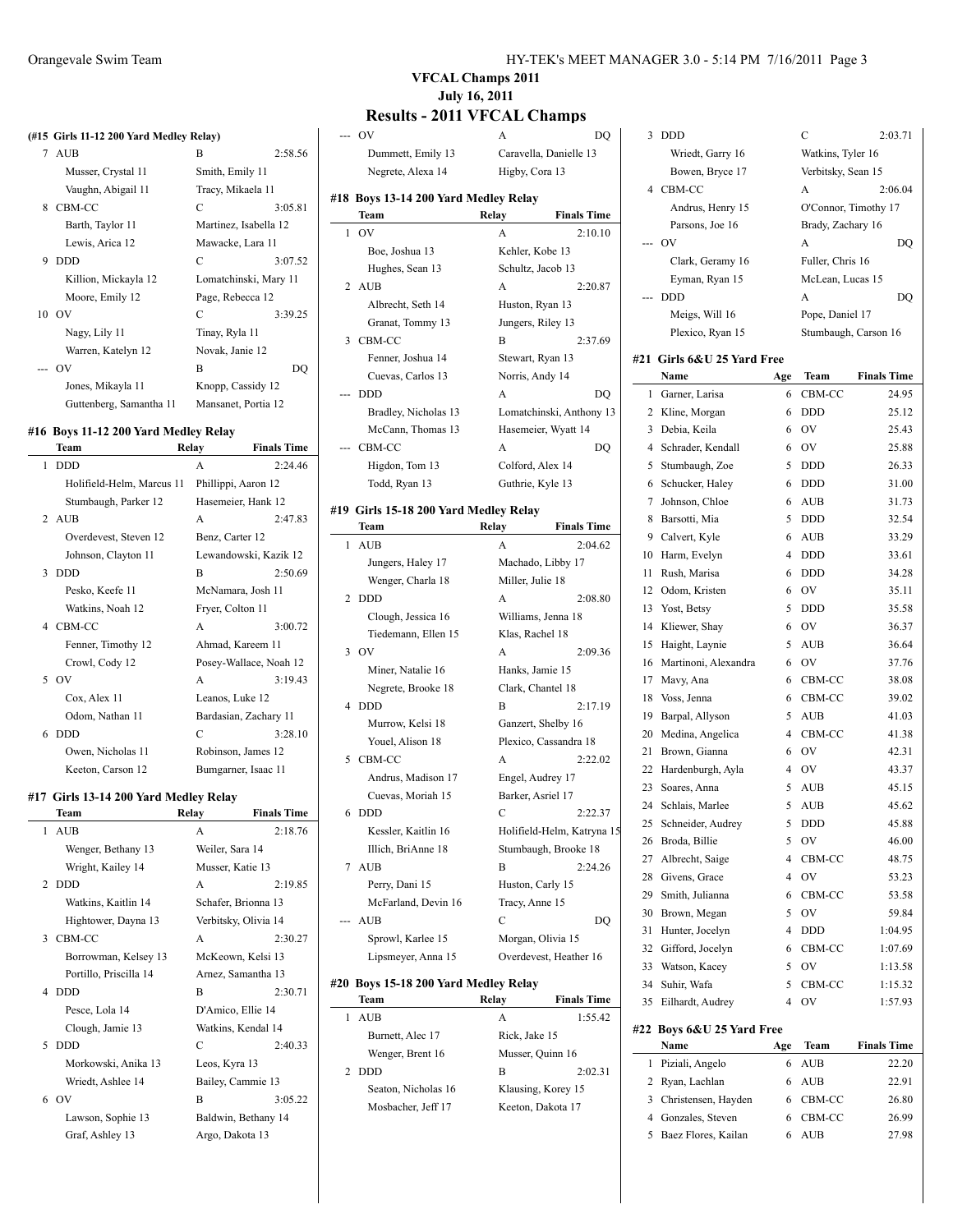|    | (#22 Boys 6&U 25 Yard Free) |   |            |         |
|----|-----------------------------|---|------------|---------|
| 6  | Scott, Kayden               | 6 | <b>DDD</b> | 28.46   |
| 7  | de Gaust, Alexander         | 6 | <b>DDD</b> | 31.00   |
| 8  | Espinosa, Diego             | 5 | CBM-CC     | 31.10   |
| 9  | Neil, Riley                 | 5 | <b>AUB</b> | 31.36   |
| 10 | Gudkov, Anthony             | 6 | OV         | 31.79   |
| 11 | Gould, Brendon              | 6 | OV         | 32.12   |
| 12 | Drum, Demetrius             | 6 | <b>DDD</b> | 32.81   |
| 13 | Delutri, John               | 5 | CBM-CC     | 32.88   |
| 14 | Kamuchey, Nicolas           | 6 | <b>DDD</b> | 33.09   |
| 15 | Monroe, Timothy             | 6 | CBM-CC     | 34.35   |
| 16 | Maguire, Liam               | 6 | <b>DDD</b> | 34.74   |
|    | 17 Neil, Tyler              | 5 | AUB        | 35.24   |
| 18 | Felcher, Connor             | 6 | CBM-CC     | 35.34   |
| 19 | Calvin, Tanner              | 6 | <b>DDD</b> | 36.12   |
| 20 | Preiss, Austin              | 5 | CBM-CC     | 38.05   |
| 21 | Bishop, Christopher         | 6 | <b>DDD</b> | 38.40   |
| 22 | Gabrielli, Marcello         | 6 | OV         | 39.22   |
| 23 | Bain, Riley                 | 5 | <b>OV</b>  | 40.83   |
| 24 | Roa, Antonio                | 5 | CBM-CC     | 41.01   |
| 25 | Prevatt, Ethan              | 6 | CBM-CC     | 41.23   |
| 26 | Penman, Bode                | 5 | OV         | 41.44   |
| 27 | Herrick, Dylan              | 6 | <b>DDD</b> | 41.45   |
| 28 | Covey, Scott                | 6 | CBM-CC     | 43.01   |
| 29 | Johnson, Blake              | 6 | <b>DDD</b> | 43.68   |
| 30 | Ma, Erik                    | 5 | CBM-CC     | 44.31   |
| 31 | Felcher, Tyler              | 6 | CBM-CC     | 45.77   |
| 32 | McKeown, Mekiah             | 6 | CBM-CC     | 48.11   |
| 33 | Pope, Owen                  | 5 | <b>DDD</b> | 53.65   |
| 34 | Freer, Sawyer               | 5 | <b>DDD</b> | 1:00.91 |
| 35 | Cook, Micah                 | 4 | OV         | 1:07.20 |
| 36 | Enns, Eli                   | 5 | CBM-CC     | 1:14.30 |
| 37 | Sweet, Devin                | 6 | CBM-CC     | 1:20.60 |

#### **#23 Girls 7-8 25 Yard Free**

|    | Name                 | Age | Team       | <b>Finals Time</b> |
|----|----------------------|-----|------------|--------------------|
| 1  | LaMadrid, Ellicia    | 7   | CBM-CC     | 18.24              |
| 2  | Harm, Ella           | 8   | <b>DDD</b> | 18.60              |
| 3  | Piziali, Francesca   | 8   | <b>AUB</b> | 18.65              |
| 4  | Freer, Jordan        | 8   | <b>DDD</b> | 18.72              |
| 5  | Winter, Jonna        | 8   | <b>DDD</b> | 19.70              |
| 6  | Phillippi, Josephina | 8   | <b>DDD</b> | 20.05              |
| 7  | Baez Flores, Naiya   | 8   | <b>AUB</b> | 20.88              |
| 8  | Jenness, Victoria    | 7   | OV         | 21.72              |
| 9  | Dolph, Rylee         | 8   | <b>DDD</b> | 21.81              |
| 10 | Schlag, Alleah       | 8   | <b>DDD</b> | 21.89              |
| 11 | Cox, Lilli           | 8   | <b>DDD</b> | 22.17              |
| 12 | Mitchell, Amara      | 8   | CBM-CC     | 22.56              |
| 13 | Salvestrin, Grace    | 8   | <b>DDD</b> | 22.57              |
| 14 | Koenigs, Ella        | 8   | <b>DDD</b> | 23.22              |
| 15 | Howton, Natali       | 8   | <b>DDD</b> | 23.39              |
| 16 | Schrader, Eleece     | 8   | OV         | 25.01              |
| 17 | Maguire, Annabel     | 8   | <b>DDD</b> | 25.08              |
| 18 | Schafer, Samantha    | 8   | <b>DDD</b> | 25.44              |
| 19 | Schucker, Kayla      | 8   | <b>DDD</b> | 25.68              |
| 20 | Towne, Megan         | 7   | <b>AUB</b> | 25.89              |

## **VFCAL Champs 2011 July 16, 2011**

## **Results - 2011 VFCAL Champs**

| 21 | Liu, Vivian               | 8   | CBM-CC        | 26.03              | 21    | Stocks, Jacob               | 7   | CBM-CC      | 29.33              |
|----|---------------------------|-----|---------------|--------------------|-------|-----------------------------|-----|-------------|--------------------|
| 22 | Ahmad, Ayah               | 8   | CBM-CC        | 26.30              | 22    | Carnahan, Connor            | 7   | <b>DDD</b>  | 29.51              |
| 23 | Magana, Isabella          | 8   | CBM-CC        | 26.48              | 23    | de Gaust, Maxwell           | 8   | <b>DDD</b>  | 29.63              |
| 24 | Jojola, Giana             | 8   | <b>OV</b>     | 26.60              | 24    | Roe, Bobby                  | 7   | CBM-CC      | 30.76              |
| 25 | Nielsen, Natalie          | 7   | CBM-CC        | 26.98              | 25    | Fry, Elliot                 | 7   | CBM-CC      | 31.55              |
| 26 | Griffith, Eriah           | 7   | <b>DDD</b>    | 26.99              | 26    | Shubert, Braden             | 7   | CBM-CC      | 33.53              |
| 27 | Pryor, Lillia             | 7   | <b>OV</b>     | 27.13              | 27    | Konarski, Austin            | 6   | CBM-CC      | 34.33              |
| 28 | Albrecht, Aynslee         | 7   | CBM-CC        | 27.41              | 28    | Bath, James                 | 7   | <b>DDD</b>  | 34.85              |
| 29 | Higby, Lily               | 8   | <b>OV</b>     | 27.69              | 29    | Koenigs, Isaac              | 7   | <b>DDD</b>  | 36.81              |
| 30 | Caron, Ava                | 7   | <b>OV</b>     | 28.00              | 30    | Smith, Elijah               | 6   | CBM-CC      | 38.32              |
| 31 | Traynor, Grace            | 8   | <b>OV</b>     | 28.28              | 31    | Garner, Michael             | 7   | CBM-CC      | 43.48              |
| 32 | Jakubicka, Linnea         | 7   | <b>OV</b>     | 28.53              | 32    | Gifford, Dillon             | 7   | CBM-CC      | 2:04.40            |
| 33 | Watson, Erica             | 7   | <b>OV</b>     | 28.88              |       |                             |     |             |                    |
| 34 | Burgess, Samantha         | 7   | CBM-CC        | 28.98              |       | #25 Girls 9-10 25 Yard Free |     |             |                    |
|    |                           |     | CBM-CC        |                    |       | Name                        | Age | <b>Team</b> | <b>Finals Time</b> |
| 35 | Mawacke, Amy              | 7   |               | 29.59              |       | 1 Hoppes, Anne              | 10  | <b>OV</b>   | 15.27              |
| 36 | Waite-Kerns, Jaellian     | 6   | CBM-CC        | 30.00              | 2     | Marino, Malin               | 10  | <b>AUB</b>  | 15.49              |
| 37 | Cook, Corrina             | 8   | <b>OV</b>     | 30.12              | 3     | Lindstrom, Sadie            | 10  | <b>OV</b>   | 15.68              |
| 38 | Bardasian, Brooklynn      | 7   | <b>OV</b>     | 30.21              | 4     | Bush, Hannaford             | 10  | <b>DDD</b>  | 15.85              |
| 39 | Dains, Taylor             | 7   | <b>OV</b>     | 30.36              | 5     | O'Brien, Dana               | 9   | <b>AUB</b>  | 16.28              |
| 40 | Garner, Madison           | 8   | CBM-CC        | 30.63              | 6     | Konarski, Shelby            | 10  | CBM-CC      | 16.35              |
| 41 | Kendall, Brianna          | 7   | <b>AUB</b>    | 31.42              | 7     | Vasquez, Brysse             | 10  | <b>DDD</b>  | 16.52              |
| 42 | Enns, Maya                | 8   | CBM-CC        | 32.07              | 8     | Huston, Katie               | 9   | <b>AUB</b>  | 16.63              |
| 43 | Johnson, Marie            | 8   | <b>AUB</b>    | 32.66              | 9     | Waite-Kerns, Jordan         | 9   | CBM-CC      | 16.71              |
| 44 | Brown, Amanda             | 7   | CBM-CC        | 32.84              | 10    | Haynie, Emily               | 10  | <b>DDD</b>  | 16.75              |
| 45 | Hadjbahramiyan, Sara      | 8   | <b>OV</b>     | 33.62              |       |                             | 9   | CBM-CC      |                    |
| 46 | Ball, Susanna             | 7   | OV            | 33.64              | 11    | Burgess, Hannah             |     |             | 16.91              |
| 47 | Rush, Maya                | 8   | <b>DDD</b>    | 35.06              | 12    | Winter, Skylar              | 10  | <b>DDD</b>  | 17.28              |
| 48 | Burgess, Emelia           | 7   | CBM-CC        | 35.39              | 13    | Cusick, Lydia               | 9   | <b>OV</b>   | 17.43              |
| 49 | Judd, Trixie              | 7   | CBM-CC        | 36.52              | 14    | Sylvester, Lauren           | 10  | <b>AUB</b>  | 17.46              |
| 50 | Burgess, Kylie            | 7   | CBM-CC        | 38.70              | 15    | Coleman-Salgado, Krishr     | 8   | CBM-CC      | 17.67              |
| 51 | Bumgarner, Fiona          | 7   | <b>DDD</b>    | 38.95              | 16    | Spokely, Eralise            | 10  | <b>AUB</b>  | 17.83              |
| 52 | Walder, Georgia           | 7   | OV            | 49.04              | 17    | Salvestrin, Anna            | 10  | <b>DDD</b>  | 17.85              |
| 53 | Campbell, Heidi           | 7   | <b>OV</b>     | 53.71              | 18    | Lingo, Grace                | 10  | CBM-CC      | 17.88              |
|    | 54 Delutri, Julianna      | 7   | CBM-CC        | 54.71              | 19    | Fuller, Belle               | 10  | <b>OV</b>   | 18.05              |
|    |                           |     |               |                    | 20    | Edmisten, Julianna          | 9   | CBM-CC      | 18.41              |
|    | #24 Boys 7-8 25 Yard Free |     |               |                    | 21    | Hardenburgh, Alaina         | 9   | <b>OV</b>   | 18.66              |
|    | Name                      | Age | Team          | <b>Finals Time</b> | 22    | Cartee, Malissa             | 10  | <b>DDD</b>  | 18.72              |
|    | 1 Lewandowski, Kelby      | 8   | AUB           | 18.23              | 23    | Tobin, Kylee                | 9   | <b>OV</b>   | 19.62              |
|    | 2 Nguyen, Milton          | 7   | CBM-CC        | 19.34              |       | 24 Eilhardt, Lili           | 10  | OV          | 19.78              |
|    | 3 Carnahan, Colin         |     | 8 DDD         | 20.12              |       | 25 Ambrosia, Kennedy        | 9   | AUB         | 19.87              |
| 4  | Gonzales, Gabriel         | 8   | CBM-CC        | 20.59              | 26    | Miner, Malia                | 10  | OV          | 19.99              |
| 5  | Voss, Mason               | 8   | CBM-CC        | 20.91              | 27    | Nicita, Tera                | 9   | <b>DDD</b>  | 20.62              |
| 6  | West, Josiah              | 8   | CBM-CC        | 21.17              | 28    | Piziali, Julia              | 9   | AUB         | 20.76              |
| 7  | Jurado, Diego             | 7   | AUB           | 21.28              | 29    | Fowler, Emma                | 10  | DDD         | 21.03              |
| 8  | Shaw, Dylan               | 8   | <sub>OV</sub> | 22.43              | 30    | Balboni, Isabella           | 10  | <b>OV</b>   | 21.21              |
| 9  | Warren, Zachary           | 8   | <b>OV</b>     | 22.50              | $*31$ | Stinson, Amanda             | 10  | <b>OV</b>   | 21.78              |
|    | Enns, Andrew              |     |               |                    |       | Morkowski, Trista           |     |             |                    |
| 10 |                           |     | 7 CBM-CC      | 23.27              | $*31$ |                             | 10  | <b>DDD</b>  | 21.78              |
| 11 | Morgan, Eli               |     | 7 AUB         | 24.91              | *33   | Simpson, Tuesday            | 10  | CBM-CC      | 21.97              |
| 12 | Franzen, Blake            | 7   | <b>OV</b>     | 25.13              | *33   | Judd, Tia                   | 10  | CBM-CC      | 21.97              |
| 13 | Owen, Daniel              | 7   | DDD           | 25.39              | 35    | Beasley, Morgan             | 10  | OV          | 22.09              |
| 14 | Pope, Wyatt               | 8   | <b>DDD</b>    | 25.77              | 36    | Patterson, Brittney         | 10  | OV          | 22.36              |
| 15 | McVeigh, Samuel           | 7   | <b>DDD</b>    | 26.18              | 37    | Perez, Kylie                | 9   | CBM-CC      | 22.42              |
| 16 | Lockwood, Brayden         | 7   | <b>DDD</b>    | 26.27              | 38    | Cuevas, Angel               | 9   | CBM-CC      | 22.47              |
| 17 | Penman, Logan             | 7   | OV            | 26.41              | 39    | Broda, Gabbey               | 10  | OV          | 22.82              |
| 18 | Rosello, Max              | 7   | OV            | 26.60              | 40    | Brady, Hannah               | 9   | CBM-CC      | 22.97              |
| 19 | Sylvester, Evan           | 7   | <b>AUB</b>    | 27.73              | 41    | Klausing, Sophia            | 9   | DDD         | 23.06              |
| 20 | Givens, Luke              | 8   | OV            | 27.75              | 42    | Argo, Savannah              | 9   | OV          | 23.09              |
|    |                           |     |               |                    |       |                             |     |             |                    |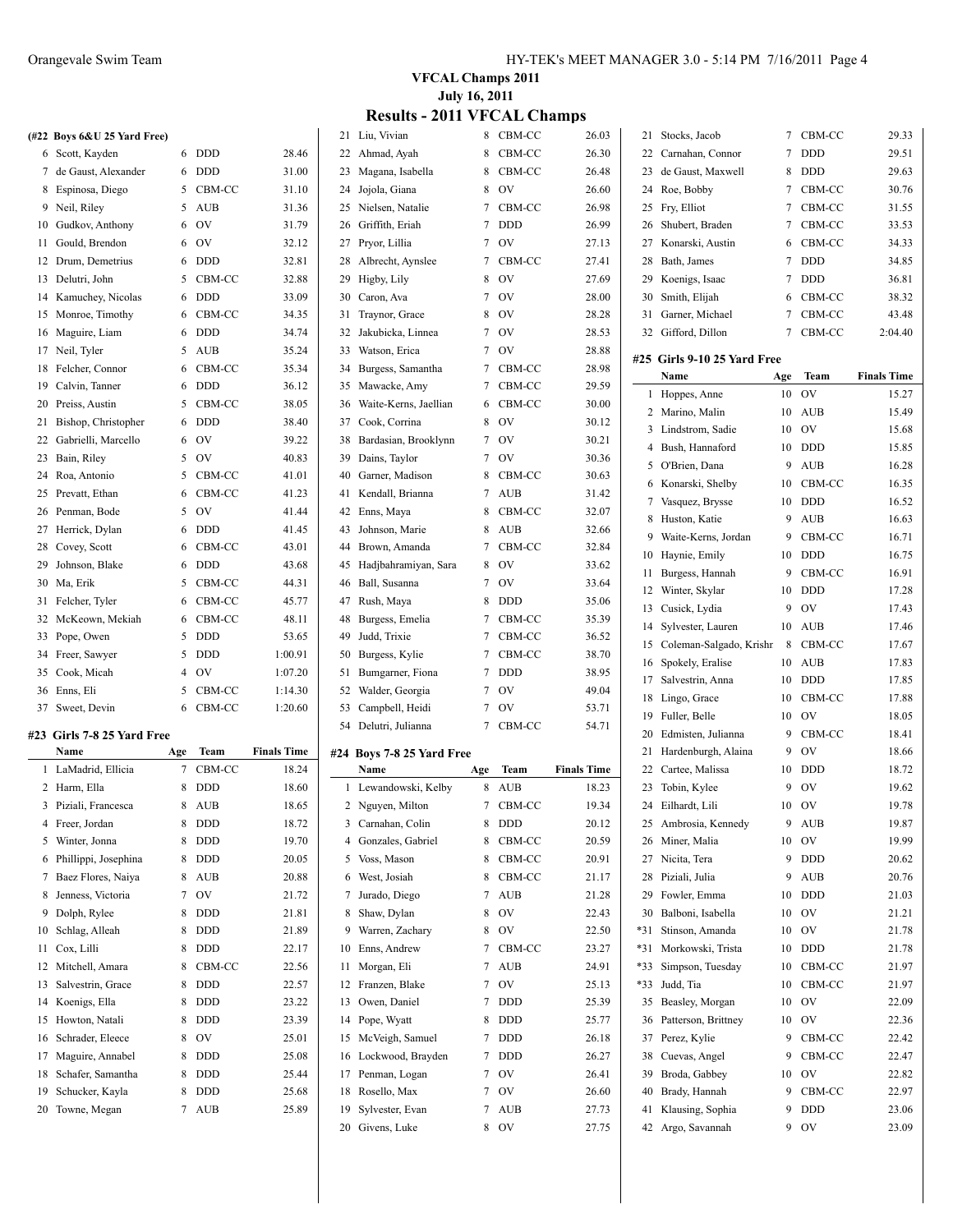|     | (#25 Girls 9-10 25 Yard Free)      |     |            |                    |
|-----|------------------------------------|-----|------------|--------------------|
| 43  | Bumgarner, Elle                    | 9   | <b>DDD</b> | 23.12              |
| 44  | Watson, Emily                      | 10  | <b>OV</b>  | 23.51              |
| 45  | Empedrad, Cristina                 | 9   | CBM-CC     | 24.93              |
| 46  | Franzen, Madison                   | 9   | OV         | 25.00              |
|     | 47 Carroll, Quinn                  | 9   | <b>DDD</b> | 25.89              |
| 48  | Niles, Kristen                     | 9   | CBM-CC     | 26.58              |
| 49  | Kendall, Allina                    | 9   | <b>AUB</b> | 27.67              |
|     | 50 Neal, Katie                     | 9   | <b>AUB</b> | 28.79              |
|     |                                    |     |            |                    |
|     | #26 Boys 9-10 25 Yard Free<br>Name | Age | Team       | <b>Finals Time</b> |
| 1   | Savino, Jack                       | 10  | <b>DDD</b> | 15.58              |
| 2   | Wenger, Stuart                     | 10  | <b>AUB</b> | 17.24              |
| 3   | Pesce, Carson                      | 10  | <b>DDD</b> | 17.35              |
| 4   | Shaw, Travis                       | 10  | <b>OV</b>  | 17.55              |
| 5   | Holden, Max                        | 10  | OV         | 18.27              |
| 6   | Cuevas, Simon                      | 8   | CBM-CC     | 18.29              |
| 7   | Walder, Pace                       | 9   | OV         | 18.42              |
| 8   | Monroe, James                      | 10  | CBM-CC     | 18.57              |
| 9   | Lockwood, Gavin                    | 9   | <b>DDD</b> | 18.73              |
|     |                                    | 9   | OV         |                    |
| 10  | Odom, Grant                        |     |            | 18.88              |
| 11  | Caron, Reed                        | 10  | <b>OV</b>  | 19.09              |
| 12  | Heningburg, Christian              | 10  | CBM-CC     | 19.59              |
| 13  | Kliewer, Evan                      | 9   | <b>OV</b>  | 20.26              |
| 14  | Jakubicki, Lukas                   | 9   | <b>OV</b>  | 20.84              |
| 15  | McGloughlin, Brendan               | 9   | <b>DDD</b> | 21.09              |
| 16  | Brown, Jared                       | 9   | <b>OV</b>  | 21.15              |
| 17  | Tuggle, Justin                     | 10  | <b>AUB</b> | 21.18              |
| 18  | Brady, Jake                        | 10  | CBM-CC     | 21.37              |
| 19  | Benz, Brady                        | 9   | <b>AUB</b> | 21.56              |
| 20  | Turley, Branden                    | 10  | CBM-CC     | 21.76              |
| 21  | Debia, Thomas                      | 10  | <b>OV</b>  | 22.13              |
| 22  | Nisonger, Quinton                  | 10  | <b>OV</b>  | 22.20              |
| 23  | Perry, Pablo                       | 9   | <b>OV</b>  | 22.85              |
| 24  | Barpal, Alex                       | 9   | AUB        | 22.98              |
| 25  | Bunce, Logan                       | 9   | <b>DDD</b> | 23.58              |
| 26  | Novak, Kevin                       | 10  | <b>OV</b>  | 24.59              |
| 27  | Garner, Matthew                    | 9   | CBM-CC     | 25.12              |
| 28  | Enns, Gabriel                      | 10  | CBM-CC     | 25.14              |
| 29  | Campbell, Quinn                    | 9   | OV         | 27.17              |
| 30  | Judd, Caleb                        | 9   | CBM-CC     | 27.18              |
| 31  | Sinclair, Simeon                   | 9   | CBM-CC     | 27.24              |
| 32  | Waters, Daniel                     | 9   | CBM-CC     | 28.21              |
| 33  | Eilhardt, Hunter                   | 9   | OV         | 29.15              |
| 34  | Caudle, Kyle                       | 9   | CBM-CC     | 29.25              |
| 35  | Caudle, Cole                       | 9   | CBM-CC     | 29.48              |
|     |                                    |     |            |                    |
| #27 | Girls 11-12 50 Yard Free<br>Name   | Age | Team       | <b>Finals Time</b> |
| 1   | Gwin, Kourtney                     | 12  | OV         | 30.12              |
| *2  | Heinrichs, Breanna                 | 12  | DDD        | 31.46              |
| *2  | Ling, Erin                         | 11  | DDD        | 31.46              |
| 4   | Palasigue, Carissa                 | 11  | CBM-CC     | 33.63              |
|     | Richardson, Orlaith                |     |            |                    |
| 5   |                                    | 11  | DDD        | 34.45              |
| 6   | Mawacke, Lisette                   | 12  | CBM-CC     | 34.85              |

### **VFCAL Champs 2011 July 16, 2011 Results - 2011 VFCAL Champs**

| 7         | Kamuchey, Adrianna               | 11       | DDD        | 35.10              |
|-----------|----------------------------------|----------|------------|--------------------|
| 8         | Conway, Allison                  | 11       | AUB        | 35.62              |
| 9         | Yarnell, Makanna                 | 12       | <b>AUB</b> | 36.05              |
| 10        | Boe, Taylor                      | 11       | OV         | 36.41              |
| 11        | Cisco, Lacey                     | 11       | CBM-CC     | 36.63              |
| 12        | Page, Rebecca                    | 12       | <b>DDD</b> | 36.68              |
| 13        | Killion, Mickayla                | 12       | <b>DDD</b> | 37.12              |
| 14        | Moore, Emily                     | 12       | <b>DDD</b> | 37.53              |
| 15        | Mawacke, Lara                    | 11       | CBM-CC     | 37.62              |
| 16        | Guttenberg, Samantha             | 11       | OV         | 38.00              |
| 17        | Tracy, Mikaela                   | 11       | <b>AUB</b> | 38.62              |
| 18        | Knopp, Cassidy                   | 12       | OV         | 38.82              |
| 19        | Mansanet, Portia                 | 12       | OV         | 38.99              |
| 20        | Todd, Ashley                     | 12       | CBM-CC     | 39.45              |
|           |                                  |          |            |                    |
| 21        | Hudak, Jana                      | 11       | <b>DDD</b> | 39.47              |
| 22        | Klas, Grace                      | 11       | <b>DDD</b> | 39.48              |
| 23        | Vaughn, Abigail                  | 11       | <b>AUB</b> | 39.56              |
| 24        | Capel, Hannah                    | 11       | OV         | 39.78              |
| 25        | Smith, Emily                     | 11       | <b>AUB</b> | 39.90              |
| 26        | Arnold, Jacqueline               | 11       | DDD        | 40.79              |
| 27        | Dean, Sonia                      | 11       | AUB        | 40.80              |
| 28        | Lomatchinski, Mary               | 11       | <b>DDD</b> | 41.10              |
| 29        | Jones, Mikayla                   | 11       | OV         | 41.82              |
| 30        | Capel, Ariana                    | 11       | <b>AUB</b> | 42.00              |
| 31        | Martinez, Isabella               | 12       | CBM-CC     | 42.10              |
| 32        | Carnahan, Peyton                 | 11       | <b>DDD</b> | 42.79              |
| 33        | Lewis, Arica                     | 12       | CBM-CC     | 43.31              |
| 34        | Finney-Stephens, Gillian         | 11       | <b>DDD</b> | 43.59              |
| 35        | Arnold, Katlyn                   | 11       | <b>DDD</b> | 43.66              |
| 36        | Bunce, Kayleigh                  | 11       | <b>DDD</b> | 43.95              |
| 37        | Nagy, Lily                       | 11       | OV         | 47.01              |
| 38        | Novak, Janie                     | 12       | OV         | 48.48              |
| 39        | D'Amico, Gracie                  | 11       | <b>DDD</b> | 50.26              |
| 40        | Sharma, Ashvra                   | 11       | CBM-CC     | 51.57              |
| 41        | Sharma, Arya                     | 12       | CBM-CC     | 53.26              |
|           |                                  |          |            |                    |
|           | #28 Boys 11-12 50 Yard Free      |          |            |                    |
|           | Name                             | Age      | Team       | <b>Finals Time</b> |
| 1         | Lewandowski, Kazik               | 12       | <b>AUB</b> | 30.19              |
|           | 2 Hasemeier, Hank                |          | 12 DDD     | 31.87              |
| 3         | Watkins, Noah                    | 12       | DDD        | 33.38              |
| 4         | Fenner, Timothy                  | 12       | CBM-CC     | 33.41              |
| 5         | Phillippi, Aaron                 | 12       | DDD        | 33.54              |
| 6         | Odom, Nathan                     | 11       | OV         | 34.97              |
| 7         | Fryer, Colton                    | 11       | DDD        | 35.64              |
| 8         | Posey-Wallace, Noah              | 12       | CBM-CC     | 36.28              |
| 9         | Benz, Carter                     | 12       | <b>AUB</b> | 36.43              |
| 10        | McNamara, Josh                   | 11       | DDD        | 37.09              |
| 11        | Crowl, Cody                      | 12       | CBM-CC     | 37.69              |
| 12        | Guthrie, Jared                   | 11       | CBM-CC     | 39.62              |
| 13        | Keeton, Carson                   | 12       | DDD        | 39.92              |
| 14        | Owen, Nicholas                   | 11       |            | 40.43              |
|           |                                  |          | DDD        |                    |
| 15        | Shubert, Tyler                   | 11       | CBM-CC     | 40.74              |
| 16        | Sharp, Aaron                     | 11       | AUB        | 40.80              |
| *17       | Robinson, James                  | 12       | DDD        | 41.30              |
|           |                                  |          |            |                    |
| *17<br>19 | Argo, Austin<br>Johnson, Clayton | 11<br>11 | OV<br>AUB  | 41.30<br>41.85     |

| 20 | Bardasian, Zachary                  | 11  | OV         | 42.65              |
|----|-------------------------------------|-----|------------|--------------------|
| 21 | Brown, Jacob                        | 12  | OV         | 45.72              |
| 22 | Ahmad, Kareem                       | 11  | CBM-CC     | 45.92              |
| 23 | Leanos, Luke                        | 12  | OV         | 46.93              |
| 24 | Bumgarner, Isaac                    | 11  | DDD        | 48.36              |
| 25 | Arnold, Brandon                     | 11  | DDD        | 58.64              |
|    |                                     |     |            |                    |
|    | #29 Girls 13-14 50 Yard Free        |     |            |                    |
|    | Name                                | Age | Team       | <b>Finals Time</b> |
| 1  | Wright, Kailey                      | 14  | AUB        | 29.40              |
| 2  | Verbitsky, Olivia                   | 14  | <b>DDD</b> | 30.02              |
| 3  | Wenger, Bethany                     | 13  | AUB        | 30.09              |
| 4  | Musser, Katie                       | 13  | <b>AUB</b> | 31.30              |
| 5  | Dummett, Emily                      | 13  | OV         | 31.64              |
| 6  | Wriedt, Ashlee                      | 14  | DDD        | 31.85              |
| 7  | Higby, Cora                         | 13  | OV         | 32.23              |
| 8  | Clough, Jamie                       | 13  | DDD        | 32.51              |
| 9  | Arnez, Samantha                     | 13  | CBM-CC     | 32.81              |
| 10 | Pesce, Lola                         | 14  | <b>DDD</b> | 33.10              |
| 11 | Bailey, Cammie                      | 13  | <b>DDD</b> | 33.41              |
| 12 | Fowler, Carley                      | 13  | <b>DDD</b> | 34.77              |
| 13 | McKeown, Kelsi                      | 13  | CBM-CC     | 35.64              |
| 14 | Leos, Kyra                          | 13  | DDD        | 35.70              |
| 15 | Argo, Dakota                        | 13  | OV         | 36.51              |
| 16 | Courtney, Angela                    | 13  | CBM-CC     | 37.09              |
| 17 | Graf, Ashley                        | 13  | OV         | 37.29              |
| 18 | Klausing, Summer                    | 13  | DDD        | 38.16              |
| 19 | Lawson, Sophie                      | 13  | OV         | 42.75              |
| 20 | Baldwin, Bethany                    | 14  | OV         | 49.06              |
|    |                                     |     |            |                    |
|    |                                     |     |            |                    |
|    | #30 Boys 13-14 50 Yard Free<br>Name | Age | Team       | <b>Finals Time</b> |
| 1  | Albrecht, Seth                      | 14  | AUB        | 27.34              |
| 2  | Schultz, Jacob                      | 13  | OV         | 27.95              |
| 3  | McDowell, Samuel                    | 14  | OV         | 28.39              |
| 4  | Cuevas, Carlos                      | 13  | CBM-CC     | 29.04              |
| 5  | Todd, Ryan                          | 13  | CBM-CC     | 30.62              |
| 6  | Cherrington, Zac                    | 13  | DDD        | 30.68              |
| 7  | Hasemeier, Wyatt                    | 14  | DDD        | 30.70              |
| 8  | Fenner, Joshua                      | 14  | CBM-CC     | 30.91              |
|    | 9 Boe, Joshua                       | 13  | OV         | 31.90              |
|    | 10 Jungers, Riley                   | 13  | AUB        | 32.36              |
| 11 | McCann, Thomas                      | 13  | DDD        | 32.74              |
|    | 12 Norris, Andy                     | 14  | CBM-CC     | 34.29              |
| 13 | Barton, Nathan                      | 13  | AUB        | 34.54              |
| 14 | Kehler, Kobe                        | 13  | OV         | 35.48              |
| 15 | Stewart, Ryan                       | 13  | CBM-CC     | 37.01              |
|    |                                     |     |            |                    |
|    | #31 Girls 15-18 50 Yard Free        |     |            |                    |
|    | Name                                | Age | Team       | <b>Finals Time</b> |
| 1  | Machado, Libby                      | 17  | AUB        | 26.46              |
| 2  | Miller, Julie                       | 18  | AUB        | 27.23              |
| 3  | Negrete, Brooke                     | 18  | OV         | 27.61              |
| 4  | Miner, Natalie                      | 16  | OV         | 27.92              |
| 5  | Hanks, Jamie                        | 15  | OV         | 28.22              |
| 6  | Klas, Rachel                        | 18  | DDD        | 28.69              |
| 7  | Williams, Jenna                     | 18  | DDD        | 28.84              |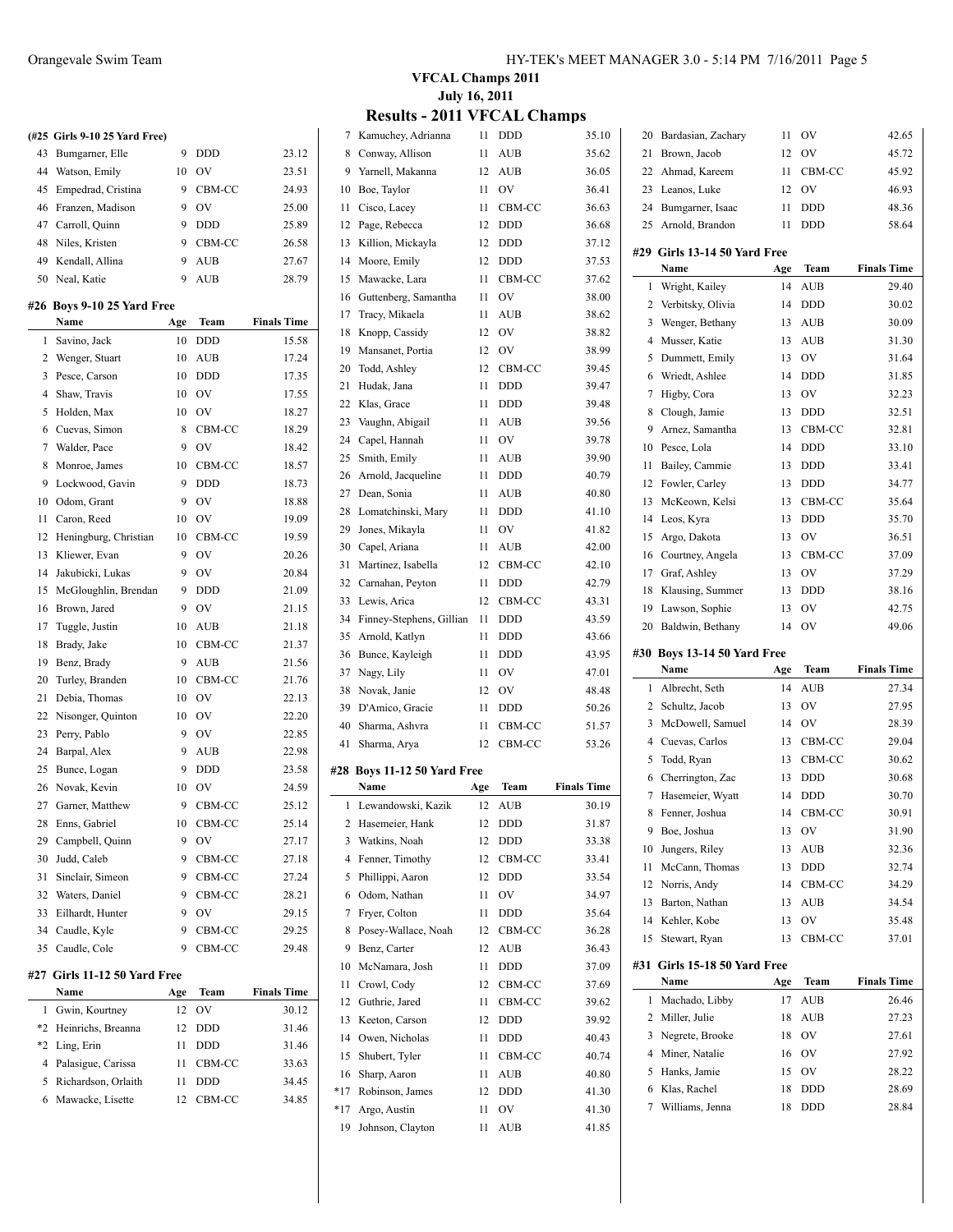| #33   | Girls 6&U 25 Yard Back<br>Name | Age | Team           | <b>Finals Time</b> |
|-------|--------------------------------|-----|----------------|--------------------|
|       |                                |     |                |                    |
|       |                                |     |                |                    |
| 23    | Hale, Clay                     | 16  | OV             | 34.63              |
| 22    | Lujan, Ryan                    | 17  | <b>DDD</b>     | 34.01              |
| 21    | Neverov, Alex                  | 16  | OV             | 32.82              |
| 20    | Gillis, Stephen                | 15  | CBM-CC         | 31.76              |
| 19    | Bailey, Ryan                   | 15  | <b>DDD</b>     | 31.20              |
| 18    | Brady, Zachary                 | 16  | CBM-CC         | 29.94              |
| 17    | Mills, Hayden                  | 15  | AUB            | 29.75              |
| 16    | Thomasson, Peter               | 15  | <b>AUB</b>     | 28.77              |
| 15    | Watkins, Tyler                 | 16  | DDD            | 28.71              |
| 14    | Fuller, Chris                  | 16  | OV             | 27.49              |
| 13    | Keeton, Dakota                 | 17  | DDD            | 26.86              |
| 12    | Parsons, Joe                   | 16  | CBM-CC         | 26.79              |
| 11    | Mosbacher, Jeff                | 17  | DDD            | 26.70              |
| 10    | Musser, Quinn                  | 16  | AUB            | 26.49              |
| 9     | Clark, Geramy                  | 16  | <b>OV</b>      | 26.43              |
| 8     | McLean, Lucas                  | 15  | <b>OV</b>      | 25.90              |
| 7     | Andrus, Henry                  | 15  | CBM-CC         | 25.76              |
| 6     | Wriedt, Garry                  | 16  | <b>DDD</b>     | 25.72              |
| 5     | Eyman, Ryan                    | 15  | OV             | 25.61              |
| 4     | Burnett, Alec                  | 17  | <b>AUB</b>     | 25.15              |
| 3     | Meigs, Will                    | 16  | <b>DDD</b>     | 25.08              |
| 2     | Stumbaugh, Carson              | 16  | <b>DDD</b>     | 24.91              |
| 1     | Pope, Daniel                   | 17  | <b>DDD</b>     | 23.38              |
|       | Name                           | Age | Team           | <b>Finals Time</b> |
|       | #32 Boys 15-18 50 Yard Free    |     |                |                    |
|       |                                |     |                |                    |
| 31    | Moroney, Jessica               | 15  | <b>DDD</b>     | 36.23              |
| 30    | Biegel, Katie                  | 17  | <b>DDD</b>     | 35.76              |
| 29    | Porter, Kaylie                 | 15  | <b>DDD</b>     | 34.77              |
| 28    | DeCesare, Brittany             | 15  | CBM-CC         | 34.64              |
| 27    | Morgan, Anna                   | 17  | <b>DDD</b>     | 34.42              |
| 26    | Andrus, Madison                | 17  | CBM-CC         | 33.98              |
| 25    | Youel, Kelsey                  | 18  | <b>DDD</b>     | 33.79              |
| 24    | Eyman, Brooke                  | 16  | O <sub>V</sub> | 33.71              |
| 23    | Randall, Shelby                | 17  | <b>DDD</b>     | 33.46              |
| $*21$ | Morgan, Amy                    | 16  | OV             | 33.27              |
| $*21$ | Arnez, Kadie                   | 15  | CBM-CC         | 33.27              |
| 20    | Turley, Shelby                 | 16  | CBM-CC         | 33.12              |
| 19    | Hingston, Amanda               | 16  | <b>DDD</b>     | 33.06              |
| 18    | McFarland, Devin               | 16  | <b>AUB</b>     | 32.65              |
| 17    | Morgan, Olivia                 | 15  | <b>AUB</b>     | 31.81              |
| 16    | Plexico, Cassandra             | 18  | <b>DDD</b>     | 31.48              |
| 15    | Holifield-Helm, Katryna        | 15  | <b>DDD</b>     | 31.39              |
| 14    | Huston, Carly                  | 15  | AUB            | 30.71              |
| 13    | Clark, Chantel                 | 18  | OV             | 30.54              |
| $*11$ | Youel, Alison                  | 18  | <b>DDD</b>     | 29.92              |
| $*11$ | Barker, Asriel                 | 17  | CBM-CC         | 29.92              |
| 10    | Tracy, Anne                    | 15  | AUB            | 29.54              |
|       | 9 Clough, Jessica              | 16  | <b>DDD</b>     | 28.97              |
| 8     | Ganzert, Shelby                | 16  | <b>DDD</b>     | 28.92              |
|       | (#31 Girls 15-18 50 Yard Free) |     |                |                    |

Debia, Keila 6 OV 30.37

## **VFCAL Champs 2011 July 16, 2011**

|  |  | <b>Results - 2011 VFCAL Champs</b> |  |
|--|--|------------------------------------|--|
|--|--|------------------------------------|--|

| 3  | Schrader, Kendall         | 6   | <b>OV</b>  | 32.90              |              | 24 Calvin, Tanner          | 6   | <b>DDD</b> | 1:00.65            |
|----|---------------------------|-----|------------|--------------------|--------------|----------------------------|-----|------------|--------------------|
| 4  | Johnson, Chloe            | 6   | <b>AUB</b> | 33.34              | 25           | Herrick, Dylan             | 6   | <b>DDD</b> | 1:01.54            |
| 5  | Garner, Larisa            | 6   | CBM-CC     | 34.57              | 26           | Freer, Sawyer              | 5   | <b>DDD</b> | 1:03.88            |
| 6  | Schucker, Haley           | 6   | <b>DDD</b> | 37.77              | 27           | Covey, Scott               | 6   | CBM-CC     | 1:07.30            |
| 7  | Rush, Marisa              | 6   | <b>DDD</b> | 37.84              | 28           | Sweet, Devin               | 6   | CBM-CC     | 1:19.06            |
| 8  | Harm, Evelyn              | 4   | <b>DDD</b> | 38.30              | 29           | Cook, Micah                | 4   | <b>OV</b>  | 1:21.71            |
| 9  | Mavy, Ana                 | 6   | CBM-CC     | 39.32              | ---          | Neil, Tyler                | 5   | <b>AUB</b> | DQ                 |
| 10 | Voss, Jenna               | 6   | CBM-CC     | 39.48              | ---          | Bishop, Christopher        | 6   | <b>DDD</b> | DQ                 |
| 11 | Schlais, Marlee           | 5   | AUB        | 39.50              | ---          | Neil, Riley                | 5   | <b>AUB</b> | DQ                 |
| 12 | Yost, Betsy               | 5   | DDD        | 39.56              | ---          | Enns, Eli                  | 5   | CBM-CC     | DQ                 |
| 13 | Haight, Laynie            | 5   | <b>AUB</b> | 40.23              |              | Prevatt, Ethan             | 6   | CBM-CC     | DQ                 |
| 14 | Kliewer, Shav             | 6   | <b>OV</b>  | 43.49              | ---          | Preiss, Austin             | 5   | CBM-CC     | DQ                 |
| 15 | Stumbaugh, Zoe            | 5   | <b>DDD</b> | 45.34              |              | Delutri, John              | 5   | CBM-CC     | DQ                 |
| 16 | Brown, Gianna             | 6   | <b>OV</b>  | 45.89              |              |                            |     |            |                    |
| 17 | Calvert, Kyle             | 6   | AUB        | 47.63              |              | #35 Girls 7-8 25 Yard Back |     |            |                    |
| 18 | Barpal, Allyson           | 5   | AUB        | 47.80              |              | Name                       | Age | Team       | <b>Finals Time</b> |
| 19 | Odom, Kristen             | 6   | <b>OV</b>  |                    | $\mathbf{1}$ | Harm, Ella                 | 8   | <b>DDD</b> | 20.91              |
|    |                           |     |            | 48.01              | 2            | Kline, Haley               | 8   | <b>DDD</b> | 21.84              |
| 20 | Soares, Anna              | 5   | AUB        | 49.53              | 3            | Dolph, Rylee               | 8   | <b>DDD</b> | 22.97              |
| 21 | Hardenburgh, Ayla         | 4   | <b>OV</b>  | 52.28              | 4            | Gould, Annelyse            | 8   | <b>OV</b>  | 24.68              |
| 22 | Martinoni, Alexandra      | 6   | - OV       | 53.85              | 5            | Winter, Ashlyn             | 8   | <b>DDD</b> | 26.07              |
| 23 | Smith, Julianna           | 6   | CBM-CC     | 56.61              | 6            | Sanders, Abby              | 8   | <b>DDD</b> | 26.21              |
| 24 | Barsotti, Mia             | 5   | DDD        | 56.75              | 7            | Schlag, Alleah             | 8   | <b>DDD</b> | 26.25              |
| 25 | Medina, Angelica          | 4   | CBM-CC     | 57.25              | 8            | Wolff, Sophia              | 8   | <b>AUB</b> | 26.69              |
| 26 | Albrecht, Saige           | 4   | CBM-CC     | 59.36              | 9            | Jakubicka, Linnea          | 7   | <b>OV</b>  | 26.85              |
| 27 | Brown, Megan              | 5   | <b>OV</b>  | 1:01.29            | 10           | Howton, Natali             | 8   | <b>DDD</b> | 27.35              |
| 28 | Gifford, Jocelyn          | 6   | CBM-CC     | 1:06.60            | 11           | Preiss, Madelyn            | 8   | CBM-CC     | 27.44              |
| 29 | Watson, Kacey             | 5   | OV         | 1:08.51            | 12           | Jojola, Giana              | 8   | <b>OV</b>  | 27.49              |
| 30 | Suhir, Wafa               | 5   | CBM-CC     | 1:12.90            |              | Folsom, Elisha             |     | <b>DDD</b> |                    |
| 31 | Schneider, Audrey         | 5   | <b>DDD</b> | 1:14.97            | 13           |                            | 7   |            | 27.82              |
| 32 | Hunter, Jocelyn           | 4   | <b>DDD</b> | 1:15.56            | 14           | Baez Flores, Naiya         | 8   | <b>AUB</b> | 27.84              |
| 33 | Broda, Billie             | 5   | <b>OV</b>  | 1:17.61            | 15           | Albrecht, Aynslee          | 7   | CBM-CC     | 28.46              |
|    |                           |     |            |                    | 16           | Jenness, Victoria          | 7   | OV         | 28.58              |
|    | #34 Boys 6&U 25 Yard Back |     |            |                    | 17           | Griffith, Eriah            | 7   | <b>DDD</b> | 29.27              |
|    | Name                      | Age | Team       | <b>Finals Time</b> | 18           | Liu, Vivian                | 8   | CBM-CC     | 29.48              |
|    | 1 Ryan, Lachlan           | 6   | <b>AUB</b> | 27.47              | 19           | Judd, Trixie               | 7   | CBM-CC     | 30.38              |
|    | 2 Piziali, Angelo         | 6   | <b>AUB</b> | 27.48              | 20           | Nielsen, Natalie           | 7   | CBM-CC     | 30.63              |
| 3  | Gould, Brendon            | 6   | <b>OV</b>  | 30.10              | 21           | Burgess, Samantha          | 7   | CBM-CC     | 30.91              |
| 4  | Christensen, Hayden       | 6   | CBM-CC     | 32.15              | 22           | Pellegrini, Ellie          | 8   | <b>OV</b>  | 31.01              |
| 5  | de Gaust, Alexander       | 6   | DDD        | 32.74              |              | 23 Enns, Maya              | 8   | CBM-CC     | 31.28              |
|    | 6 Scott, Kayden           | 6   | DDD        | 33.73              |              | 24 Pryor, Lillia           | 7   | OV         | 31.58              |
|    | 7 Espinosa, Diego         | 5   | CBM-CC     | 34.87              | 25           | Towne, Megan               | 7   | AUB        | 32.34              |
| 8  | Baez Flores, Kailan       | 6   | AUB        | 36.57              | 26           | Maguire, Annabel           | 8   | <b>DDD</b> | 32.97              |
| 9  | Gonzales, Steven          | 6   | CBM-CC     | 37.17              | 27           | Traynor, Grace             | 8   | OV         | 33.10              |
|    | 10 Felcher, Connor        | 6   | CBM-CC     | 42.24              | 28           | Magana, Isabella           | 8   | CBM-CC     | 33.37              |
| 11 | Drum, Demetrius           | 6   | <b>DDD</b> | 42.26              | 29           | Higby, Lily                | 8   | OV         | 33.80              |
| 12 | Monroe, Timothy           | 6   | CBM-CC     | 42.27              | 30           | Watson, Erica              | 7   | OV         | 34.03              |
| 13 | Maguire, Liam             | 6   | <b>DDD</b> | 42.39              | 31           | Mitchell, Amara            | 8   | CBM-CC     | 34.11              |
| 14 | Bain, Riley               | 5   | <b>OV</b>  | 44.19              | 32           | Dains, Taylor              | 7   | OV         | 34.62              |
| 15 | Kamuchey, Nicolas         | 6   | <b>DDD</b> | 45.39              | 33           | Schucker, Kayla            | 8   | <b>DDD</b> | 34.76              |
| 16 | McKeown, Mekiah           |     | CBM-CC     | 45.68              | 34           | Schrader, Eleece           | 8   | OV         | 35.47              |
| 17 | Gabrielli, Marcello       | 6   | <b>OV</b>  | 48.78              |              | Cook, Corrina              | 8   | OV         |                    |
|    |                           | 6   |            |                    | 35           |                            |     |            | 35.56              |
| 18 | Johnson, Blake            | 6   | <b>DDD</b> | 50.16              | 36           | Waite-Kerns, Jaellian      | 6   | CBM-CC     | 36.72              |
| 19 | Gudkov, Anthony           | 6   | OV         | 52.31              | 37           | Kendall, Brianna           | 7   | AUB        | 36.90              |
| 20 | Ma, Erik                  | 5   | CBM-CC     | 53.48              | 38           | Garner, Madison            | 8   | CBM-CC     | 38.91              |
| 21 | Penman, Bode              | 5   | OV         | 53.55              | 39           | Johnson, Marie             | 8   | AUB        | 39.04              |
| 22 | Roa, Antonio              | 5   | CBM-CC     | 54.75              | 40           | Hadjbahramiyan, Sara       | 8   | OV         | 40.00              |
|    | 23 Felcher, Tyler         | 6   | CBM-CC     | 56.37              | 41           | Walder, Georgia            | 7   | <b>OV</b>  | 41.19              |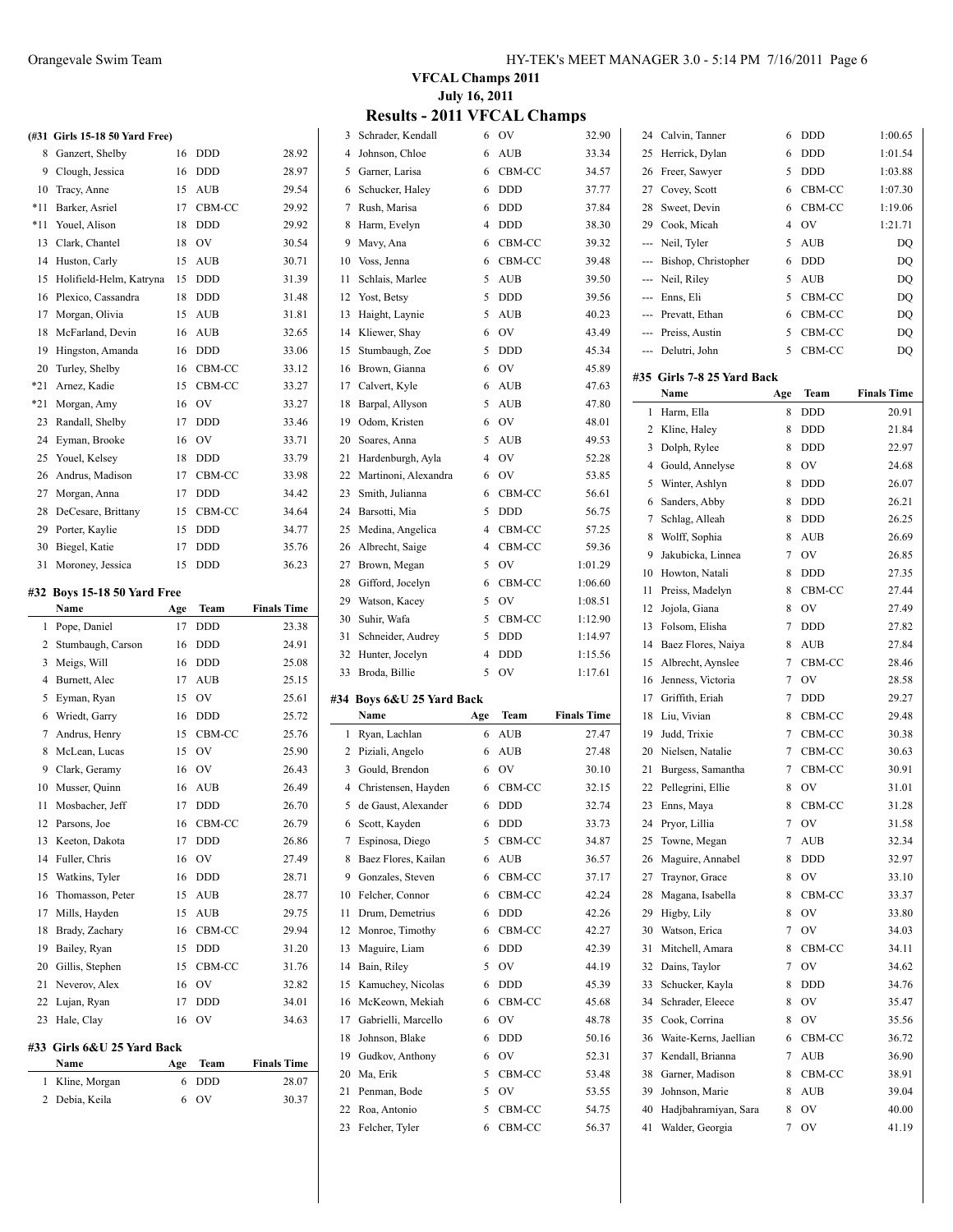|     | (#35 Girls 7-8 25 Yard Back) |                 |                  |                    |
|-----|------------------------------|-----------------|------------------|--------------------|
| 42  | Ball, Susanna                | $7\phantom{.0}$ | OV               | 41.32              |
| 43  | Bardasian, Brooklynn         | $7\phantom{.0}$ | <b>OV</b>        | 42.00              |
|     | 44 Caron, Ava                | $7\overline{ }$ | <b>OV</b>        | 42.83              |
| 45  | Rush, Maya                   | 8               | <b>DDD</b>       | 43.55              |
| 46  | Burgess, Emelia              | 7               | CBM-CC           | 43.70              |
| 47  | Bumgarner, Fiona             | 7               | <b>DDD</b>       | 43.90              |
| 48  | Burgess, Kylie               | 7               | CBM-CC           | 44.39              |
| 49  | Delutri, Julianna            | 7               | CBM-CC           | 53.29              |
| 50  | Brown, Amanda                | 7               | CBM-CC           | 54.95              |
|     | --- Campbell, Heidi          | 7               | <b>OV</b>        | DQ                 |
|     | #36 Boys 7-8 25 Yard Back    |                 |                  |                    |
|     | Name                         | Age             | Team             | <b>Finals Time</b> |
| 1   | Suhir, Shukri                | 8               | CBM-CC           | 21.77              |
|     | 2 Lewandowski, Kelby         | 8               | AUB              | 23.07              |
|     | 3 Vaughn, Peter              | 7               | AUB              | 24.41              |
|     | 4 Voss, Mason                | 8               | CBM-CC           | 25.74              |
| 5   | Barsotti, Mark               | 7               | <b>DDD</b>       | 25.91              |
| 6   | Jurado, Diego                | 7               | AUB              | 26.05              |
| 7   | Lockwood, Brayden            | 7               | <b>DDD</b>       | 27.92              |
| 8   | Gonzales, Gabriel            | 8               | CBM-CC           | 28.34              |
|     | 9 Calvert, Kaden             | 7               |                  | 28.39              |
|     |                              | $\overline{7}$  | AUB<br><b>OV</b> |                    |
| 10  | Franzen, Blake               |                 |                  | 30.02              |
| 11  | Firl, Samuel                 | $7\phantom{.0}$ | <b>OV</b>        | 31.36              |
| 12  | Shaw, Dylan                  | 8               | <b>OV</b>        | 31.50              |
| 13  | Penman, Logan                | $7\phantom{.0}$ | <b>OV</b>        | 32.84              |
| 14  | Warren, Zachary              | 8               | OV               | 33.72              |
| 15  | Roe, Bobby                   | 7               | CBM-CC           | 34.13              |
| 16  | Carnahan, Connor             | 7               | DDD              | 34.57              |
| 17  | McVeigh, Samuel              | 7               | DDD              | 35.12              |
| 18  | Morgan, Eli                  | 7               | AUB              | 36.08              |
| 19  | de Gaust, Maxwell            | 8               | DDD              | 36.35              |
| 20  | Givens, Luke                 | 8               | OV               | 37.50              |
| 21  | Cox, Bryant                  | 7               | <b>OV</b>        | 37.83              |
| 22  | Fry, Elliot                  | $7\phantom{.0}$ | CBM-CC           | 39.11              |
| 23  | Konarski, Austin             | 6               | CBM-CC           | 39.57              |
| 24  | Smith, Elijah                | 6               | CBM-CC           | 40.49              |
| 25  | Bath, James                  | 7               | DDD              | 41.92              |
| 26  | Stocks, Jacob                | 7               | CBM-CC           | 44.83              |
| 27  | Shubert, Braden              | 7               | CBM-CC           | 46.10              |
| 28  | Enns, Andrew                 | 7               | CBM-CC           | 46.91              |
| 29  | Garner, Michael              | 7               | CBM-CC           | 1:04.39            |
| 30  | Gifford, Dillon              | 7               | CBM-CC           | 1:08.72            |
| 31  | Koenigs, Isaac               | 7               | DDD              | 1:09.14            |
| #37 | Girls 9-10 25 Yard Back      |                 |                  |                    |
|     | Name                         | Age             | Team             | <b>Finals Time</b> |
| 1   | Lindstrom, Sadie             | 10              | OV               | 19.91              |
| 2   | Ashford, Lexie               | 9               | AUB              | 20.43              |
| 3   | Ryan, Taryn                  | 9               | AUB              | 20.58              |
| 4   | Vasquez, Brysse              | 10              | DDD              | 20.75              |
| 5   | Huston, Katie                | 9               | AUB              | 20.88              |
| 6   | Purdy, McKenna               | 9               | CBM-CC           | 21.12              |

 Braum, Annika 10 AUB 22.05 Lomatchinski, Kathy 9 DDD 23.36

### **VFCAL Champs 2011 July 16, 2011 Results - 2011 VFCAL Champs**

| 9.           | Hale, Isabella               | 9      | OV           | 23.74              | 27           | Campbel         |
|--------------|------------------------------|--------|--------------|--------------------|--------------|-----------------|
| 10           | Piziali, Julia               | 9      | <b>AUB</b>   | 24.10              | 28           | Sinclair, :     |
| 11           | Fryer, Tressa                | 10     | <b>DDD</b>   | 24.17              | 29           | Caudle, F       |
| 12           | Lingo, Grace                 | 10     | CBM-CC       | 24.20              | 30           | Waters, L       |
| 13           | Nanoo, Krystle               | 10     | CBM-CC       | 24.36              | 31           | Garner, N       |
| 14           | Bartley, Cleopatra           | 10     | OV           | 24.47              | 32           | Eilhardt,       |
| 15           | Beasley, Morgan              | 10     | OV           | 24.50              | 33           | Enns, Ga        |
| 16           | Tobin, Kylee                 | 9      | OV           | 25.04              |              |                 |
| 17           | Balboni, Isabella            | 10     | OV           | 25.39              |              | #39 Girls 11-   |
| 18           | Ambrosia, Kennedy            | 9      | AUB          | 25.41              |              | Name            |
| 19           | Broda, Gabbey                | 10     | OV           | 25.58              | 1            | Bishop, C       |
| 20           | Nicita, Tera                 | 9      | <b>DDD</b>   | 25.89              | $\mathbf{2}$ | Mawacke         |
| 21           | Bumgarner, Elle              | 9      | <b>DDD</b>   | 26.28              | 3            | Richards        |
| 22           | Morkowski, Trista            | 10     | <b>DDD</b>   | 26.62              | 4            | Lynch, Is       |
| 23           | Lillis, Anne                 | 9      | AUB          | 26.79              | 5            | Spokely,        |
| 24           | Eilhardt, Lili               | 10     | OV           | 26.93              | 6            | Boe, Tayl       |
| 25           | Miner, Malia                 | 10     | OV           | 26.97              | 7            | Maguire,        |
| 26           | Judd, Tia                    | 10     | CBM-CC       | 27.56              | 8            | Andrus, I       |
| 27           | Argo, Savannah               | 9      | OV           | 27.72              | 9            | Kamuche         |
| 28           | Patterson, Brittney          | 10     | OV           | 28.12              | 10           | Klas, Gra       |
| 29           | Perez, Kylie                 | 9      | CBM-CC       | 29.29              | 11           | Smith, Ei       |
| 30           | Brady, Hannah                | 9      | CBM-CC       | 30.28              | 12           | Barth, Ta       |
| 31           | Niles, Kristen               | 9      | CBM-CC       | 31.24              | 13           | Jones, M        |
| 32           | Empedrad, Cristina           | 9      | CBM-CC       | 31.63              | 14           | Tracy, M        |
| 33           | Stinson, Amanda              | 10     | OV           | 31.69              | 15           | Musser, O       |
| 34           | Kendall, Allina              | 9      | AUB          | 32.53              | 16           | Arnold, F       |
| 35           | Neal, Katie                  | 9      | AUB          | 35.28              | 17           | Dean, So        |
| 36           | Franzen, Madison             | 9      | OV           | 37.78              | 18           | Lewis, A        |
|              |                              |        |              |                    |              |                 |
|              |                              |        |              |                    | 19           | Killion, N      |
|              | #38 Boys 9-10 25 Yard Back   |        |              |                    | 20           | <b>Martinez</b> |
|              | Name                         | Age    | Team         | <b>Finals Time</b> | 21           | Arnold, J       |
| $\mathbf{1}$ | Dixon, Cole                  | 10     | OV           | 18.79              | 22           | Novak, Ja       |
| 2            | Savino, Jack                 | 10     | <b>DDD</b>   | 19.12              | 23           | Tinay, Ry       |
| 3            | Boe, Jacob                   | 10     | OV           | 19.92              | 24           | Warren, I       |
| 4            | Dixon, Parker                | 10     | OV           | 20.69              | 25           | Sharma,         |
| 5            | Dixon, Trey                  | 10     | OV           | 21.35              | 26           | Sharma, 4       |
| 6            | Calvert, Klay                | 10     | AUB          | 21.87              |              | #40 Boys 11-    |
| 7            | Tracy, Caleb                 | 9      | AUB          | 22.03              |              | Name            |
| 8            | Monroe, James                | 10     | CBM-CC       | 22.59              | 1            | Stumbau         |
| 9            | Perez, Grant                 | 10     | DDD          | 23.10              | 2            | Holifield       |
| 10           | Brady, Jake                  | 10     | CBM-CC       | 23.48              | 3            | Watkins,        |
| 11           | Wenger, Stuart               | 10     | AUB          | 23.89              | 4            | Cox, Ale:       |
| 12           | Tuggle, Justin               | 10     | AUB          | 24.17              | 5            | Overdeve        |
| 13           | Scott, Donovan               | 9      | <b>DDD</b>   | 24.53              | 6            | Fenner, T       |
| 14           | Lockwood, Gavin              | 9      | DDD          | 24.70              | 7            | Fryer, Co       |
| 15           | Bunce, Logan                 | 9      | DDD          | 25.90              | 8            | Johnson,        |
| 16           | Benz, Brady                  | 9      | AUB          | 25.92              | 9            | Posey-Wa        |
| 17           | McGloughlin, Brendan         | 9      | DDD          | 26.98              | 10           | Shubert,        |
| 18           | Heningburg, Christian        | 10     | CBM-CC       | 27.23              | 11           | Bardasia        |
| 19           | Debia, Thomas                | 10     | OV           | 27.28              | 12           | Sharp, Aa       |
| 20           | Nisonger, Quinton            | 10     | OV           | 27.38              | 13           | Brown, J.       |
| 21           | Novak, Kevin                 | 10     | OV           | 28.55              | ---          | Arnold, E       |
| 22           | Barpal, Alex                 | 9      | <b>AUB</b>   | 31.67              |              |                 |
| 23           | Brown, Jared                 | 9      | OV           | 32.10              |              | #41 Girls 13    |
| 24           | Jakubicki, Lukas             | 9      | OV           | 32.19              |              | Name            |
| 25           | Perry, Pablo<br>Caudle, Cole | 9<br>9 | OV<br>CBM-CC | 33.00              | 1            | Watkins,        |

| 27  | Campbell, Quinn                      | 9   | OV         | 33.80              |
|-----|--------------------------------------|-----|------------|--------------------|
| 28  | Sinclair, Simeon                     | 9   | CBM-CC     | 33.82              |
| 29  | Caudle, Kyle                         | 9   | CBM-CC     | 36.87              |
| 30  | Waters, Daniel                       | 9   | CBM-CC     | 38.06              |
| 31  | Garner, Matthew                      | 9   | CBM-CC     | 41.52              |
| 32  | Eilhardt, Hunter                     | 9   | OV         | 43.47              |
| 33  | Enns, Gabriel                        | 10  | CBM-CC     | 48.95              |
|     |                                      |     |            |                    |
|     | #39 Girls 11-12 50 Yard Back<br>Name | Age | Team       | <b>Finals Time</b> |
| 1   | Bishop, Catherine                    | 11  | DDD        | 39.30              |
| 2   | Mawacke, Lisette                     | 12  | CBM-CC     | 40.27              |
| 3   | Richardson, Orlaith                  | 11  | <b>DDD</b> | 41.05              |
| 4   | Lynch, Isabelle                      | 12  | CBM-CC     | 42.43              |
| 5   | Spokely, Annika                      | 12  | <b>AUB</b> | 42.47              |
| 6   | Boe, Taylor                          | 11  | OV         | 43.61              |
|     |                                      |     |            |                    |
| 7   | Maguire, Violet                      | 11  | <b>DDD</b> | 44.09              |
| 8   | Andrus, Morgan                       | 12  | CBM-CC     | 44.43              |
| 9   | Kamuchey, Adrianna                   | 11  | <b>DDD</b> | 45.02              |
| 10  | Klas, Grace                          | 11  | <b>DDD</b> | 47.09              |
| 11  | Smith, Emily                         | 11  | <b>AUB</b> | 48.60              |
| 12  | Barth, Taylor                        | 11  | CBM-CC     | 49.02              |
| 13  | Jones, Mikayla                       | 11  | OV         | 49.41              |
| 14  | Tracy, Mikaela                       | 11  | AUB        | 49.89              |
| 15  | Musser, Crystal                      | 11  | <b>AUB</b> | 50.01              |
| 16  | Arnold, Katlyn                       | 11  | <b>DDD</b> | 50.11              |
| 17  | Dean, Sonia                          | 11  | AUB        | 50.36              |
| 18  | Lewis, Arica                         | 12  | CBM-CC     | 51.98              |
| 19  | Killion, Mickayla                    | 12  | <b>DDD</b> | 52.57              |
| 20  | Martinez, Isabella                   | 12  | CBM-CC     | 53.75              |
| 21  | Arnold, Jacqueline                   | 11  | DDD        | 54.86              |
| 22  | Novak, Janie                         | 12  | OV         | 58.73              |
| 23  | Tinay, Ryla                          | 11  | OV         | 1:00.45            |
| 24  | Warren, Katelyn                      | 12  | OV         | 1:07.66            |
| 25  | Sharma, Ashvra                       | 11  | CBM-CC     | 1:08.36            |
| 26  | Sharma, Arya                         | 12  | CBM-CC     | 1:11.46            |
|     | #40 Boys 11-12 50 Yard Back          |     |            |                    |
|     | Name                                 | Age | Team       | <b>Finals Time</b> |
| 1   | Stumbaugh, Parker                    | 12  | DDD        | 35.38              |
| 2   | Holifield-Helm, Marcus               | 11  | DDD        | 40.05              |
| 3   | Watkins, Noah                        | 12  | DDD        | 41.89              |
| 4   | Cox, Alex                            | 11  | OV         | 42.54              |
| 5   | Overdevest, Steven                   | 12  | AUB        | 43.14              |
| 6   | Fenner, Timothy                      | 12  | CBM-CC     | 44.71              |
| 7   | Fryer, Colton                        | 11  | DDD        | 48.08              |
| 8   | Johnson, Clayton                     | 11  | <b>AUB</b> | 49.14              |
| 9   | Posey-Wallace, Noah                  | 12  | CBM-CC     | 53.74              |
| 10  | Shubert, Tyler                       | 11  | CBM-CC     | 54.65              |
| 11  | Bardasian, Zachary                   | 11  | OV         | 55.90              |
| 12  | Sharp, Aaron                         | 11  | <b>AUB</b> | 57.04              |
| 13  | Brown, Jacob                         | 12  | OV         | 1:06.15            |
| --- | Arnold, Brandon                      | 11  | DDD        | DQ                 |
|     |                                      |     |            |                    |
|     | #41 Girls 13-14 50 Yard Back         |     |            |                    |
|     | Name                                 | Age | Team       | <b>Finals Time</b> |
| 1   | Watkins, Kaitlin                     | 14  | DDD        | 35.69              |
|     |                                      |     |            |                    |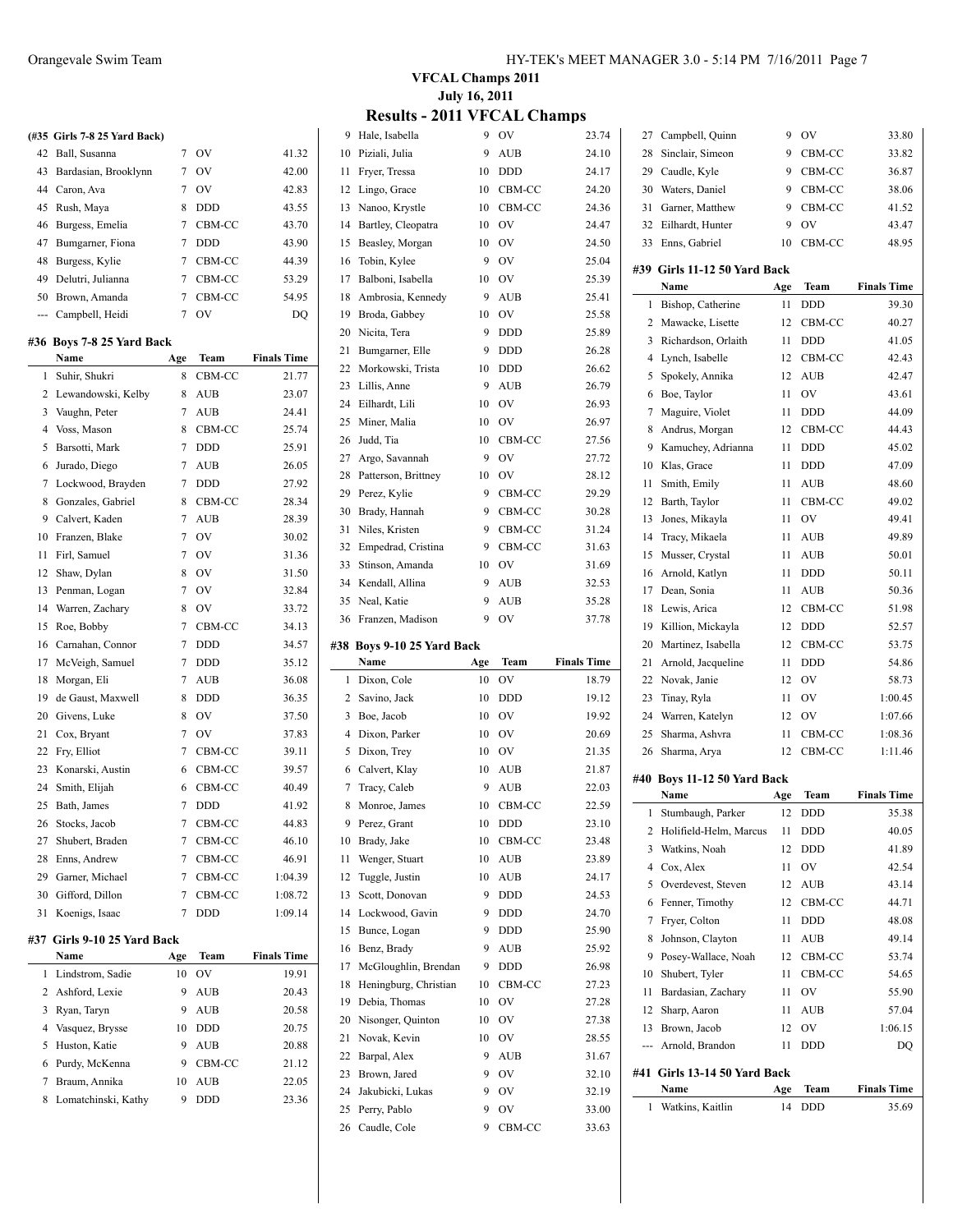### **(#41 Girls 13-14 50 Yard Back)**

| 77 L           | UILIS 19-14 90 TALU DAVNI |    |            |       |
|----------------|---------------------------|----|------------|-------|
| 2              | Wenger, Bethany           | 13 | <b>AUB</b> | 35.76 |
| 3              | Negrete, Alexa            | 14 | OV         | 36.77 |
| 4              | Hightower, Dayna          | 13 | <b>DDD</b> | 36.81 |
| 5              | Schafer, Brionna          | 13 | <b>DDD</b> | 37.27 |
| 6              | Ambrosia, Payton          | 13 | <b>AUB</b> | 37.61 |
| 7              | Pesce, Lola               | 14 | <b>DDD</b> | 39.95 |
| 8              | Musser, Katie             | 13 | <b>AUB</b> | 40.22 |
| 9              | Clough, Jamie             | 13 | <b>DDD</b> | 41.42 |
| 10             | Morkowski, Anika          | 13 | <b>DDD</b> | 41.64 |
| 11             | Leos, Kyra                | 13 | <b>DDD</b> | 41.97 |
| 12             | McGuire, Siouxsie         | 13 | AUB        | 43.68 |
| 13             | Watkins, Kendal           | 14 | <b>DDD</b> | 44.35 |
| 14             | Courtney, Angela          | 13 | CBM-CC     | 44.64 |
| 15             | Bailey, Cammie            | 13 | <b>DDD</b> | 45.36 |
| 16             | Lawson, Sophie            | 13 | OV         | 46.42 |
| 17             | Graf, Ashley              | 13 | OV         | 47.83 |
| $\overline{a}$ | Baldwin, Bethany          | 14 | OV         | DQ    |

# **#42 Boys 13-14 50 Yard Back**

|                | Name                     | Age | Team           | <b>Finals Time</b> |
|----------------|--------------------------|-----|----------------|--------------------|
| 1              | Hughes, Sean             | 13  | OV             | 33.70              |
| $\overline{c}$ | Boe, Joshua              | 13  | OV             | 34.01              |
| 3              | Albrecht, Seth           | 14  | <b>AUB</b>     | 35.34              |
| 4              | Higdon, Tom              | 13  | CBM-CC         | 37.20              |
| 5              | Schultz, Justin          | 14  | OV             | 37.86              |
| 6              | Todd, Ryan               | 13  | CBM-CC         | 38.36              |
| 7              | Bradley, Nicholas        | 13  | <b>DDD</b>     | 38.79              |
| 8              | Lomatchinski, Anthony    | 13  | <b>DDD</b>     | 38.84              |
| 9              | Cherrington, Zac         | 13  | <b>DDD</b>     | 40.69              |
| 10             | Fenner, Joshua           | 14  | CBM-CC         | 40.77              |
| 11             | McCann, Thomas           | 13  | <b>DDD</b>     | 43.24              |
| 12             | Barton, Nathan           | 13  | <b>AUB</b>     | 45.50              |
| ---            | Kehler, Kobe             | 13  | OV             | DQ                 |
| #43            | Girls 15-18 50 Yard Back |     |                |                    |
|                | Name                     | Age | Team           | <b>Finals Time</b> |
| 1              | Wenger, Charla           | 18  | AUB            | 29.88              |
| 2              | Miller, Julie            | 18  | <b>AUB</b>     | 32.40              |
| 3              | Miner, Natalie           | 16  | OV             | 33.28              |
| 4              | Jungers, Haley           | 17  | AUB            | 33.33              |
| 5              | Clough, Jessica          | 16  | <b>DDD</b>     | 34.72              |
| 6              | Murrow, Kelsi            | 18  | <b>DDD</b>     | 36.21              |
| 7              | Sturgeon, Megan          | 15  | DDD            | 36.64              |
| 8              | Kessler, Kaitlin         | 16  | <b>DDD</b>     | 37.11              |
| 9              | Sprowl, Karlee           | 15  | <b>AUB</b>     | 37.42              |
| $*10$          | Randall, Shelby          | 17  | <b>DDD</b>     | 37.74              |
| $*10$          | Perry, Dani              | 15  | <b>AUB</b>     | 37.74              |
| 12             | Cuevas, Moriah           | 15  | CBM-CC         | 38.07              |
| 13             | Watson, Shelcee          | 15  | <b>DDD</b>     | 38.93              |
| 14             | Overdevest, Heather      | 16  | AUB            | 39.12              |
| 15             | Barker, Asriel           | 17  | CBM-CC         | 39.97              |
| 16             | Miner, Mackenzie         | 15  | O <sub>V</sub> | 40.44              |
| 17             | Eyman, Brooke            | 16  | <b>OV</b>      | 41.85              |
| 18             | Turley, Shelby           | 16  | CBM-CC         | 42.00              |
| 19             | Lipsmeyer, Anna          | 15  | AUB            | 42.45              |

 $\overline{a}$ 

 $\overline{a}$ 

## **VFCAL Champs 2011 July 16, 2011**

## **Results - 2011 VFCAL Champs**

| 20    | Biegel, Katie                | 17  | DDD        | 42.53              |  |  |  |
|-------|------------------------------|-----|------------|--------------------|--|--|--|
| 21    | DeCesare, Brittany           | 15  | CBM-CC     | 43.56              |  |  |  |
| 22    | Moroney, Jessica             | 15  | <b>DDD</b> | 46.83              |  |  |  |
| ---   | Andrus, Madison              | 17  | CBM-CC     | DQ                 |  |  |  |
|       |                              |     |            |                    |  |  |  |
|       | #44 Boys 15-18 50 Yard Back  |     |            |                    |  |  |  |
|       | Name                         | Age | Team       | <b>Finals Time</b> |  |  |  |
| 1     | Meigs, Will                  | 16  | DDD        | 28.55              |  |  |  |
| 2     | Burnett, Alec                | 17  | <b>AUB</b> | 28.67              |  |  |  |
| 3     | Wriedt, Garry                | 16  | <b>DDD</b> | 30.42              |  |  |  |
| 4     | Andrus, Henry                | 15  | CBM-CC     | 30.65              |  |  |  |
| 5     | McLean, Lucas                | 15  | OV         | 31.11              |  |  |  |
| 6     | Seaton, Nicholas             | 16  | <b>DDD</b> | 32.24              |  |  |  |
| 7     | Bowen, Bryce                 | 17  | <b>DDD</b> | 32.56              |  |  |  |
| 8     | Plexico, Ryan                | 15  | <b>DDD</b> | 32.94              |  |  |  |
| 9     | Verbitsky, Sean              | 15  | <b>DDD</b> | 34.72              |  |  |  |
| 10    | Musser, Quinn                | 16  | <b>AUB</b> | 34.75              |  |  |  |
| 11    | Neverov, Alex                | 16  | OV         | 36.65              |  |  |  |
| 12    | Mills, Hayden                | 15  | AUB        | 38.89              |  |  |  |
| 13    | Brady, Zachary               | 16  | CBM-CC     | 41.44              |  |  |  |
| 14    | Hale, Clay                   | 16  | OV         | 42.91              |  |  |  |
| 15    | Lujan, Ryan                  | 17  | DDD        | 46.30              |  |  |  |
| #45   | Girls 7-8 25 Yard Breast     |     |            |                    |  |  |  |
|       | Name                         | Age | Team       | <b>Finals Time</b> |  |  |  |
| 1     | Piziali, Francesca           | 8   | <b>AUB</b> | 24.50              |  |  |  |
| 2     | Smith, Jenna                 | 8   | AUB        | 26.11              |  |  |  |
| 3     | Kline, Haley                 | 8   | <b>DDD</b> | 26.46              |  |  |  |
| 4     | Schafer, Samantha            | 8   | <b>DDD</b> | 26.55              |  |  |  |
| 5     | Wilhelms, Isabella           | 8   | OV         | 27.60              |  |  |  |
| 6     | Phillippi, Josephina         | 8   | <b>DDD</b> | 28.21              |  |  |  |
| 7     | Finney-Stephens, Gwen        | 8   | <b>DDD</b> | 29.57              |  |  |  |
| 8     | Gould, Annelyse              | 8   | OV         | 30.10              |  |  |  |
| 9     | Jakubicka, Linnea            | 7   | OV         | 30.40              |  |  |  |
| 10    | Schucker, Kayla              | 8   | <b>DDD</b> | 31.79              |  |  |  |
| 11    | Bush, Tessa                  | 8   | <b>DDD</b> | 32.20              |  |  |  |
| 12    | Traynor, Grace               | 8   | OV         | 32.25              |  |  |  |
| *13   | Wolff, Sophia                | 8   | AUB        | 33.60              |  |  |  |
| *13   | Schrader, Eleece             | 8   | OV         | 33.60              |  |  |  |
| 15    | Salvestrin, Grace            | 8   | <b>DDD</b> | 33.93              |  |  |  |
| 16    | Liu, Vivian                  | 8   | CBM-CC     | 36.47              |  |  |  |
| $*17$ | Koenigs, Ella                | 8   | DDD        | 38.11              |  |  |  |
| $*17$ | Mavy, Emma                   | 8   | CBM-CC     | 38.11              |  |  |  |
| ---   | Towne, Megan                 | 7   | <b>AUB</b> | DQ                 |  |  |  |
| ---   | Watson, Erica                | 7   | OV         | DQ                 |  |  |  |
|       | --- Kendall, Brianna         | 7   | <b>AUB</b> | DQ                 |  |  |  |
|       | --- Preiss, Madelyn          | 8   | CBM-CC     | DQ                 |  |  |  |
| ---   | Waite-Kerns, Jaellian        | 6   | CBM-CC     | DQ                 |  |  |  |
| ---   | Baade, Chloe                 | 7   | OV         | DQ                 |  |  |  |
| ---   | Christensen, Callie          | 8   | CBM-CC     | DQ                 |  |  |  |
|       | #46  Boys 7-8 25 Yard Breast |     |            |                    |  |  |  |
|       | Name                         | Age | Team       | <b>Finals Time</b> |  |  |  |
| 1     | Lewandowski, Kelby           | 8   | AUB        | 23.29              |  |  |  |
| 2     | Suhir, Shukri                | 8   | CBM-CC     | 23.97              |  |  |  |
| 3     | Rosello, Max                 | 7   | OV         | 26.81              |  |  |  |
| 4     | Carnahan, Colin              | 8   | DDD        | 27.65              |  |  |  |
|       |                              |     |            |                    |  |  |  |

| 6     | Nguyen, Milton                       | 7   | CBM-CC     | 30.82              |
|-------|--------------------------------------|-----|------------|--------------------|
| 7     | Pope, Wyatt                          | 8   | <b>DDD</b> | 31.26              |
| 8     | Calvert, Kaden                       | 7   | <b>AUB</b> | 33.56              |
| ---   | de Gaust, Maxwell                    | 8   | <b>DDD</b> | DQ                 |
| ---   | Firl, Samuel                         | 7   | OV         | DO                 |
|       | --- Cox, Bryant                      | 7   | OV         | DQ                 |
|       | --- Gonzales, Gabriel                | 8   | CBM-CC     | DQ                 |
|       | --- Warren, Zachary                  | 8   | OV         | DQ                 |
| ---   | Sylvester, Evan                      | 7   | <b>AUB</b> | DQ                 |
| #47   | Girls 9-10 25 Yard Breast            |     |            |                    |
|       | Name                                 | Age | Team       | <b>Finals Time</b> |
| 1     | Ryan, Taryn                          | 9   | <b>AUB</b> | 20.49              |
| 2     | Lindstrom, Sadie                     | 10  | OV         | 21.26              |
| 3     | Salvestrin, Anna                     | 10  | DDD        | 21.93              |
| 4     | Ashford, Lexie                       | 9   | AUB        | 22.96              |
| 5     | Winter, Skylar                       | 10  | <b>DDD</b> | 23.25              |
| 6     | Yarnell, Aurrora                     | 10  | AUB        | 23.34              |
| 7     | Sylvester, Lauren                    | 10  | <b>AUB</b> | 23.70              |
| 8     | Konarski, Shelby                     | 10  | CBM-CC     | 23.78              |
| 9     | Hardenburgh, Alaina                  | 9   | OV         | 23.94              |
| 10    | Lomatchinski, Kathy                  | 9   | <b>DDD</b> | 24.05              |
| 11    | Cusick, Lydia                        | 9   | OV         | 24.06              |
| 12    | Firl, Rachel                         | 9   | OV         | 25.09              |
| 13    | Waite-Kerns, Jordan                  | 9   | CBM-CC     | 26.11              |
| *14   | Pagliaro, Greysha                    | 9   | OV         | 26.13              |
| $*14$ | Piziali, Julia                       | 9   | <b>AUB</b> | 26.13              |
| 16    | Hale, Isabella                       | 9   | OV         | 26.14              |
| 17    | Coleman-Salgado, Krishr              | 8   | CBM-CC     | 26.17              |
| 18    | Edmisten, Isabella                   | 10  | CBM-CC     | 26.20              |
| 19    | Klausing, Sophia                     | 9   | <b>DDD</b> | 26.84              |
| 20    | Nicita, Tera                         | 9   | <b>DDD</b> | 26.97              |
| 21    | Barton, Brianna                      | 9   | <b>DDD</b> | 27.07              |
| 22    | Ambrosia, Kennedy                    | 9   | AUB        | 28.00              |
| 23    | Simpson, Tuesday                     | 10  | CBM-CC     | 28.13              |
| 24    | Fowler, Emma                         | 10  | <b>DDD</b> | 28.72              |
| 25    | Broda, Gabbey                        | 10  | OV         | 29.36              |
| 26    | Bartley, Cleopatra                   | 10  | OV         | 29.47              |
| 27    | Eigenman, Faith                      | 10  | CBM-CC     | 30.27              |
| 28    | Carroll, Quinn                       | 9   | DDD        | 30.95              |
| 29    | Watson, Emily                        | 10  | OV         | 30.97              |
| 30    | Brady, Hannah                        | 9   | CBM-CC     | 31.02              |
| 31    | Edmisten, Julianna                   | 9   | CBM-CC     | 31.58              |
| 32    | Johnston, Giselle                    | 9   | CBM-CC     | 32.67              |
| $---$ | Nanoo, Krystle                       | 10  | CBM-CC     | DQ                 |
| ---   | Kendall, Allina                      | 9   | AUB        | DQ                 |
| ---   | Fuller, Belle                        | 10  | OV         | DQ                 |
|       |                                      |     |            |                    |
|       | #48 Boys 9-10 25 Yard Breast<br>Name | Age | Team       | <b>Finals Time</b> |
| 1     | Dixon, Cole                          | 10  | OV         | 20.28              |
| 2     | Ryan, Connor                         | 10  | AUB        | 21.42              |
| 3     | Biegel, Mason                        | 10  | DDD        | 21.76              |
| 4     | Pesce, Carson                        | 10  | DDD        | 23.04              |
| 5     | Perez, Grant                         | 10  | DDD        | 23.50              |
| 6     |                                      | 10  | AUB        | 24.35              |
|       | Calvert, Klay                        |     |            |                    |

Barsotti, Mark 7 DDD 29.41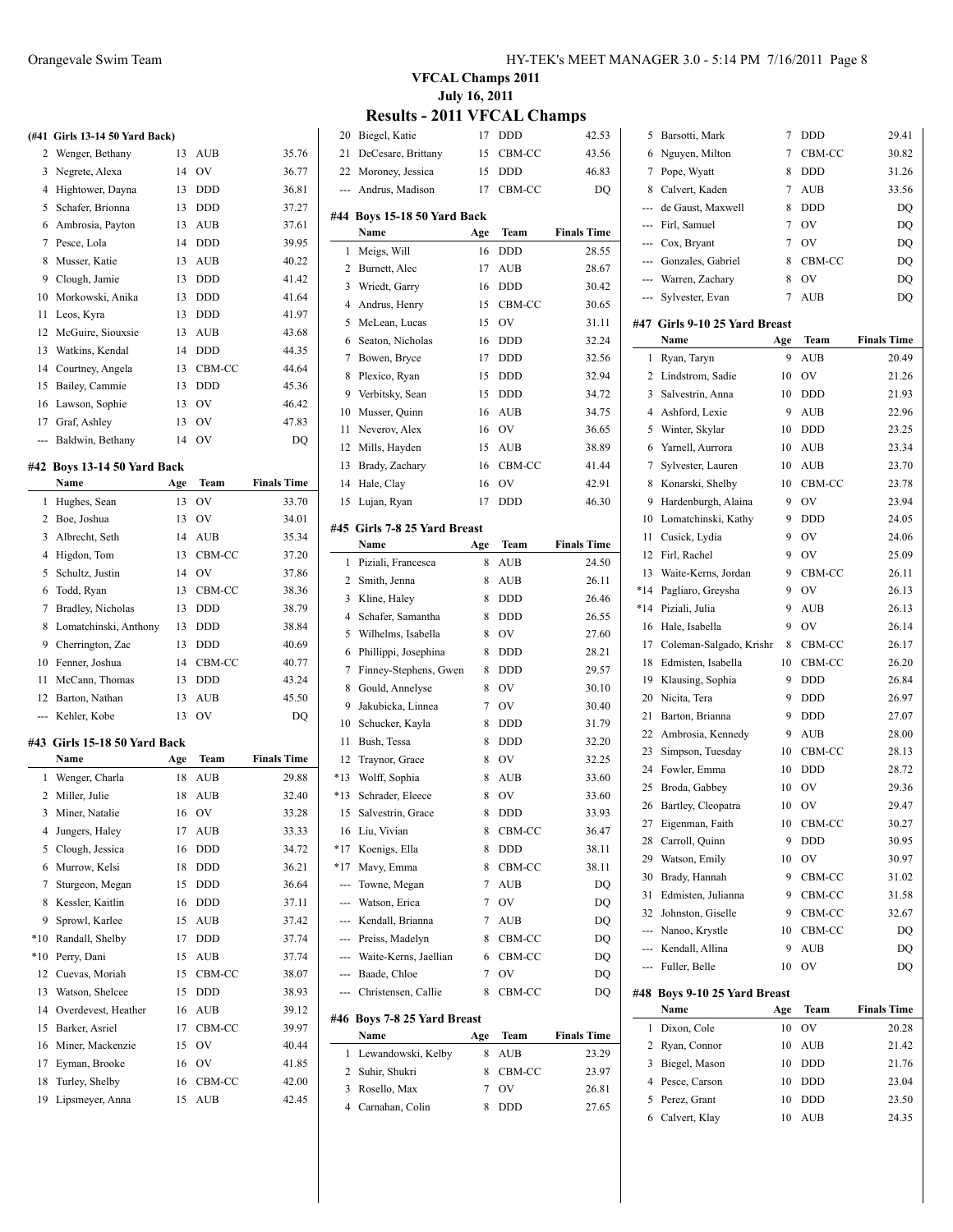|                | (#48 Boys 9-10 25 Yard Breast) |    |            |       |
|----------------|--------------------------------|----|------------|-------|
| 7              | Leos, Karson                   | 9  | <b>DDD</b> | 24.90 |
| 8              | Guttenberg, Sean               | 9  | OV         | 25.31 |
| 9              | Odom, Grant                    | 9  | OV         | 25.64 |
| 10             | Monroe, James                  | 10 | CBM-CC     | 26.01 |
| 11             | Bunce, Logan                   | 9  | <b>DDD</b> | 26.94 |
| 12             | Tuggle, Justin                 | 10 | AUB        | 27.30 |
| 13             | Benz, Brady                    | 9  | <b>AUB</b> | 27.43 |
| 14             | Kliewer, Evan                  | 9  | OV         | 28.27 |
| 15             | Bardasian, Gannon              | 9  | OV         | 28.33 |
| 16             | Scott, Donovan                 | 9  | <b>DDD</b> | 28.72 |
| 17             | Watkins, Nicholas              | 10 | <b>DDD</b> | 29.89 |
| 18             | Novak, Kevin                   | 10 | OV         | 30.12 |
| 19             | Caudle, Cole                   | 9  | CBM-CC     | 34.55 |
| $- - -$        | Caudle, Kyle                   | 9  | CBM-CC     | DQ    |
| $- - -$        | Holden, Max                    | 10 | OV         | DQ    |
| $- - -$        | Sinclair, Simeon               | 9  | CBM-CC     | DQ    |
| $\overline{a}$ | Shaw, Travis                   | 10 | OV         | DQ    |

#### **#49 Girls 11-12 50 Yard Breast**

 $\overline{a}$ 

|                | Name                      | Age | Team       | <b>Finals Time</b> |
|----------------|---------------------------|-----|------------|--------------------|
| 1              | Ling, Erin                | 11  | <b>DDD</b> | 39.13              |
| $\overline{c}$ | Heinrichs, Breanna        | 12  | <b>DDD</b> | 43.87              |
| 3              | Edmisten, Rebecca         | 12  | CBM-CC     | 43.91              |
| 4              | Piziali, Emma             | 11  | AUB        | 44.17              |
| 5              | Vaughn, Abigail           | 11  | AUB        | 44.77              |
| 6              | Yarnell, Makanna          | 12  | <b>AUB</b> | 45.32              |
| 7              | Palasigue, Carissa        | 11  | CBM-CC     | 45.71              |
| 8              | Todd, Ashley              | 12  | CBM-CC     | 46.45              |
| 9              | Guttenberg, Samantha      | 11  | <b>OV</b>  | 46.46              |
| 10             | Smith, Emily              | 11  | <b>AUB</b> | 46.54              |
| 11             | Bujanda, Miya             | 12  | OV         | 46.88              |
| 12             | Capel, Hannah             | 11  | OV         | 47.02              |
| 13             | Andrus, Morgan            | 12  | CBM-CC     | 47.19              |
| 14             | Ganzert, Lindsey          | 12  | <b>DDD</b> | 47.60              |
| 15             | Moore, Emily              | 12  | <b>DDD</b> | 47.70              |
| 16             | Boe, Taylor               | 11  | OV         | 48.42              |
| 17             | Page, Rebecca             | 12  | <b>DDD</b> | 48.71              |
| 18             | Hudak, Jana               | 11  | <b>DDD</b> | 49.37              |
| 19             | Lomatchinski, Mary        | 11  | <b>DDD</b> | 50.07              |
| 20             | Cuevas, Alexis            | 11  | CBM-CC     | 51.36              |
| 21             | Capel, Ariana             | 11  | <b>AUB</b> | 51.85              |
| 22             | Finney-Stephens, Gillian  | 11  | <b>DDD</b> | 54.69              |
| 23             | Martinez, Isabella        | 12  | CBM-CC     | 54.71              |
| 24             | D'Amico, Gracie           | 11  | <b>DDD</b> | 55.78              |
| 25             | Carnahan, Peyton          | 11  | <b>DDD</b> | 56.40              |
| 26             | Nagy, Lily                | 11  | OV         | 57.58              |
| 27             | Bunce, Kayleigh           | 11  | <b>DDD</b> | 59.07              |
| ---            | Sharma, Arya              | 12  | CBM-CC     | DQ                 |
| ---            | Knopp, Cassidy            | 12  | OV         | DQ                 |
| $\overline{a}$ | Tinay, Ryla               | 11  | OV         | DQ                 |
| ---            | Killion, Mickayla         | 12  | <b>DDD</b> | DQ                 |
| #50            | Boys 11-12 50 Yard Breast |     |            |                    |
|                | Name                      | Age | Team       | <b>Finals Time</b> |
| 1              | Phillippi, Aaron          | 12  | <b>DDD</b> | 40.91              |

| HY-TEK's MEET MANAGER 3.0 - 5:14 PM 7/16/2011 Page 9 |  |
|------------------------------------------------------|--|
|------------------------------------------------------|--|

## **VFCAL Champs 2011 July 16, 2011**

| 2   | Watkins, Noah                  | 12  | DDD        | 41.62              |
|-----|--------------------------------|-----|------------|--------------------|
| 3   | Benz, Carter                   | 12  | AUB        | 42.43              |
| 4   | McNamara, Josh                 | 11  | <b>DDD</b> | 45.30              |
| 5   | Fenner, Timothy                | 12  | CBM-CC     | 45.56              |
| 6   | Robinson, James                | 12  | <b>DDD</b> | 47.22              |
| 7   | Cox, Alex                      | 11  | OV         | 49.38              |
| 8   | Keeton, Carson                 | 12  | <b>DDD</b> | 50.97              |
| 9   | Odom, Nathan                   | 11  | OV         | 51.18              |
| 10  | Ahmad, Kareem                  | 11  | CBM-CC     | 52.64              |
| 11  | Owen, Nicholas                 | 11  | <b>DDD</b> | 54.31              |
| 12  | Leanos, Luke                   | 12  | OV         | 55.40              |
| 13  | Argo, Austin                   | 11  | OV         | 57.38              |
| 14  | Shubert, Tyler                 | 11  | CBM-CC     | 59.39              |
| 15  | Guthrie, Jared                 | 11  | CBM-CC     | 1:03.67            |
| --- | Bumgarner, Isaac               | 11  | <b>DDD</b> | DQ                 |
| --- | Brown, Jacob                   | 12  | OV         | DQ                 |
|     | Posey-Wallace, Noah            | 12  | CBM-CC     | DQ                 |
|     |                                |     |            |                    |
|     | #51 Girls 13-14 50 Yard Breast |     |            |                    |
|     | Name                           | Age | Team       | <b>Finals Time</b> |
| 1   | Weiler, Sara                   | 14  | <b>AUB</b> | 37.92              |
| 2   | Verbitsky, Olivia              | 14  | DDD        | 39.76              |
| 3   | Schafer, Brionna               | 13  | <b>DDD</b> | 40.28              |
| 4   | Tracy, Katie                   | 13  | AUB        | 41.45              |
| 5   | Higby, Cora                    | 13  | OV         | 41.50              |
| 6   | Dummett, Emily                 | 13  | OV         | 41.91              |
| 7   | D'Amico, Ellie                 | 14  | <b>DDD</b> | 42.55              |
| 8   | Caravella, Danielle            | 13  | OV         | 42.71              |
| 9   | McKeown, Kelsi                 | 13  | CBM-CC     | 43.92              |
| 10  | Ambrosia, Payton               | 13  | <b>AUB</b> | 44.02              |
| 11  | Watkins, Kendal                | 14  | <b>DDD</b> | 44.04              |
| 12  | Leos, Kyra                     | 13  | <b>DDD</b> | 44.72              |
| 13  | Argo, Dakota                   | 13  | OV         | 46.81              |
| 14  | Fowler, Carley                 | 13  | DDD        | 47.47              |
| 15  | McGuire, Siouxsie              | 13  | <b>AUB</b> | 47.86              |
| 16  | Klausing, Summer               | 13  | <b>DDD</b> | 48.32              |
| 17  | Borrowman, Kelsey              | 13  | CBM-CC     | 48.60              |
| 18  | Moore, Megan                   | 14  | <b>DDD</b> | 50.05              |
|     | 19 Graf, Ashley                | 13  | OV         | 50.06              |
|     | 20 Lewis, Anna                 | 13  | CBM-CC     | 54.87              |
| 21  | Baldwin, Bethany               | 14  | OV         | 1:10.96            |
|     | #52 Boys 13-14 50 Yard Breast  |     |            |                    |
|     | Name                           | Age | Team       | <b>Finals Time</b> |
| 1   | Colford, Alex                  | 14  | CBM-CC     | 34.05              |
| 2   | Higdon, Tom                    | 13  | CBM-CC     | 36.74              |
| 3   | Lomatchinski, Anthony          | 13  | DDD        | 36.77              |
| 4   | Kehler, Kobe                   | 13  | OV         | 37.82              |
| 5   | Cuevas, Carlos                 | 13  | CBM-CC     | 38.12              |
| 6   | Huston, Ryan                   | 13  | AUB        | 38.62              |
| 7   | McDowell, Samuel               | 14  | OV         | 39.69              |
| 8   | Bradley, Nicholas              | 13  | DDD        | 41.40              |
| 9   | Hasemeier, Wyatt               | 14  | DDD        | 42.06              |
| 10  | Stewart, Ryan                  | 13  | CBM-CC     | 42.94              |
| 11  | Todd, Ryan                     | 13  | CBM-CC     | 44.50              |
| 12  | Cherrington, Zac               | 13  | DDD        | 45.16              |
| 13  | Norris, Andy                   | 14  | CBM-CC     | 47.08              |
|     |                                |     |            |                    |

| 14     | Jungers, Riley                        | 13     | AUB        | 48.51              |  |  |
|--------|---------------------------------------|--------|------------|--------------------|--|--|
|        | #53 Girls 15-18 50 Yard Breast        |        |            |                    |  |  |
|        | Name                                  | Age    | Team       | <b>Finals Time</b> |  |  |
| 1      | Hanks, Jamie                          | 15     | OV         | 34.77              |  |  |
| 2      | Williams, Jenna                       | 18     | DDD        | 36.24              |  |  |
| 3      | Ganzert, Shelby                       | 16     | DDD        | 36.79              |  |  |
| 4      | Holifield-Helm, Katryna               | 15     | DDD        | 38.58              |  |  |
| 5      | Cuevas, Moriah                        | 15     | CBM-CC     | 39.05              |  |  |
| 6      | Clark, Chantel                        | 18     | OV         | 39.26              |  |  |
| 7      | Stumbaugh, Brooke                     | 18     | DDD        | 39.30              |  |  |
| 8      | Huston, Carly                         | 15     | AUB        | 39.65              |  |  |
| 9      | Illich, BriAnne                       | 18     | <b>DDD</b> | 40.02              |  |  |
| 10     | Morgan, Olivia                        | 15     | <b>AUB</b> | 41.45              |  |  |
| 11     | McFarland, Devin                      | 16     | AUB        | 41.71              |  |  |
| 12     | Plexico, Cassandra                    | 18     | DDD        | 41.85              |  |  |
| 13     | Youel, Kelsey                         | 18     | <b>DDD</b> | 41.96              |  |  |
| 14     | Morgan, Amy                           | 16     | OV         | 42.33              |  |  |
| 15     | Engel, Audrey                         | 17     | CBM-CC     | 42.59              |  |  |
| 16     | Lipsmeyer, Anna                       | 15     | AUB        | 43.80              |  |  |
| 17     | Sprowl, Karlee                        | 15     | AUB        | 44.21              |  |  |
| 18     | Andrus, Madison                       | 17     | CBM-CC     | 44.36              |  |  |
| 19     | Hingston, Amanda                      | 16     | DDD        | 44.54              |  |  |
| 20     | Biegel, Katie                         | 17     | DDD        | 44.81              |  |  |
| 21     | Turley, Shelby                        | 16     | CBM-CC     | 45.73              |  |  |
| 22     | Watson, Shelcee                       | 15     | DDD        | 46.40              |  |  |
| 23     | Arnez, Kadie                          | 15     | CBM-CC     | 46.80              |  |  |
| 24     | DeCesare, Brittany                    | 15     | CBM-CC     | 48.14              |  |  |
| 25     | Miner, Mackenzie                      | 15     | OV         | 48.54              |  |  |
| 26     | Porter, Kaylie                        | 15     | DDD        | 49.57              |  |  |
| 27     | Moroney, Jessica                      | 15     | <b>DDD</b> | 53.53              |  |  |
|        |                                       |        |            |                    |  |  |
|        | #54 Boys 15-18 50 Yard Breast<br>Name | Age    | Team       | <b>Finals Time</b> |  |  |
| 1      | Stumbaugh, Carson                     | 16     | DDD        | 31.46              |  |  |
| 2      | Plexico, Ryan                         | 15     | DDD        | 31.95              |  |  |
| 3      | O'Connor, Timothy                     | 17     | CBM-CC     | 32.85              |  |  |
| 4      | Keeton, Dakota                        | 17     | DDD        | 34.44              |  |  |
| 5      | Clark, Geramy                         | 16     | OV         | 34.86              |  |  |
| 6      | Rick, Jake                            | 15     | AUB        | 34.94              |  |  |
|        | 7 Watkins, Tyler                      | 16     | <b>DDD</b> | 35.75              |  |  |
| 8      | Klausing, Korey                       | 15     | DDD        | 36.14              |  |  |
| 9      | Fuller, Chris                         | 16     | OV         | 36.90              |  |  |
| 10     | Thomasson, Peter                      | 15     | AUB        | 37.94              |  |  |
| 11     | Bailey, Ryan                          | 15     | DDD        | 39.53              |  |  |
| 12     | Bath, David                           | 15     | DDD        | 39.55              |  |  |
| 13     | Lujan, Ryan                           | 17     | DDD        | 41.79              |  |  |
| 14     | Brady, Zachary                        | 16     | CBM-CC     | 42.25              |  |  |
| 15     | Gillis, Stephen                       | 15     | CBM-CC     | 43.91              |  |  |
| 16     | Hale, Clay                            | 16     | OV         | 43.92              |  |  |
|        |                                       |        |            |                    |  |  |
|        | #55 Girls 7-8 50 Yard Free            |        |            |                    |  |  |
|        | Name                                  | Age    | Team       | <b>Finals Time</b> |  |  |
| 1      | Harm, Ella<br>LaMadrid, Ellicia       | 8<br>7 | DDD        | 40.87              |  |  |
| 2<br>3 |                                       | 8      | CBM-CC     | 41.52              |  |  |
| 4      | Freer, Jordan<br>Winter, Ashlyn       | 8      | DDD<br>DDD | 43.10<br>44.26     |  |  |
|        |                                       |        |            |                    |  |  |
|        |                                       |        |            |                    |  |  |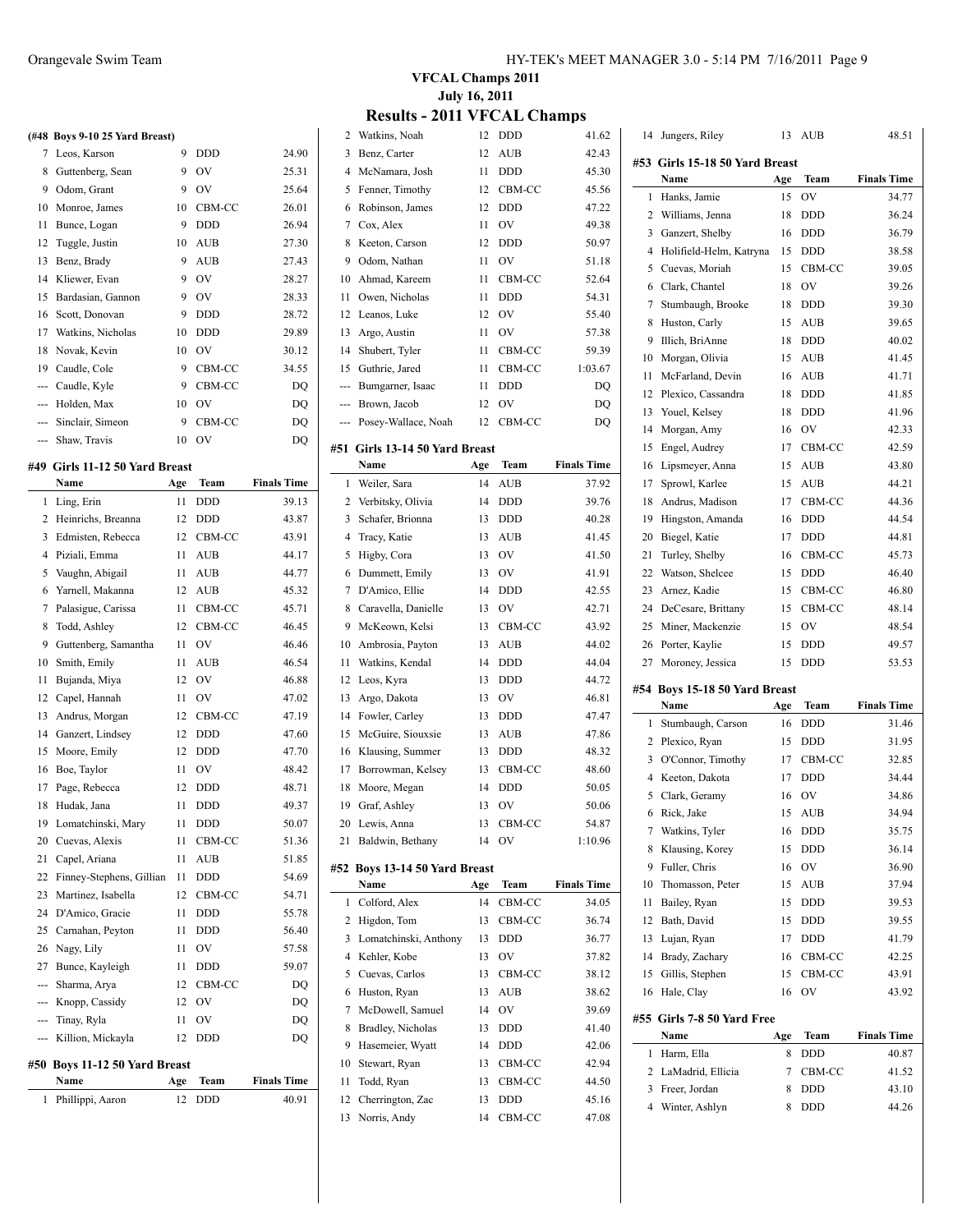|     | (#55 Girls 7-8 50 Yard Free) |   |                |         |
|-----|------------------------------|---|----------------|---------|
|     | 5 Phillippi, Josephina       | 8 | <b>DDD</b>     | 44.76   |
|     | 6 Wilhelms, Isabella         | 8 | OV             | 46.13   |
|     | 7 Baez Flores, Naiya         | 8 | AUB            | 48.61   |
| 8   | Winter, Jonna                | 8 | <b>DDD</b>     | 48.86   |
| 9   | Cox, Lilli                   | 8 | <b>DDD</b>     | 49.55   |
| 10  | Christensen, Callie          | 8 | CBM-CC         | 50.60   |
| 11  | Sanders, Abby                | 8 | <b>DDD</b>     | 51.06   |
| 12  | Mitchell, Amara              | 8 | CBM-CC         | 51.60   |
| 13  | Smith, Jenna                 | 8 | AUB            | 51.63   |
| 14  | Schafer, Samantha            | 8 | <b>DDD</b>     | 51.81   |
| 15  | Bush, Tessa                  | 8 | <b>DDD</b>     | 51.92   |
| 16  | Salvestrin, Grace            | 8 | <b>DDD</b>     | 51.97   |
| 17  | Finney-Stephens, Gwen        | 8 | <b>DDD</b>     | 52.01   |
| 18  | Preiss, Madelyn              | 8 | CBM-CC         | 53.28   |
| 19  | Schlag, Alleah               | 8 | DDD            | 54.53   |
| 20  | Jenness, Victoria            | 7 | OV             | 55.78   |
| 21  | Howton, Natali               | 8 | <b>DDD</b>     | 56.46   |
| 22  | Pryor, Lillia                | 7 | OV             | 56.88   |
| 23  | Wolff, Sophia                | 8 | <b>AUB</b>     | 58.11   |
| 24  | Nielsen, Natalie             | 7 | CBM-CC         | 59.72   |
| 25  | Koenigs, Ella                | 8 | <b>DDD</b>     | 59.90   |
| 26  | Ahmad, Ayah                  | 8 | CBM-CC         | 1:00.81 |
| 27  | Higby, Lily                  | 8 | O <sub>V</sub> | 1:02.45 |
| 28  | Magana, Isabella             | 8 | CBM-CC         | 1:03.07 |
| 29  | Dains, Taylor                | 7 | <b>OV</b>      | 1:05.39 |
| 30  | Johnson, Marie               | 8 | <b>AUB</b>     | 1:06.46 |
| 31  | Baade, Chloe                 | 7 | <b>OV</b>      | 1:08.23 |
| 32  | Burgess, Samantha            | 7 | CBM-CC         | 1:08.39 |
| 33  | Caron, Ava                   | 7 | OV             | 1:09.83 |
| 34  | Cook, Corrina                | 8 | <b>OV</b>      | 1:10.77 |
| 35  | Albrecht, Aynslee            | 7 | CBM-CC         | 1:11.41 |
| 36  | Mawacke, Amy                 | 7 | CBM-CC         | 1:13.11 |
| 37  | Pellegrini, Ellie            | 8 | <b>OV</b>      | 1:14.51 |
| 38  | Bardasian, Brooklynn         | 7 | <b>OV</b>      | 1:16.11 |
| 39  | Burgess, Emelia              | 7 | CBM-CC         | 1:17.12 |
| 40  | Judd, Trixie                 | 7 | CBM-CC         | 1:20.54 |
| 41  | Mavy, Emma                   | 8 | CBM-CC         | 1:21.34 |
| 42  | Hadjbahramiyan, Sara         | 8 | OV             | 1:21.67 |
| 43  | Brown, Amanda                | 7 | CBM-CC         | 1:22.55 |
| 44  | Garner, Madison              | 8 | CBM-CC         | 1:26.60 |
| 45  | Bumgarner, Fiona             | 7 | <b>DDD</b>     | 1:35.26 |
| 46  | Walder, Georgia              | 7 | OV             | 1:41.03 |
| 47  | Burgess, Kylie               | 7 | CBM-CC         | 1:46.68 |
| #56 | Boys 7-8 50 Yard Free        |   |                |         |

|   | Name              | Age | Team       | <b>Finals Time</b> |
|---|-------------------|-----|------------|--------------------|
|   | Suhir, Shukri     | 8   | CBM-CC     | 40.38              |
|   | 2 Nguyen, Milton  |     | CBM-CC     | 43.00              |
|   | 3 Carnahan, Colin | 8   | <b>DDD</b> | 45.17              |
|   | 4 West, Josiah    | 8   | CBM-CC     | 47.66              |
|   | 5 Vaughn, Peter   | 7   | <b>AUB</b> | 48.57              |
|   | 6 Jurado, Diego   | 7   | AUB        | 51.17              |
|   | Shaw, Dylan       | 8   | OV         | 52.30              |
| 8 | Owen, Daniel      | 7   | <b>DDD</b> | 54.45              |
| 9 | Franzen, Blake    |     | OV         | 57.75              |

## **VFCAL Champs 2011 July 16, 2011**

| 10             | Rosello, Max                | 7   | OV         | 57.82              |              | 39 Franzen, Madison                   |     | 9 OV       | 1:08.80            |
|----------------|-----------------------------|-----|------------|--------------------|--------------|---------------------------------------|-----|------------|--------------------|
| 11             | Morgan, Eli                 | 7   | <b>AUB</b> | 58.87              |              | #58 Boys 9-10 50 Yard Free            |     |            |                    |
| 12             | Lockwood, Brayden           | 7   | <b>DDD</b> | 1:00.64            |              | Name                                  | Age | Team       | <b>Finals Time</b> |
| 13             | Givens, Luke                | 8   | OV         | 1:04.04            | $\mathbf{1}$ | Dixon, Trey                           | 10  | <b>OV</b>  | 33.65              |
| 14             | Stocks, Jacob               | 7   | CBM-CC     | 1:04.50            | 2            | Savino, Jack                          | 10  | <b>DDD</b> | 34.84              |
| 15             | McVeigh, Samuel             | 7   | <b>DDD</b> | 1:04.85            | 3            | Porter, Ethan                         | 10  | CBM-CC     | 35.98              |
| 16             | Cox, Bryant                 | 7   | OV         | 1:05.70            | 4            | Pesce, Carson                         | 10  | <b>DDD</b> | 36.04              |
| 17             | Konarski, Austin            | 6   | CBM-CC     | 1:13.34            | 5            | Boe, Jacob                            | 10  | OV         | 37.75              |
| 18             | Carnahan, Connor            | 7   | <b>DDD</b> | 1:15.58            | 6            | Tracy, Caleb                          | 9   | <b>AUB</b> | 38.38              |
| 19             | Fry, Elliot                 | 7   | CBM-CC     | 1:20.83            | 7            | Guttenberg, Sean                      | 9   | OV         | 38.42              |
| 20             | Bath, James                 | 7   | <b>DDD</b> | 1:21.12            | 8            | Calvert, Klay                         | 10  | AUB        | 39.14              |
| 21             | Roe, Bobby                  | 7   | CBM-CC     | 1:22.09            | 9            | Shaw, Travis                          | 10  | OV         | 40.48              |
| 22             | Shubert, Braden             | 7   | CBM-CC     | 1:26.71            | 10           | Holden, Max                           | 10  | - OV       | 41.24              |
| 23             | Koenigs, Isaac              | 7   | <b>DDD</b> | 1:32.58            | 11           | Cuevas, Simon                         | 8   | CBM-CC     | 42.08              |
| 24             | Garner, Michael             | 7   | CBM-CC     | 1:42.07            | 12           | Bardasian, Gannon                     | 9   | <b>OV</b>  | 42.91              |
|                | Gifford, Dillon             | 7   | CBM-CC     | DQ                 | 13           | Odom, Grant                           | 9   | OV         | 43.48              |
|                | #57 Girls 9-10 50 Yard Free |     |            |                    | 14           | Walder, Pace                          | 9   | OV         | 44.20              |
|                | Name                        | Age | Team       | <b>Finals Time</b> | 15           | Caron, Reed                           | 10  | OV         | 45.31              |
|                | 1 Hoppes, Anne              | 10  | OV         | 33.18              | 16           | Ernst, Michael                        | 9   | <b>AUB</b> | 45.78              |
| $\overline{2}$ | Marino, Malin               | 10  | AUB        | 33.43              | 17           | Kliewer, Evan                         | 9   | OV         | 47.40              |
| 3              | Bush, Hannaford             | 10  | <b>DDD</b> | 35.62              | 18           | Brady, Jake                           | 10  | CBM-CC     | 47.79              |
| 4              | Vasquez, Brysse             | 10  | <b>DDD</b> | 37.28              | 19           | Turley, Branden                       | 10  | CBM-CC     | 50.08              |
| 5              | O'Brien, Dana               | 9   | AUB        | 37.38              | 20           | Jakubicki, Lukas                      | 9   | <b>OV</b>  | 51.29              |
| 6              | Konarski, Shelby            | 10  | CBM-CC     | 37.63              | 21           | McGloughlin, Brendan                  | 9   | <b>DDD</b> | 52.70              |
| 7              | Waite-Kerns, Jordan         | 9   | CBM-CC     | 37.87              | 22           | Debia, Thomas                         | 10  | OV         | 52.75              |
| 8              | Sylvester, Lauren           | 10  | <b>AUB</b> | 38.81              | 23           | Barpal, Alex                          | 9   | <b>AUB</b> | 54.62              |
| 9              | Winter, Skylar              | 10  | <b>DDD</b> | 40.07              | 24           | Campbell, Quinn                       | 9   | OV         | 59.93              |
| 10             | Fuller, Belle               | 10  | OV         | 40.16              | 25           | Garner, Matthew                       | 9   | CBM-CC     | 1:05.74            |
| 11             | Spokely, Eralise            | 10  | AUB        | 40.71              | 26           | Waters, Daniel                        | 9   | CBM-CC     | 1:06.10            |
| 12             | Tobin, Kylee                | 9   | <b>OV</b>  | 41.18              | 27           | Eilhardt, Hunter                      | 9   | <b>OV</b>  | 1:07.76            |
| 13             | Edmisten, Isabella          | 10  | CBM-CC     | 41.53              |              |                                       |     |            |                    |
| 14             | Nanoo, Krystle              | 10  | CBM-CC     | 41.58              |              | #59 Girls 11-12 100 Yard Free<br>Name | Age | Team       | <b>Finals Time</b> |
| 15             | Burgess, Hannah             | 9   | CBM-CC     | 41.85              | $\mathbf{1}$ | Gwin, Kourtney                        | 12  | <b>OV</b>  | 1:08.08            |
| 16             | Arnez, Emily                | 9   | CBM-CC     | 42.29              | $\mathbf{2}$ | Edmisten, Rebecca                     | 12  | CBM-CC     | 1:13.82            |
| 17             | Cartee, Malissa             | 10  | <b>DDD</b> | 42.70              | 3            | Heinrichs, Breanna                    | 12  | <b>DDD</b> | 1:14.55            |
| 18             | Hale, Isabella              | 9   | OV         | 43.62              | 4            | Kamuchey, Adrianna                    | 11  | <b>DDD</b> | 1:15.27            |
| 19             | Fryer, Tressa               | 10  | <b>DDD</b> | 44.31              | 5            | Richardson, Orlaith                   | 11  | <b>DDD</b> | 1:17.40            |
| 20             | Lingo, Grace                | 10  | CBM-CC     | 44.58              | 6            | Conway, Allison                       | 11  | AUB        | 1:18.09            |
|                | 21 Edmisten, Julianna       | 9   | CBM-CC     | 44.90              |              | 7 Lynch, Isabelle                     |     | 12 CBM-CC  | 1:21.78            |
|                | 22 Lillis, Anne             | 9   | AUB        | 46.18              |              | 8 Cisco, Lacev                        | 11  | CBM-CC     | 1:24.36            |
| 23             | Miner, Malia                | 10  | OV         | 46.68              | 9            | Mawacke, Lara                         | 11  | CBM-CC     | 1:26.40            |
| 24             | Eilhardt, Lili              | 10  | OV         | 46.87              | 10           | Page, Rebecca                         | 12  | <b>DDD</b> | 1:26.76            |
| 25             | Balboni, Isabella           | 10  | OV         | 48.04              | 11           | Tracy, Mikaela                        | 11  | AUB        | 1:30.62            |
| 26             | Johnston, Giselle           | 9   | CBM-CC     | 48.23              | 12           | Barth, Taylor                         | 11  | CBM-CC     | 1:30.64            |
| 27             | Patterson, Brittney         | 10  | OV         | 48.43              | 13           | Guttenberg, Samantha                  | 11  | OV         | 1:30.69            |
| 28             | Beasley, Morgan             | 10  | OV         | 48.51              | 14           | Capel, Hannah                         | 11  | <b>OV</b>  | 1:33.01            |
| 29             | Eigenman, Faith             | 10  | CBM-CC     | 48.96              | 15           | Mansanet, Portia                      | 12  | OV         | 1:34.40            |
| 30             | Simpson, Tuesday            | 10  | CBM-CC     | 49.05              | 16           | Arnold, Katlyn                        | 11  | <b>DDD</b> | 1:36.54            |
| 31             | Stinson, Amanda             | 10  | OV         | 49.33              | 17           | Carnahan, Peyton                      | 11  | <b>DDD</b> | 1:38.93            |
| 32             | Firl, Rachel                | 9   | OV         | 50.10              | 18           | Ganzert, Lindsey                      | 12  | <b>DDD</b> | 1:40.33            |
| 33             | Judd, Tia                   | 10  | CBM-CC     | 50.54              | 19           | Jones, Mikayla                        | 11  | OV         | 1:40.70            |
| 34             | Cuevas, Angel               | 9   | CBM-CC     | 52.13              | 20           | Bunce, Kayleigh                       | 11  | <b>DDD</b> | 1:41.07            |
| 35             | Argo, Savannah              | 9   | OV         | 55.05              | 21           | Novak, Janie                          | 12  | OV         | 1:46.61            |
| 36             | Empedrad, Cristina          | 9   | CBM-CC     | 55.42              | 22           | Warren, Katelyn                       | 12  | <b>OV</b>  | 2:02.87            |
| 37             | Neal, Katie                 | 9   | AUB        | 1:04.54            |              |                                       |     |            |                    |
|                | 38 Niles, Kristen           | 9   | CBM-CC     | 1:04.97            |              |                                       |     |            |                    |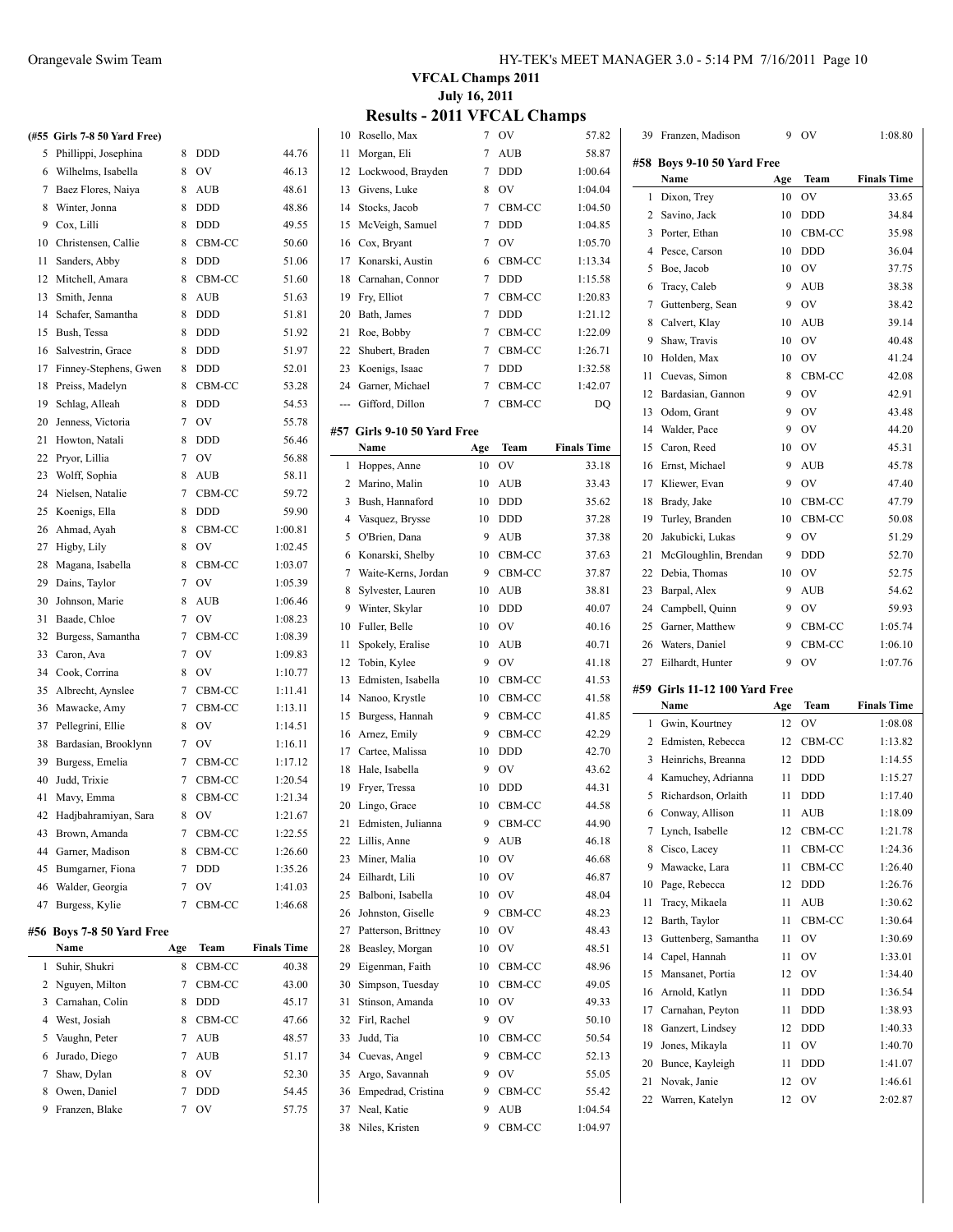|              | #60 Boys 11-12 100 Yard Free     |     |            |                    |
|--------------|----------------------------------|-----|------------|--------------------|
|              | Name                             | Age | Team       | <b>Finals Time</b> |
| 1            | Lewandowski, Kazik               | 12  | AUB        | 1:06.87            |
| 2            | Phillippi, Aaron                 | 12  | <b>DDD</b> | 1:17.09            |
| 3            | Fryer, Colton                    | 11  | <b>DDD</b> | 1:18.84            |
| 4            | Pesko, Keefe                     | 11  | <b>DDD</b> | 1:20.82            |
| 5            | McNamara, Josh                   | 11  | <b>DDD</b> | 1:22.07            |
| 6            | Odom, Nathan                     | 11  | OV         | 1:30.00            |
| 7            | Guthrie, Jared                   | 11  | CBM-CC     | 1:35.36            |
| 8            | Argo, Austin                     | 11  | OV         | 1:35.59            |
| 9            | Owen, Nicholas                   | 11  | <b>DDD</b> | 1:35.73            |
| 10           | Robinson, James                  | 12  | DDD        | 1:37.59            |
| 11           | Sharp, Aaron                     | 11  | <b>AUB</b> | 1:48.30            |
| 12           | Ahmad, Kareem                    | 11  | CBM-CC     | 1:54.59            |
| 13           | Arnold, Brandon                  | 11  | <b>DDD</b> | 2:10.00            |
| #61          | <b>Girls 13-14 100 Yard Free</b> |     |            |                    |
|              | Name                             | Age | Team       | <b>Finals Time</b> |
| 1            | Wright, Kailey                   | 14  | <b>AUB</b> | 1:06.00            |
| 2            | Verbitsky, Olivia                | 14  | <b>DDD</b> | 1:06.47            |
| 3            | Watkins, Kaitlin                 | 14  | <b>DDD</b> | 1:07.47            |
| 4            | Portillo, Priscilla              | 14  | CBM-CC     | 1:07.99            |
| 5            | Wenger, Bethany                  | 13  | <b>AUB</b> | 1:08.42            |
| 6            | Negrete, Alexa                   | 14  | OV         | 1:08.54            |
| 7            | Weiler, Sara                     | 14  | AUB        | 1:08.92            |
| 8            | Musser, Katie                    | 13  | <b>AUB</b> | 1:09.79            |
| 9            | Wriedt, Ashlee                   | 14  | <b>DDD</b> | 1:10.67            |
| 10           | Arnez, Samantha                  | 13  | CBM-CC     | 1:11.99            |
| 11           | Caravella, Danielle              | 13  | OV         | 1:17.08            |
| 12           | Morkowski, Anika                 | 13  | <b>DDD</b> | 1:18.49            |
| 13           | Bailey, Cammie                   | 13  | <b>DDD</b> | 1:18.81            |
| 14           | McGuire, Siouxsie                | 13  | <b>AUB</b> | 1:20.88            |
| 15           | Borrowman, Kelsey                | 13  | CBM-CC     | 1:21.49            |
| 16           | Fowler, Carley                   | 13  | <b>DDD</b> | 1:22.31            |
| 17           | Argo, Dakota                     | 13  | OV         | 1:27.44            |
| 18           | Lawson, Sophie                   | 13  | OV         | 1:29.83            |
| 19           | Lewis, Anna                      | 13  | CBM-CC     | 1:32.98            |
|              |                                  |     |            |                    |
|              | #62 Boys 13-14 100 Yard Free     |     |            |                    |
|              | Name                             | Age | Team       | <b>Finals Time</b> |
| 1            | Guthrie, Kyle                    | 13  | CBM-CC     | 1:00.34            |
| 2            | Albrecht, Seth                   | 14  | AUB        | 1:01.29            |
| 3            | Colford, Alex                    | 14  | CBM-CC     | 1:01.31            |
| 4            | Granat, Tommy                    | 13  | <b>AUB</b> | 1:05.26            |
| 5            | Schultz, Jacob                   | 13  | OV         | 1:06.32            |
| 6            | Cuevas, Carlos                   | 13  | CBM-CC     | 1:06.85            |
| 7            | Schultz, Justin                  | 14  | OV         | 1:07.38            |
| 8            | Higdon, Tom                      | 13  | CBM-CC     | 1:09.41            |
| 9            | Hasemeier, Wyatt                 | 14  | <b>DDD</b> | 1:10.95            |
| 10           | Fenner, Joshua                   | 14  | CBM-CC     | 1:11.26            |
| 11           | Bradley, Nicholas                | 13  | DDD        | 1:11.33            |
| 12           | Barton, Nathan                   | 13  | AUB        | 1:21.27            |
|              | #63 Girls 15-18 100 Yard Free    |     |            |                    |
|              | Name                             | Age | Team       | <b>Finals Time</b> |
| $\mathbf{1}$ | Machado, Libby                   | 17  | AUB        | 57.48              |

Wenger, Charla 18 AUB 58.42

| HY-TEK's MEET MANAGER 3.0 - 5:14 PM 7/16/2011 Page 11 |  |  |  |  |
|-------------------------------------------------------|--|--|--|--|
|-------------------------------------------------------|--|--|--|--|

## **VFCAL Champs 2011 July 16, 2011**

| <b>Results - 2011 VFCAL Champs</b> |  |  |
|------------------------------------|--|--|
|------------------------------------|--|--|

| 3  |                              |     |            |                    |
|----|------------------------------|-----|------------|--------------------|
|    | Tiedemann, Ellen             | 15  | DDD        | 58.51              |
| 4  | Miller, Julie                | 18  | AUB        | 1:00.26            |
| 5  | Miner, Natalie               | 16  | OV         | 1:00.49            |
| 6  | Klas, Rachel                 | 18  | DDD        | 1:03.35            |
| 7  | Tracy, Anne                  | 15  | AUB        | 1:03.49            |
| 8  | Youel, Alison                | 18  | DDD        | 1:05.70            |
| 9  | Cuevas, Moriah               | 15  | CBM-CC     | 1:07.06            |
| 10 | Murrow, Kelsi                | 18  | DDD        | 1:07.32            |
| 11 | Kessler, Kaitlin             | 16  | DDD        | 1:08.38            |
| 12 | Overdevest, Heather          | 16  | AUB        | 1:09.01            |
| 13 | Barker, Asriel               | 17  | CBM-CC     |                    |
|    |                              |     |            | 1:10.34            |
| 14 | Morgan, Amy                  | 16  | OV         | 1:11.83            |
| 15 | Morgan, Olivia               | 15  | <b>AUB</b> | 1:13.06            |
| 16 | Hingston, Amanda             | 16  | <b>DDD</b> | 1:14.16            |
| 17 | Morgan, Anna                 | 17  | DDD        | 1:15.13            |
| 18 | Watson, Shelcee              | 15  | DDD        | 1:15.48            |
| 19 | Valtman, Stefany             | 15  | OV         | 1:15.53            |
| 20 | Porter, Kaylie               | 15  | DDD        | 1:19.10            |
| 21 | Arnez, Kadie                 | 15  | CBM-CC     | 1:19.98            |
|    | #64 Bovs 15-18 100 Yard Free |     |            |                    |
|    | Name                         | Age | Team       | <b>Finals Time</b> |
| 1  | Pope, Daniel                 | 17  | DDD        | 51.25              |
| 2  | Wenger, Brent                | 16  | <b>AUB</b> | 53.85              |
| 3  |                              | 15  | OV         |                    |
|    | Eyman, Ryan                  |     |            | 55.20              |
| 4  | Burnett, Alec                | 17  | <b>AUB</b> | 56.81              |
| 5  | McLean, Lucas                | 15  | OV         | 57.07              |
| 6  | Mosbacher, Jeff              | 17  | DDD        | 57.38              |
| 7  | Wriedt, Garry                | 16  | DDD        | 57.72              |
| 8  | Parsons, Joe                 | 16  | CBM-CC     | 59.42              |
|    | Bowen, Bryce                 | 17  | DDD        | 1:00.02            |
| 9  |                              |     |            |                    |
| 10 | Musser, Quinn                | 16  | <b>AUB</b> | 1:01.21            |
| 11 | Klausing, Korey              | 15  | DDD        | 1:02.70            |
| 12 | Bath, David                  | 15  | DDD        | 1:08.41            |
| 13 | Mills, Hayden                | 15  | <b>AUB</b> | 1:10.03            |
| 14 | Neverov, Alex                | 16  | OV         | 1:13.36            |
| 15 | Gillis, Stephen              | 15  | CBM-CC     | 1:17.63            |
|    |                              |     |            |                    |
|    | #65 Girls 7-8 25 Yard Fly    |     |            |                    |
|    | Name                         | Age | Team       | <b>Finals Time</b> |
| 1  | Piziali, Francesca           | 8   | AUB        | 19.46              |
| 2  | LaMadrid, Ellicia            | 7   | CBM-CC     | 20.66              |
| 3  | Kline, Haley                 | 8   | DDD        | 21.09              |
| 4  | Winter, Jonna                | 8   | DDD        | 22.51              |
| 5  | Winter, Ashlyn               | 8   | DDD        | 23.42              |
| 6  | Freer. Jordan                | 8   | <b>DDD</b> | 25.36              |
| 7  | Smith, Jenna                 | 8   | <b>AUB</b> | 25.80              |
| 8  | Wilhelms, Isabella           | 8   | OV         | 26.94              |
| 9  | Bush, Tessa                  | 8   | DDD        | 28.17              |
| 10 | Folsom, Elisha               | 7   | DDD        | 28.18              |
| 11 | Finney-Stephens, Gwen        | 8   | DDD        | 28.20              |
| 12 | Sanders, Abby                | 8   | DDD        | 28.24              |
| 13 | Jojola, Giana                | 8   | OV         | 29.81              |
| 14 | Maguire, Annabel             | 8   | DDD        | 29.95              |
| 15 | Christensen, Callie          | 8   | CBM-CC     | 32.39              |
| 16 | Cox, Lilli                   | 8   | DDD        | 33.89              |

| 21  | Watson, Emily                      | 10                       | OV         | 27.36              |
|-----|------------------------------------|--------------------------|------------|--------------------|
| 20  | Pagliaro, Greysha                  |                          |            | 26.45              |
|     |                                    | 9                        | OV         |                    |
| 19  | Hardenburgh, Alaina                | 9                        | OV         | 26.07              |
| 18  | Bumgarner, Elle                    | 9                        | <b>DDD</b> | 26.00              |
| 17  | Burgess, Hannah                    | 9                        | CBM-CC     | 25.59              |
| 16  | Eigenman, Faith                    | 10                       | CBM-CC     | 24.68              |
| *14 | Morkowski, Trista                  | 10                       | DDD        | 24.05              |
| *14 | Cartee, Malissa                    | 10                       | DDD        | 24.05              |
| 13  | Bartley, Cleopatra                 | 10                       | OV         | 23.83              |
| 12  | Braum, Annika                      | 10                       | <b>AUB</b> | 23.54              |
| 11  | Yarnell, Aurrora                   | 10                       | AUB        | 23.18              |
| 10  | Lillis, Anne                       | 9                        | AUB        | 22.86              |
| 9   | Edmisten, Isabella                 | 10                       | CBM-CC     | 22.60              |
| 8   | Spokely, Eralise                   | 10                       | AUB        | 21.22              |
| 7   | Coleman-Salgado, Krishr            | 8                        | CBM-CC     | 20.28              |
| 6   | Cusick, Lydia                      | 9                        | OV         | 19.96              |
| 5   | Ryan, Taryn                        | 9                        | <b>AUB</b> | 19.55              |
| 4   | Purdy, McKenna                     |                          | CBM-CC     | 19.34              |
|     |                                    | 9                        |            |                    |
| 3   | Haynie, Emily                      | 10                       | <b>DDD</b> | 17.66              |
| 2   | Huston, Katie                      | 9                        | AUB        | 17.60              |
| 1   | Hoppes, Anne                       | Age<br>10                | OV         | 17.15              |
|     | #67 Girls 9-10 25 Yard Fly<br>Name |                          | Team       | <b>Finals Time</b> |
|     |                                    |                          |            |                    |
| --- | Penman, Logan                      | 7                        | OV         | DQ                 |
| --- | Smith, Elijah                      | 6                        | CBM-CC     | DQ                 |
| --- | West, Josiah                       | 8                        | CBM-CC     | DQ                 |
| --- | Pope, Wyatt                        | 8                        | <b>DDD</b> | DQ                 |
| 8   | Enns, Andrew                       | 7                        | CBM-CC     | 34.89              |
| 7   | Firl, Samuel                       | 7                        | <b>OV</b>  | 32.65              |
| 6   | Owen, Daniel                       | 7                        | <b>DDD</b> | 31.32              |
| 5   | Sylvester, Evan                    | 7                        | <b>AUB</b> | 30.97              |
| 4   | Barsotti, Mark                     | $\overline{\mathcal{I}}$ | <b>DDD</b> | 30.65              |
| 3   | Calvert, Kaden                     | 7                        | <b>AUB</b> | 27.13              |
| 2   | Voss, Mason                        | 8                        | CBM-CC     | 25.76              |
| 1   | Vaughn, Peter                      | 7                        | AUB        | 25.52              |
|     | #66 Boys 7-8 25 Yard Fly<br>Name   | Age                      | Team       | <b>Finals Time</b> |
|     |                                    |                          |            |                    |
| --- | Gould, Annelyse                    | 8                        | OV         | DQ                 |
| --- | Mavy, Emma                         | 8                        | CBM-CC     | DQ                 |
| --- | Mawacke, Amy                       | 7                        | CBM-CC     | DQ                 |
| 21  | Enns, Maya                         | 8                        | CBM-CC     | 45.68              |
| 20  | Ahmad, Ayah                        | 8                        | CBM-CC     | 41.63              |
| 19  | Pellegrini, Ellie                  | 8                        | OV         | 40.57              |
| 18  | Baade, Chloe                       | 7                        | OV         | 38.88              |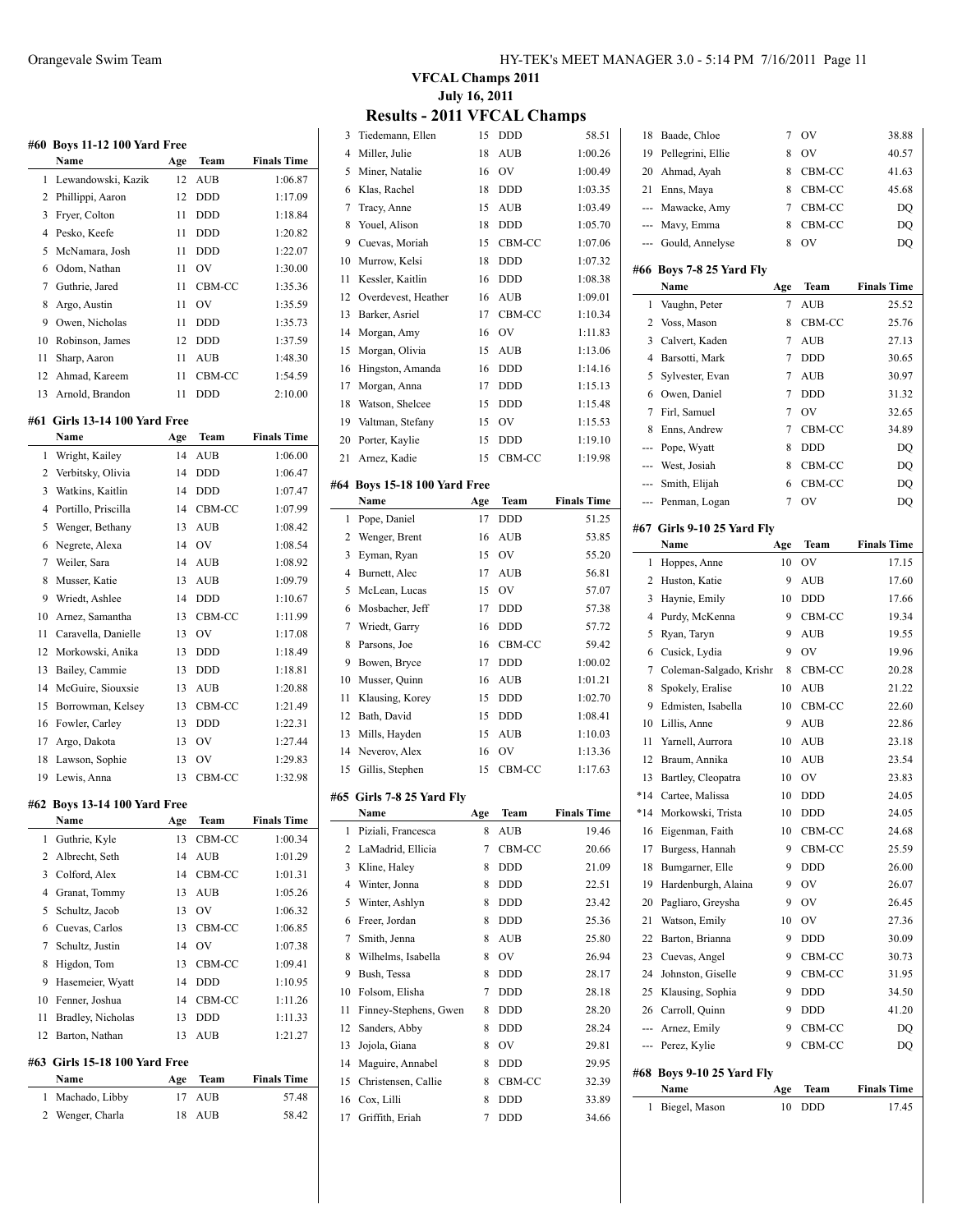### **(#68 Boys 9-10 25 Yard Fly)**

|    | 708 BOVS 9-10 45 YAI'd FIV) |    |            |       |
|----|-----------------------------|----|------------|-------|
| 2  | Boe, Jacob                  | 10 | OV         | 18.85 |
| 3  | Ryan, Connor                | 10 | <b>AUB</b> | 19.17 |
| 4  | Dixon, Parker               | 10 | OV         | 19.61 |
| 5  | Porter, Ethan               | 10 | CBM-CC     | 20.08 |
| 6  | Brown, Jared                | 9  | OV         | 21.86 |
| 7  | Bardasian, Gannon           | 9  | OV         | 22.86 |
| 8  | Caron, Reed                 | 10 | OV         | 23.26 |
| 9  | Nisonger, Quinton           | 10 | OV         | 23.57 |
| 10 | Perez, Grant                | 10 | <b>DDD</b> | 23.72 |
| 11 | Wenger, Stuart              | 10 | <b>AUB</b> | 23.79 |
| 12 | Heningburg, Christian       | 10 | CBM-CC     | 24.13 |
| 13 | Ernst, Michael              | 9  | AUB        | 24.25 |
| 14 | Cuevas, Simon               | 8  | CBM-CC     | 24.64 |
| 15 | Lockwood, Gavin             | 9  | <b>DDD</b> | 25.39 |
| 16 | Enns, Gabriel               | 10 | CBM-CC     | 27.20 |
| 17 | Leos, Karson                | 9  | <b>DDD</b> | 28.45 |
| 18 | Turley, Branden             | 10 | CBM-CC     | 28.51 |
|    | Watkins, Nicholas           | 10 | DDD        | DQ    |
|    |                             |    |            |       |

#### **#69 Girls 11-12 50 Yard Fly**

|                | Name                          | Age | Team       | <b>Finals Time</b> |
|----------------|-------------------------------|-----|------------|--------------------|
| 1              | Bishop, Catherine             | 11  | <b>DDD</b> | 36.36              |
| 2              | Maguire, Violet               | 11  | <b>DDD</b> | 37.37              |
| 3              | Spokely, Annika               | 12  | <b>AUB</b> | 39.40              |
| 4              | Palasigue, Carissa            | 11  | CBM-CC     | 41.45              |
| 5              | Mawacke, Lisette              | 12  | CBM-CC     | 41.65              |
| 6              | Todd, Ashley                  | 12  | CBM-CC     | 42.50              |
| 7              | Conway, Allison               | 11  | <b>AUB</b> | 43.13              |
| 8              | Bujanda, Miya                 | 12  | OV         | 44.36              |
| 9              | Lynch, Isabelle               | 12  | CBM-CC     | 46.06              |
| 10             | Piziali, Emma                 | 11  | <b>AUB</b> | 46.47              |
| 11             | Vaughn, Abigail               | 11  | <b>AUB</b> | 46.79              |
| 12             | Cuevas, Alexis                | 11  | CBM-CC     | 46.91              |
| 13             | Lewis, Arica                  | 12  | CBM-CC     | 47.23              |
| 14             | Mansanet, Portia              | 12  | OV         | 49.03              |
| 15             | Mawacke, Lara                 | 11  | CBM-CC     | 49.31              |
| 16             | Andrus, Morgan                | 12  | CBM-CC     | 49.74              |
| 17             | Lomatchinski, Mary            | 11  | <b>DDD</b> | 50.72              |
| 18             | Moore, Emily                  | 12  | <b>DDD</b> | 51.26              |
| 19             | Knopp, Cassidy                | 12  | OV         | 51.30              |
| 20             | Musser, Crystal               | 11  | AUB        | 52.04              |
| 21             | Finney-Stephens, Gillian      | 11  | <b>DDD</b> | 52.66              |
| 22             | Warren, Katelyn               | 12  | OV         | 58.83              |
| 23             | Dean, Sonia                   | 11  | AUB        | 59.90              |
| 24             | Tinay, Ryla                   | 11  | OV         | 1:01.43            |
| 25             | Nagy, Lily                    | 11  | OV         | 1:14.82            |
| #70            | <b>Boys 11-12 50 Yard Fly</b> |     |            |                    |
|                | Name                          | Age | Team       | <b>Finals Time</b> |
| 1              | Stumbaugh, Parker             | 12  | DDD        | 33.98              |
| 2              | Hasemeier, Hank               | 12  | DDD        | 40.03              |
| 3              | Holifield-Helm, Marcus        | 11  | DDD        | 44.24              |
| $\overline{4}$ | Pesko, Keefe                  | 11  | DDD        | 47.42              |
| 5              | Keeton, Carson                | 12  | <b>DDD</b> | 50.72              |

Crowl, Cody 12 CBM-CC 51.13

#### Orangevale Swim Team HY-TEK's MEET MANAGER 3.0 - 5:14 PM 7/16/2011 Page 12

### **VFCAL Champs 2011 July 16, 2011**

### **Results - 2011 VFCAL Champs**

 $\overline{a}$ 

 $\overline{a}$ 

 $\overline{a}$ 

| 7   | Johnson, Clayton                      | 11  | AUB        | 54.92              |
|-----|---------------------------------------|-----|------------|--------------------|
| --- | Overdevest, Steven                    | 12  | AUB        | DQ                 |
| #71 | <b>Girls 13-14 50 Yard Fly</b>        |     |            |                    |
|     | Name                                  | Age | Team       | <b>Finals Time</b> |
| 1   | Portillo, Priscilla                   | 14  | CBM-CC     | 32.41              |
| 2   | Hightower, Dayna                      | 13  | DDD        | 32.49              |
| 3   | Negrete, Alexa                        | 14  | OV         | 33.07              |
| 4   | Wright, Kailey                        | 14  | <b>AUB</b> | 34.34              |
| 5   | Clough, Jamie                         | 13  | DDD        | 36.20              |
| 6   | D'Amico, Ellie                        | 14  | DDD        | 37.69              |
| 7   | Tracy, Katie                          | 13  | AUB        | 37.86              |
| 8   | Pesce, Lola                           | 14  | <b>DDD</b> | 38.84              |
| 9   | Higby, Cora                           | 13  | OV         | 40.05              |
| 10  | Wriedt, Ashlee                        | 14  | DDD        | 40.43              |
| 11  | Borrowman, Kelsey                     | 13  | CBM-CC     | 41.59              |
| 12  | Courtney, Angela                      | 13  | CBM-CC     | 42.91              |
| 13  | McKeown, Kelsi                        | 13  | CBM-CC     | 43.65              |
| 14  | Moore, Megan                          | 14  | DDD        | 45.40              |
| 15  | Klausing, Summer                      | 13  | DDD        | 47.54              |
| 16  | Morkowski, Anika                      | 13  | DDD        | 50.01              |
|     |                                       |     |            |                    |
| #72 | <b>Boys 13-14 50 Yard Fly</b><br>Name | Age | Team       | <b>Finals Time</b> |
| 1   | Hughes, Sean                          | 13  | OV         | 31.28              |
| 2   | Guthrie, Kyle                         | 13  | CBM-CC     | 31.80              |
| 3   | Huston, Ryan                          | 13  | <b>AUB</b> | 31.94              |
| 4   | Schultz, Justin                       | 14  | OV         | 32.60              |
| 5   | Schultz, Jacob                        | 13  | OV         | 33.53              |
| 6   | Granat, Tommy                         | 13  | <b>AUB</b> | 34.15              |
| 7   | McDowell, Samuel                      | 14  | OV         | 35.26              |
| 8   | Boe, Joshua                           | 13  | OV         | 35.47              |
| 9   | McCann, Thomas                        | 13  | DDD        | 40.64              |
| 10  | Norris, Andy                          | 14  | CBM-CC     | 47.82              |
| --- | Stewart, Ryan                         | 13  | CBM-CC     | DQ                 |
|     |                                       |     |            |                    |
|     | #73 Girls 15-18 50 Yard Fly           |     |            |                    |
|     | Name                                  | Age | Team       | <b>Finals Time</b> |
| 1   | Tiedemann, Ellen                      | 15  | <b>DDD</b> | 29.29              |
| *2  | Wenger, Charla                        | 18  | <b>AUB</b> | 29.41              |
|     | *2 Negrete, Brooke                    |     | 18 OV      | 29.41              |
| 4   | Machado, Libby                        | 17  | AUB        | 29.56              |
| 5   | Jungers, Haley                        | 17  | AUB        | 30.34              |
| 6   | Youel, Alison                         | 18  | DDD        | 32.59              |
| 7   | Murrow, Kelsi                         | 18  | DDD        | 33.35              |
| 8   | Stumbaugh, Brooke                     | 18  | DDD        | 33.43              |
| 9   | Sprowl, Karlee                        | 15  | AUB        | 33.51              |
| 10  | Engel, Audrey                         | 17  | CBM-CC     | 33.88              |
| 11  | Sturgeon, Megan                       | 15  | DDD        | 34.89              |
| 12  | Valtman, Stefany                      | 15  | OV         | 35.07              |
| 13  | Illich, BriAnne                       | 18  | DDD        | 35.39              |
| 14  | Perry, Dani                           | 15  | AUB        | 35.99              |
| 15  | Randall, Shelby                       | 17  | DDD        | 38.67              |
| 16  | Miner, Mackenzie                      | 15  | OV         | 38.98              |
| 17  | Lipsmeyer, Anna                       | 15  | AUB        | 39.59              |
| 18  | Morgan, Anna                          | 17  | DDD        | 39.71              |

|                | #74 Boys 15-18 50 Yard Fly          |     |                                     |                         |
|----------------|-------------------------------------|-----|-------------------------------------|-------------------------|
|                | Name                                | Age | Team                                | <b>Finals Time</b>      |
| 1              | Wenger, Brent                       | 16  | AUB                                 | 26.14                   |
| $\overline{c}$ | Pope, Daniel                        | 17  | <b>DDD</b>                          | 26.26                   |
| 3              | Meigs, Will                         | 16  | DDD                                 | 27.10                   |
| 4              | Keeton, Dakota                      | 17  | <b>DDD</b>                          | 27.71                   |
| 5              | Eyman, Ryan                         | 15  | OV                                  | 28.14                   |
| 6              | Mosbacher, Jeff                     | 17  | <b>DDD</b>                          | 28.35                   |
| 7              | Seaton, Nicholas                    | 16  | <b>DDD</b>                          | 28.37                   |
| 8              | Rick, Jake                          | 15  | AUB                                 | 28.42                   |
| 9              | Andrus, Henry                       | 15  | CBM-CC                              | 30.62                   |
| 10             | Verbitsky, Sean                     | 15  | <b>DDD</b>                          | 31.20                   |
| 11             | O'Connor, Timothy                   | 17  | CBM-CC                              | 31.58                   |
| 12             | Fuller, Chris                       | 16  | OV                                  | 31.59                   |
| 13             | Bath, David                         | 15  | DDD                                 | 31.70                   |
| 14             | Parsons, Joe                        | 16  | CBM-CC                              | 31.75                   |
|                |                                     |     |                                     |                         |
|                | #75  Girls 7-8 100 Yard Free Relay  |     |                                     | <b>Finals Time</b>      |
| 1              | Team<br><b>DDD</b>                  |     | Relay<br>А                          | 1:16.84                 |
|                |                                     |     |                                     |                         |
|                | Freer, Jordan 8                     |     | Winter, Ashlyn 8<br>Harm, Ella 8    |                         |
| 2              | Kline, Haley 8<br><b>DDD</b>        |     | B                                   | 1:26.78                 |
|                |                                     |     |                                     |                         |
|                | Winter, Jonna 8<br>Bush, Tessa 8    |     | Schlag, Alleah 8                    |                         |
| 3              | <b>AUB</b>                          |     | Phillippi, Josephina 8<br>A         | 1:29.17                 |
|                |                                     |     |                                     |                         |
|                | Baez Flores, Naiya 8                |     | Wolff, Sophia 8                     |                         |
| 4              | Smith, Jenna 8<br>O <sub>V</sub>    |     | Piziali, Francesca 8<br>A           | 1:30.87                 |
|                | Jenness, Victoria 7                 |     | Gould, Annelyse 8                   |                         |
|                | Jakubicka, Linnea 7                 |     | Wilhelms, Isabella 8                |                         |
| 5              | <b>DDD</b>                          |     | С                                   | 1:35.31                 |
|                |                                     |     |                                     |                         |
|                | Koenigs, Ella 8<br>Howton, Natali 8 |     | Salvestrin, Grace 8<br>Cox, Lilli 8 |                         |
| 6              | OV                                  |     | C                                   | 1:49.24                 |
|                | Jojola, Giana 8                     |     | Baade, Chloe 7                      |                         |
|                | Higby, Lily 8                       |     | Watson, Erica 7                     |                         |
| 7              | CBM-CC                              |     | A                                   | 1:52.98                 |
|                | Preiss, Madelyn 8                   |     | Liu, Vivian 8                       |                         |
|                | Enns, Maya 8                        |     | LaMadrid, Ellicia 7                 |                         |
|                | 8 OV                                |     | B                                   | 1:53.27                 |
|                | Caron, Ava 7                        |     | Pryor, Lillia 7                     |                         |
|                | Dains, Taylor 7                     |     | Schrader, Eleece 8                  |                         |
| 9              | CBM-CC                              |     | B                                   | 2:05.50                 |
|                | Ahmad, Ayah 8                       |     |                                     | Waite-Kerns, Jaellian 6 |
|                | Garner, Madison 8                   |     | Magana, Isabella 8                  |                         |
| 10             | CBM-CC                              |     | C                                   | 2:30.56                 |
|                | Burgess, Kylie 7                    |     | Mawacke, Amy 7                      |                         |
|                | Burgess, Emelia 7                   |     | Burgess, Samantha 7                 |                         |
|                |                                     |     |                                     |                         |
| #76            | Boys 7-8 100 Yard Free Relay        |     |                                     |                         |
|                | Team                                |     | Relay                               | <b>Finals Time</b>      |
| 1              | CBM-CC                              |     | A                                   | 1:19.07                 |
|                | Nguyen, Milton 7                    |     | Voss, Mason 8                       |                         |
|                | Gonzales, Gabriel 8                 |     | Suhir, Shukri 8                     |                         |
| 2              | <b>AUB</b>                          |     | А                                   | 1:26.39                 |
|                | Vaughn, Peter 7                     |     | Calvert, Kaden 7                    |                         |

Jurado, Diego 7 Lewandowski, Kelby 8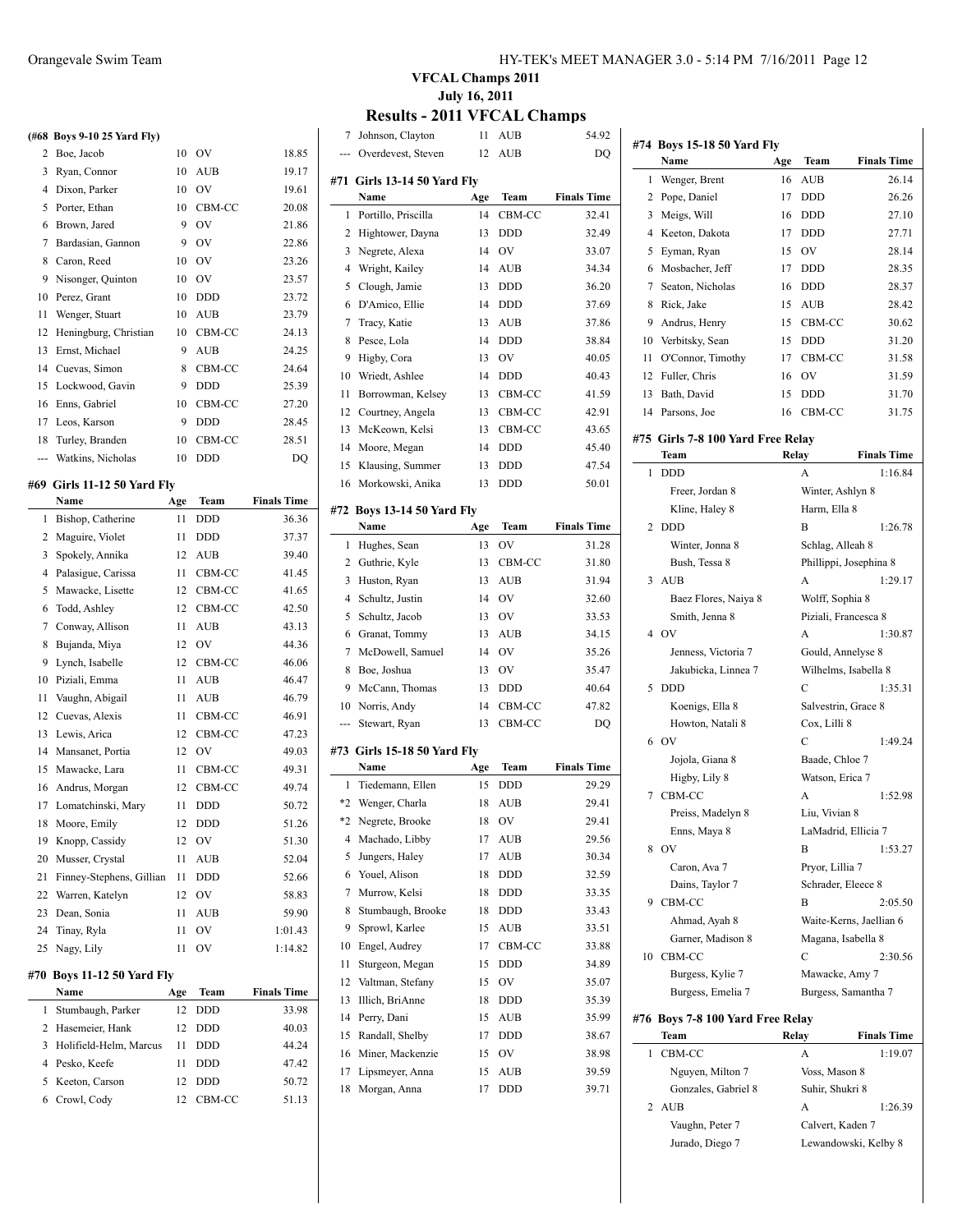|  |  | (#76 Boys 7-8 100 Yard Free Relay) |
|--|--|------------------------------------|
|  |  |                                    |

| 3 | <b>DDD</b>          | A                 | 1:35.39 |
|---|---------------------|-------------------|---------|
|   | Barsotti, Mark 7    | Owen, Daniel 7    |         |
|   | Pope, Wyatt 8       | Carnahan, Colin 8 |         |
|   | 4 OV                | A                 | 1:40.87 |
|   | Franzen, Blake 7    | Warren, Zachary 8 |         |
|   | Givens, Luke 8      | Rosello, Max 7    |         |
| 5 | <b>DDD</b>          | R                 | 1:57.10 |
|   | Carnahan, Connor 7  | Bath, James 7     |         |
|   | Lockwood, Brayden 7 | McVeigh, Samuel 7 |         |
|   | 6 CBM-CC            | B                 | 2:01.10 |
|   | West, Josiah 8      | Smith, Elijah 6   |         |
|   | Stocks, Jacob 7     | Enns, Andrew 7    |         |
|   | 7 CBM-CC            | $\mathcal{C}$     | 2:37.62 |
|   | Konarski, Austin 6  | Gifford, Dillon 7 |         |
|   | Garner, Michael 7   | Fry, Elliot 7     |         |
|   | --- OV              | B                 | DO      |
|   | Penman, Logan 7     | Firl, Samuel 7    |         |
|   | Cox, Bryant 7       | Shaw, Dylan 8     |         |
|   |                     |                   |         |

# **#77 Girls 9-10 200 Yard Free Relay**

 $\overline{\phantom{0}}$ 

|                | Team                      | Relay               | <b>Finals Time</b>    |
|----------------|---------------------------|---------------------|-----------------------|
| 1              | <b>DDD</b>                | A                   | 2:26.22               |
|                | Vasquez, Brysse 10        | Winter, Skylar 10   |                       |
|                | Haynie, Emily 10          | Bush, Hannaford 10  |                       |
| $\overline{c}$ | <b>AUB</b>                | A                   | 2:27.33               |
|                | O'Brien, Dana 9           | Ryan, Taryn 9       |                       |
|                | Ashford, Lexie 9          | Huston, Katie 9     |                       |
| 3              | CBM-CC                    | A                   | 2:37.18               |
|                | Purdy, McKenna 9          | Nanoo, Krystle 10   |                       |
|                | Waite-Kerns, Jordan 9     | Konarski, Shelby 10 |                       |
| 4              | <b>AUB</b>                | B                   | 2:37.32               |
|                | Sylvester, Lauren 10      | Yarnell, Aurrora 10 |                       |
|                | Spokely, Eralise 10       | Marino, Malin 10    |                       |
| 5              | O <sub>V</sub>            | A                   | 2:37.96               |
|                | Lindstrom, Sadie 10       | Eilhardt, Lili 10   |                       |
|                | Fuller, Belle 10          | Hoppes, Anne 10     |                       |
| 6              | OV                        | B                   | 2:46.63               |
|                | Cusick, Lydia 9           |                     | Hardenburgh, Alaina 9 |
|                | Tobin, Kylee 9            |                     | Bartley, Cleopatra 10 |
| 7              | <b>DDD</b>                | B                   | 2:56.35               |
|                | Lomatchinski, Kathy 9     | Fryer, Tressa 10    |                       |
|                | Cartee, Malissa 10        | Salvestrin, Anna 10 |                       |
| 8              | CBM-CC                    | B                   | 2:56.99               |
|                | Arnez, Emily 9            |                     | Edmisten, Julianna 9  |
|                | Coleman-Salgado, Krishnay | Burgess, Hannah 9   |                       |
| 9              | <b>AUB</b>                | C                   | 3:01.15               |
|                | Braum, Annika 10          |                     | Ambrosia, Kennedy 9   |
|                | Piziali, Julia 9          | Lillis, Anne 9      |                       |
| 10             | OV                        | $\mathcal{C}$       | 3:17.20               |
|                | Beasley, Morgan 10        | Broda, Gabbey 10    |                       |
|                | Firl, Rachel 9            | Miner, Malia 10     |                       |
| 11             | <b>DDD</b>                | C                   | 3:21.53               |
|                | Morkowski, Trista 10      | Nicita, Tera 9      |                       |
|                | Barton, Brianna 9         | Fowler, Emma 10     |                       |
|                | CBM-CC                    | C                   | DQ                    |
|                | Brady, Hannah 9           | Cuevas, Angel 9     |                       |
|                | Judd, Tia 10              |                     | Edmisten, Isabella 10 |

#### Orangevale Swim Team HY-TEK's MEET MANAGER 3.0 - 5:14 PM 7/16/2011 Page 13

#### **VFCAL Champs 2011 July 16, 2011 Results - 2011 VFCAL Champs**

| Results - 2011 VFCAL Champs       |
|-----------------------------------|
| #78 Boys 9-10 200 Yard Free Relay |

| 70 | DOYS 9-10 200 YAFU FTEE KEIAY |                    |                          |
|----|-------------------------------|--------------------|--------------------------|
|    | Team                          | Relay              | <b>Finals Time</b>       |
| 1  | OV                            | A                  | 2:22.57                  |
|    | Dixon, Parker 10              | Boe, Jacob 10      |                          |
|    | Dixon, Cole 10                | Dixon, Trey 10     |                          |
| 2  | <b>DDD</b>                    | A                  | 2:30.36                  |
|    | Biegel, Mason 10              | Lockwood, Gavin 9  |                          |
|    | Pesce, Carson 10              | Savino, Jack 10    |                          |
| 3  | <b>AUB</b>                    | A                  | 2:34.48                  |
|    | Calvert, Klay 10              | Wenger, Stuart 10  |                          |
|    | Ryan, Connor 10               | Tracy, Caleb 9     |                          |
| 4  | O <sub>V</sub>                | B                  | 2:51.57                  |
|    | Shaw, Travis 10               | Odom, Grant 9      |                          |
|    | Caron, Reed 10                | Guttenberg, Sean 9 |                          |
| 5  | OV                            | C                  | 2:57.63                  |
|    | Holden, Max 10                |                    | Nisonger, Quinton 10     |
|    | Kliewer, Evan 9               | Walder, Pace 9     |                          |
| 6  | <b>DDD</b>                    | B                  | 3:04.17                  |
|    | Perez, Grant 10               | Leos, Karson 9     |                          |
|    | McGloughlin, Brendan 9        | Scott, Donovan 9   |                          |
| 7  | <b>AUB</b>                    | B                  | 3:17.72                  |
|    | Tuggle, Justin 10             | Barpal, Alex 9     |                          |
|    | Benz, Brady 9                 | Ernst, Michael 9   |                          |
| 8  | CBM-CC                        | В                  | 4:02.43                  |
|    | Waters, Daniel 9              | Powell, Jacob 10   |                          |
|    | Enns, Gabriel 10              |                    | Heningburg, Christian 10 |
| 9  | CBM-CC                        | C                  | 4:53.53                  |
|    | Judd, Caleb 9                 | Caudle, Kyle 9     |                          |
|    | Caudle, Cole 9                | Sinclair, Simeon 9 |                          |
|    | CBM-CC                        | A                  | DO                       |
|    | Cuevas, Simon 8               | Brady, Jake 10     |                          |
|    | Garner, Matthew 9             | Porter, Ethan 10   |                          |
|    |                               |                    |                          |

#### **#79 Girls 11-12 200 Yard Free Relay**

|                | Team                  | Relay                  | <b>Finals Time</b> |
|----------------|-----------------------|------------------------|--------------------|
| 1              | <b>DDD</b>            | A                      | 2:09.71            |
|                | Heinrichs, Breanna 12 | Richardson, Orlaith 11 |                    |
|                | Bishop, Catherine 11  | Ling, Erin 11          |                    |
| $\overline{2}$ | O <sub>V</sub>        | $\mathsf{A}$           | 2:22.84            |
|                | Bujanda, Miya 12      | Boe, Taylor 11         |                    |
|                | Knopp, Cassidy 12     | Gwin, Kourtney 12      |                    |
| 3              | CBM-CC                | A                      | 2:23.26            |
|                | Lynch, Isabelle 12    | Andrus, Morgan 12      |                    |
|                | Palasigue, Carissa 11 | Edmisten, Rebecca 12   |                    |
|                | 4 AUB                 | A                      | 2:24.53            |
|                | Conway, Allison 11    | Vaughn, Abigail 11     |                    |
|                | Spokely, Annika 12    | Yarnell, Makanna 12    |                    |
| 5.             | <b>DDD</b>            | B                      | 2:25.90            |
|                | Moore, Emily 12       | Page, Rebecca 12       |                    |
|                | Maguire, Violet 11    | Kamuchey, Adrianna 11  |                    |
| 6              | CBM-CC                | B                      | 2:38.84            |
|                | Barth, Taylor 11      | Todd, Ashley 12        |                    |
|                | Mawacke, Lara 11      | Mawacke, Lisette 12    |                    |
| 7              | <b>DDD</b>            | C                      | 2:41.19            |
|                | Hudak, Jana 11        | Killion, Mickayla 12   |                    |
|                | Klas, Grace 11        | Arnold, Jacqueline 11  |                    |
|                |                       |                        |                    |

| 8            | CBM-CC                             | C                  | 2:43.19               |
|--------------|------------------------------------|--------------------|-----------------------|
|              | Cuevas, Alexis 11                  | Lewis, Arica 12    |                       |
|              | Martinez, Isabella 12              | Cisco, Lacey 11    |                       |
| 9            | <b>AUB</b>                         | В                  | 2:43.77               |
|              | Smith, Emily 11                    | Dean, Sonia 11     |                       |
|              | Piziali, Emma 11                   | Tracy, Mikaela 11  |                       |
| 10           | OV                                 | B                  | 2:53.99               |
|              | Warren, Katelyn 12                 | Jones, Mikayla 11  |                       |
|              | Guttenberg, Samantha 11            |                    | Mansanet, Portia 12   |
| 11           | OV                                 | С                  | 3:20.11               |
|              | Tinay, Ryla 11                     | Novak, Janie 12    |                       |
|              | Nagy, Lily 11                      | Capel, Hannah 11   |                       |
|              |                                    |                    |                       |
|              | #80 Boys 11-12 200 Yard Free Relay |                    | <b>Finals Time</b>    |
|              | Team                               | Relay              |                       |
| 1            | <b>DDD</b>                         | A                  | 2:12.23               |
|              | Hasemeier, Hank 12                 | Watkins, Noah 12   |                       |
|              | Phillippi, Aaron 12                |                    | Stumbaugh, Parker 12  |
| $\mathbf{2}$ | <b>AUB</b>                         | A                  | 2:25.84               |
|              | Overdevest, Steven 12              |                    | Johnson, Clayton 11   |
|              | Benz, Carter 12                    |                    | Lewandowski, Kazik 12 |
| 3            | <b>DDD</b>                         | B                  | 2:26.28               |
|              | McNamara, Josh 11                  | Keeton, Carson 12  |                       |
|              | Pesko, Keefe 11                    | Fryer, Colton 11   |                       |
| 4            | CBM-CC                             | A                  | 2:38.65               |
|              |                                    |                    |                       |
|              | Posey-Wallace, Noah 12             | Guthrie, Jared 11  |                       |
|              | Crowl, Cody 12                     | Fenner, Timothy 12 |                       |
| 5            | O <sub>V</sub>                     | A                  | 2:40.15               |
|              | Cox, Alex 11                       | Argo, Austin 11    |                       |
|              | Bardasian, Zachary 11              | Odom, Nathan 11    |                       |
| 6            | <b>DDD</b>                         | C                  | 2:54.08               |
|              | Owen, Nicholas 11                  |                    | Robinson, James 12    |

#### **#81 Girls 13-14 200 Yard Free Relay**

| Team                   | Relay                  | <b>Finals Time</b>  |
|------------------------|------------------------|---------------------|
| 1 AUB                  | A                      | 2:00.46             |
| Wenger, Bethany 13     | Musser, Katie 13       |                     |
| Weiler, Sara 14        | Wright, Kailey 14      |                     |
| 2 DDD                  | $\mathsf{A}$           | 2:00.82             |
| Watkins, Kaitlin 14    |                        | Hightower, Dayna 13 |
| Schafer, Brionna 13    | Verbitsky, Olivia 14   |                     |
| 3.0V                   | $\mathsf{A}$           | 2:10.59             |
| Dummett, Emily 13      | Higby, Cora 13         |                     |
| Caravella, Danielle 13 | Negrete, Alexa 14      |                     |
| 4 DDD                  | B                      | 2:13.81             |
| Clough, Jamie 13       | Watkins, Kendal 14     |                     |
| Pesce, Lola 14         | D'Amico, Ellie 14      |                     |
| 5 CBM-CC               | A                      | 2:16.66             |
| Arnez, Samantha 13     |                        | Courtney, Angela 13 |
| McKeown, Kelsi 13      | Portillo, Priscilla 14 |                     |
| 6 DDD                  | C                      | 2:18.97             |
| Wriedt, Ashlee 14      |                        | Morkowski, Anika 13 |
| Moore, Megan 14        | Bailey, Cammie 13      |                     |
|                        |                        |                     |